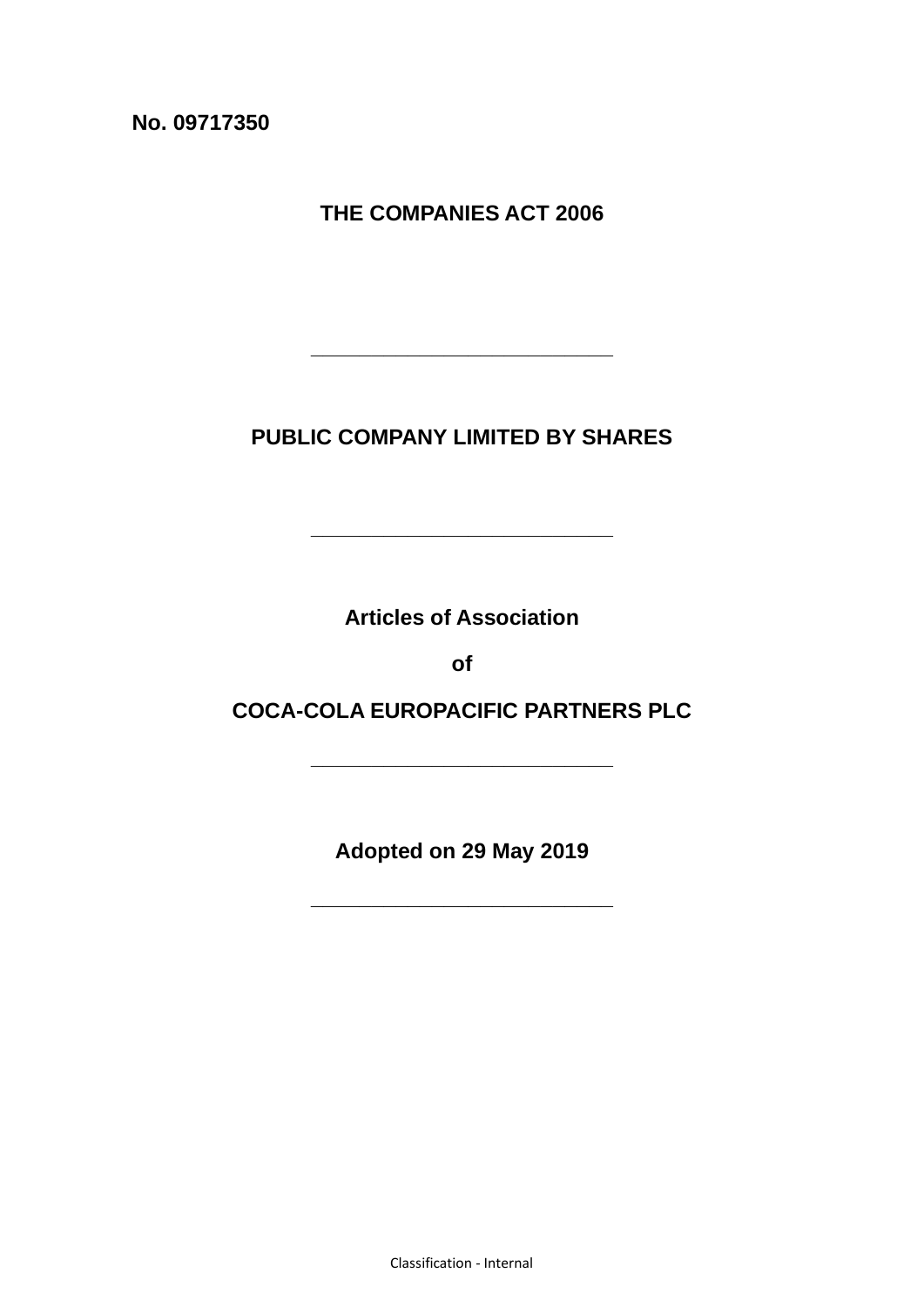#### **CONTENTS**

## Page

| 1.  | <b>Exclusion of Model Articles</b>                    | $\mathbf{1}$ |
|-----|-------------------------------------------------------|--------------|
| 2.  | Definitions                                           | $\mathbf{1}$ |
| 3.  | <b>Limited Liability</b>                              | 5            |
| 4.  | Change of Name                                        | 5            |
| 5.  | <b>Rights Attached to Shares</b>                      | 5            |
| 6.  | <b>Redeemable Shares</b>                              | 5            |
| 7.  | Variation of Rights                                   | 5            |
| 8.  | Matters not constituting Variation of Rights          | 6            |
| 9.  | <b>Shares</b>                                         | 6            |
| 10. | Payment of Commission                                 | 6            |
| 11. | <b>Trusts Not Recognised</b>                          | 6            |
| 12. | Suspension of Rights Where Non-Disclosure of Interest | 6            |
| 13. | <b>Uncertificated Shares</b>                          | 9            |
| 14. | <b>Right to Share Certificates</b>                    | 11           |
| 15. | <b>Replacement of Share Certificates</b>              | 11           |
| 16. | <b>Execution of Share Certificates</b>                | 11           |
| 17. | Share Certificates Sent at Holder's Risk              | 11           |
| 18. | Company's Lien on Shares Not Fully Paid               | 12           |
| 19. | <b>Enforcing Lien by Sale</b>                         | 12           |
| 20. | Application of Proceeds of Sale                       | 12           |
| 21. | Calls                                                 | 12           |
| 22. | <b>Timing of Calls</b>                                | 12           |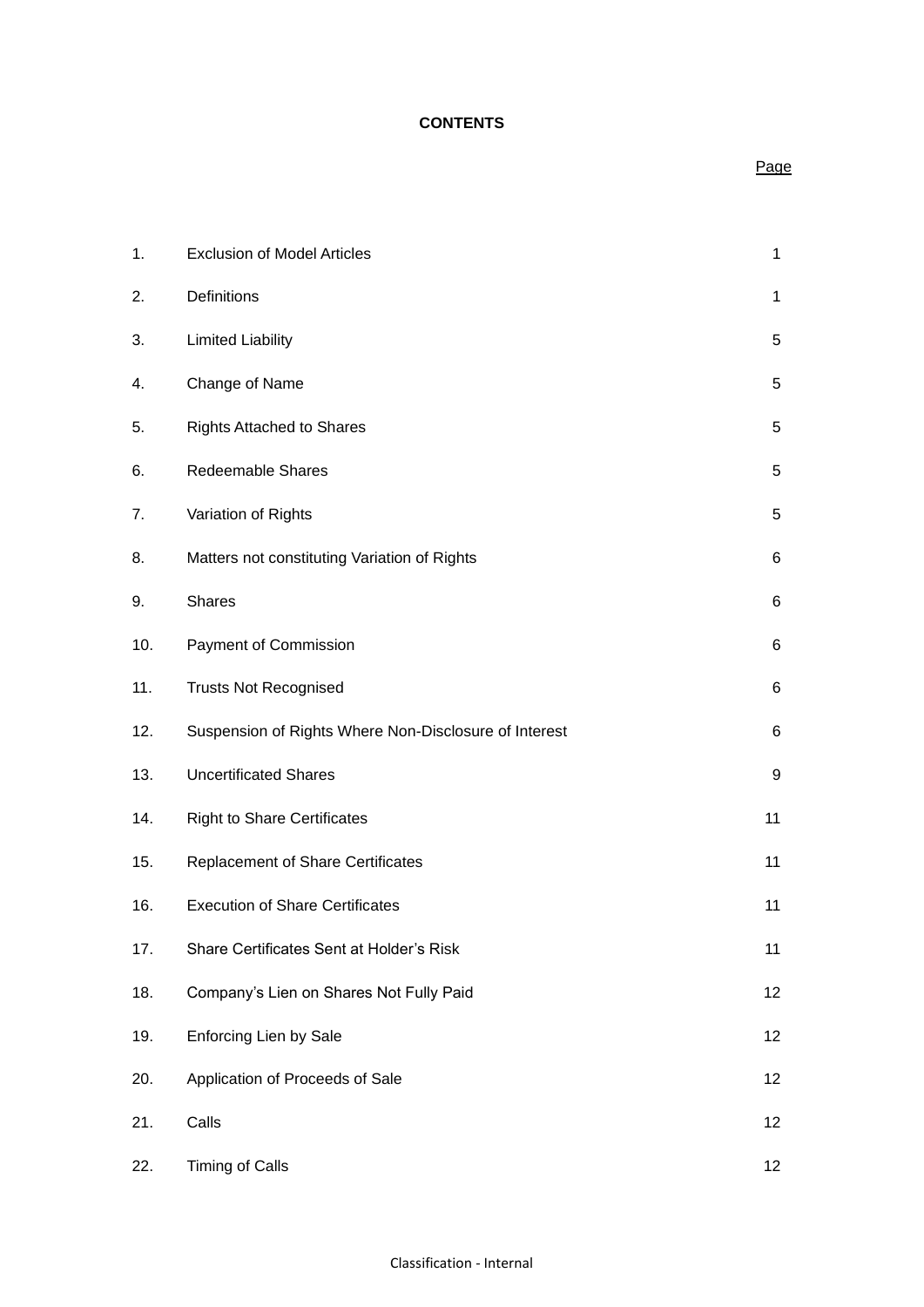| 23. | Liability of Joint Holders                           | 13 |
|-----|------------------------------------------------------|----|
| 24. | Interest Due on Non-Payment                          | 13 |
| 25. | Sums Due on Allotment Treated as Calls               | 13 |
| 26. | Power to Differentiate                               | 13 |
| 27. | Payment of Calls in Advance                          | 13 |
| 28. | Notice if Call or Instalment Not Paid                | 13 |
| 29. | Form of Notice                                       | 13 |
| 30. | Forfeiture for Non-Compliance with Notice            | 14 |
| 31. | Notice after Forfeiture                              | 14 |
| 32. | Sale of Forfeited Shares                             | 14 |
| 33. | Arrears to be Paid Notwithstanding Forfeiture        | 14 |
| 34. | Statutory Declaration as to Forfeiture               | 14 |
| 35. | Transfer                                             | 15 |
| 36. | Signing of Transfer                                  | 15 |
| 37. | Rights to Decline Registration of Partly Paid Shares | 15 |
| 38. | Other Rights to Decline Registration                 | 15 |
| 39. | No Fee for Registration                              | 16 |
| 40. | <b>Untraced Shareholders</b>                         | 16 |
| 41. | <b>Transmission on Death</b>                         | 17 |
| 42. | Entry of Transmission in Register                    | 18 |
| 43. | Election of Person Entitled by Transmission          | 18 |
| 44. | Rights of Person Entitled by Transmission            | 18 |
| 45. | Sub-division                                         | 18 |
| 46. | Fractions                                            | 18 |
| 47. | Omission or Non-Receipt of Notice                    | 19 |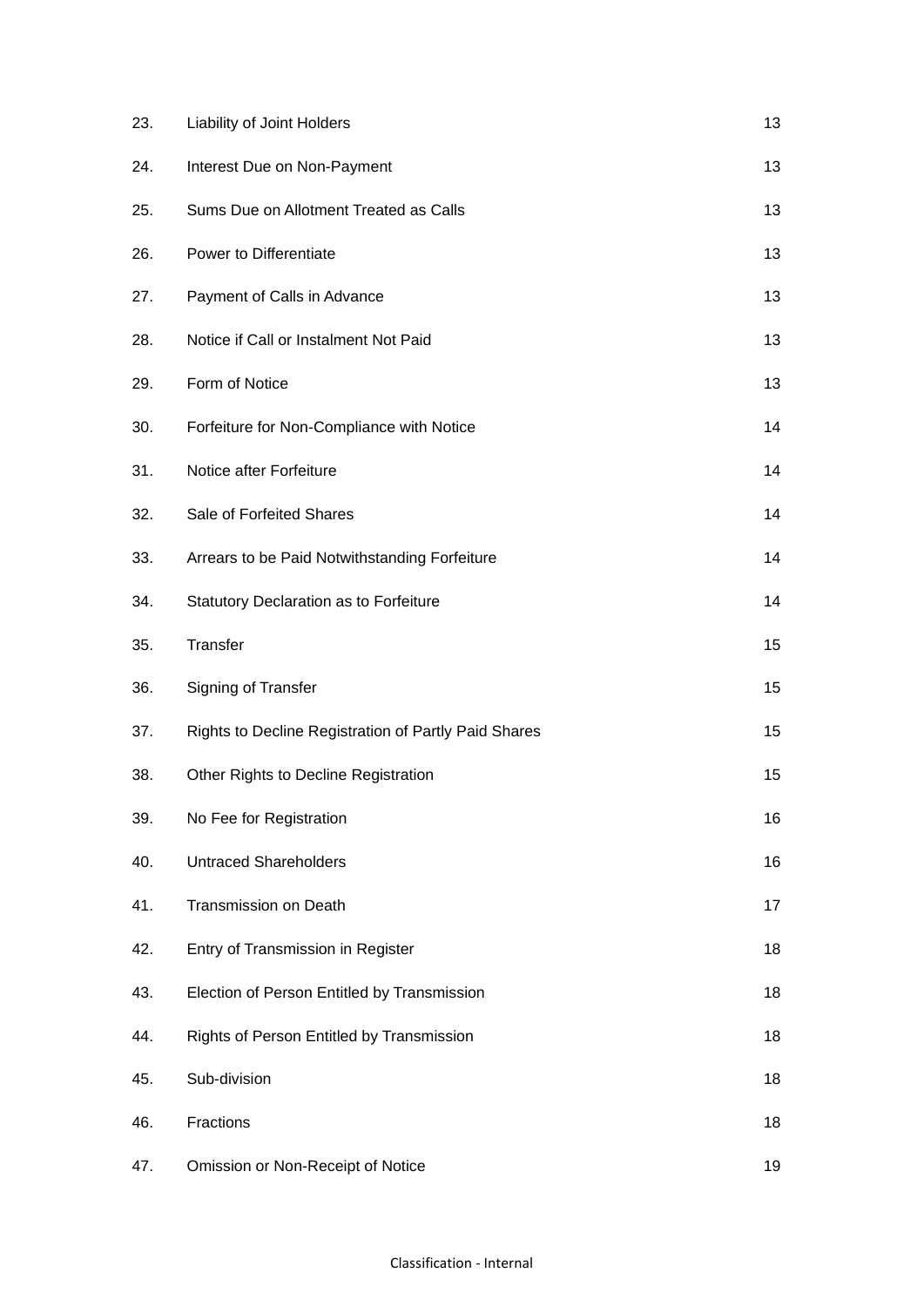| 48. | Postponement of General Meetings                | 19 |
|-----|-------------------------------------------------|----|
| 49. | Quorum                                          | 19 |
| 50. | Procedure if Quorum Not Present                 | 20 |
| 51. | <b>Security Arrangements</b>                    | 20 |
| 52. | <b>Chairman of General Meeting</b>              | 20 |
| 53. | <b>Orderly Conduct</b>                          | 20 |
| 54. | Entitlement to Attend and Speak                 | 21 |
| 55. | Adjournments                                    | 21 |
| 56. | Notice of Adjournment                           | 21 |
| 57. | <b>Amendments to Resolutions</b>                | 21 |
| 58. | Amendments Ruled Out of Order                   | 22 |
| 59. | Votes of Members                                | 22 |
| 60. | Method of Voting                                | 22 |
| 61. | Procedure if Poll Demanded                      | 22 |
| 62. | When Poll to be Taken                           | 23 |
| 63. | Continuance of Other Business after Poll Demand | 23 |
| 64. | Votes of Joint Holders                          | 23 |
| 65. | Voting on Behalf of Incapable Member            | 23 |
| 66. | No Right to Vote where Sums Overdue on Shares   | 23 |
| 67. | Objections or Errors in Voting                  | 23 |
| 68. | <b>Appointment of Proxies</b>                   | 24 |
| 69. | <b>Receipt of Proxies</b>                       | 24 |
| 70. | Maximum Validity of Proxy                       | 25 |
| 71. | Form of Proxy                                   | 26 |
| 72. | Cancellation of Proxy's Authority               | 26 |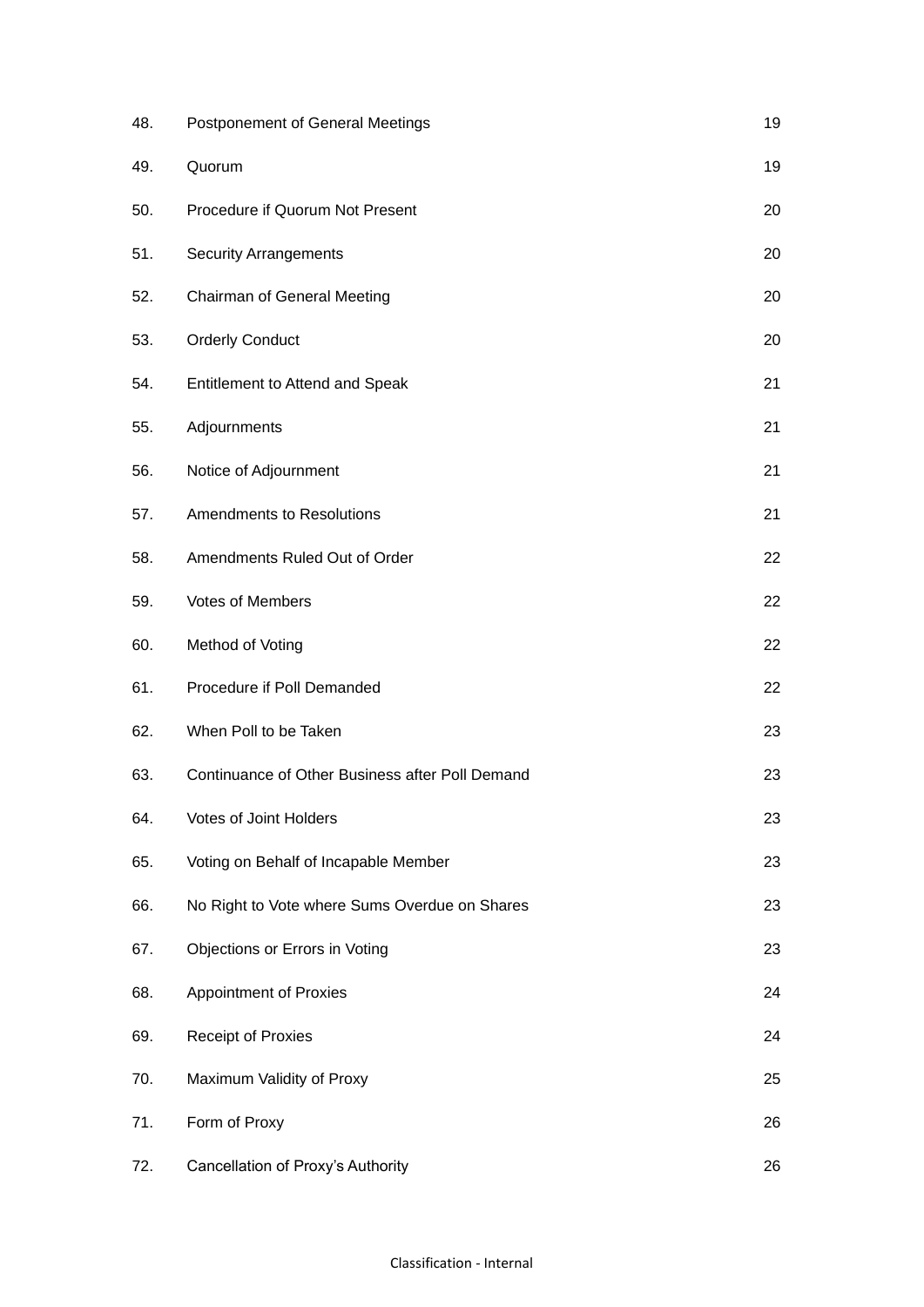| 73. | Shareholder approvals                               | 26 |
|-----|-----------------------------------------------------|----|
| 74. | Separate General Meetings                           | 26 |
| 75. | Number of Directors                                 | 27 |
| 76. | Directors' Shareholding Qualification               | 27 |
| 77. | Power of Company to Appoint Directors               | 27 |
| 78. | <b>Appointment of Directors</b>                     | 27 |
| 79. | Retirement and Re-election of Directors             | 28 |
| 80. | <b>Filling Vacancies</b>                            | 29 |
| 81. | Power of Removal by Special Resolution              | 29 |
| 82. | Persons Eligible as Directors                       | 29 |
| 83. | Position of Retiring Directors                      | 29 |
| 84. | Vacation of Office by Directors                     | 29 |
| 85. | <b>Executive Directors</b>                          | 30 |
| 86. | <b>Chief Executive Officer</b>                      | 31 |
| 87. | <b>Alternate Directors</b>                          | 32 |
| 88. | Directors' Fees                                     | 33 |
| 89. | <b>Additional Remuneration</b>                      | 33 |
| 90. | Expenses                                            | 33 |
| 91. | Pensions and Gratuities for Directors               | 33 |
| 92. | Conflicts of Interest Requiring Board Authorisation | 34 |
| 93. | Other Conflicts of Interest                         | 35 |
| 94. | <b>Benefits</b>                                     | 35 |
| 95. | Quorum and Voting Requirements                      | 36 |
| 96. | General                                             | 38 |
| 97. | General Powers of Company Vested in Board           | 38 |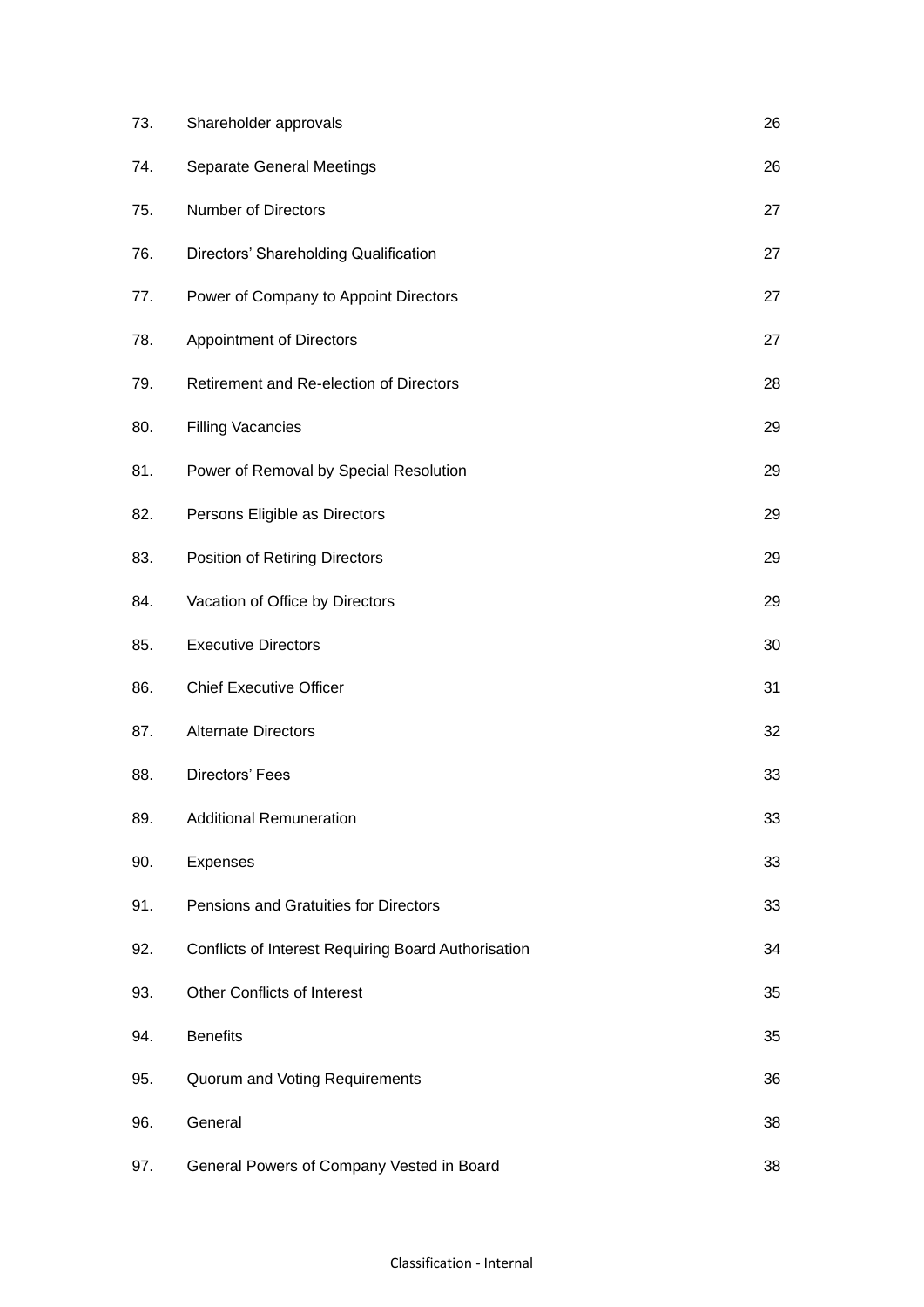| 98.  | Agents                                               | 39 |
|------|------------------------------------------------------|----|
| 99.  | Delegation to Individual Directors                   | 39 |
| 100. | Registers                                            | 40 |
| 101. | Provision for Employees                              | 40 |
| 102. | <b>Board Meetings</b>                                | 40 |
| 103. | Notice of Board Meetings                             | 40 |
| 104. | Quorum                                               | 40 |
| 105. | Directors below Minimum through Vacancies            | 41 |
| 106. | Appointment of Chairman                              | 41 |
| 107. | <b>Competence of Meetings</b>                        | 43 |
| 108. | Voting                                               | 43 |
| 109. | Delegation to Committees                             | 43 |
| 110. | Participation in Meetings                            | 44 |
| 111. | <b>Resolution in Writing</b>                         | 45 |
| 112. | Validity of Acts of Board or Committee               | 45 |
| 113. | Use of Seals                                         | 45 |
| 114. | Declaration of Dividends by Company                  | 45 |
| 115. | Payment of Interim and Fixed Dividends by Board      | 46 |
| 116. | Calculation and Currency of Dividends                | 46 |
| 117. | Amounts Due on Shares may be Deducted from Dividends | 46 |
| 118. | No Interest on Dividends                             | 46 |
| 119. | Payment Procedure                                    | 46 |
| 120. | <b>Uncashed Dividends</b>                            | 48 |
| 121. | Forfeiture of Unclaimed Dividends                    | 48 |
| 122. | Dividends Not in Cash                                | 48 |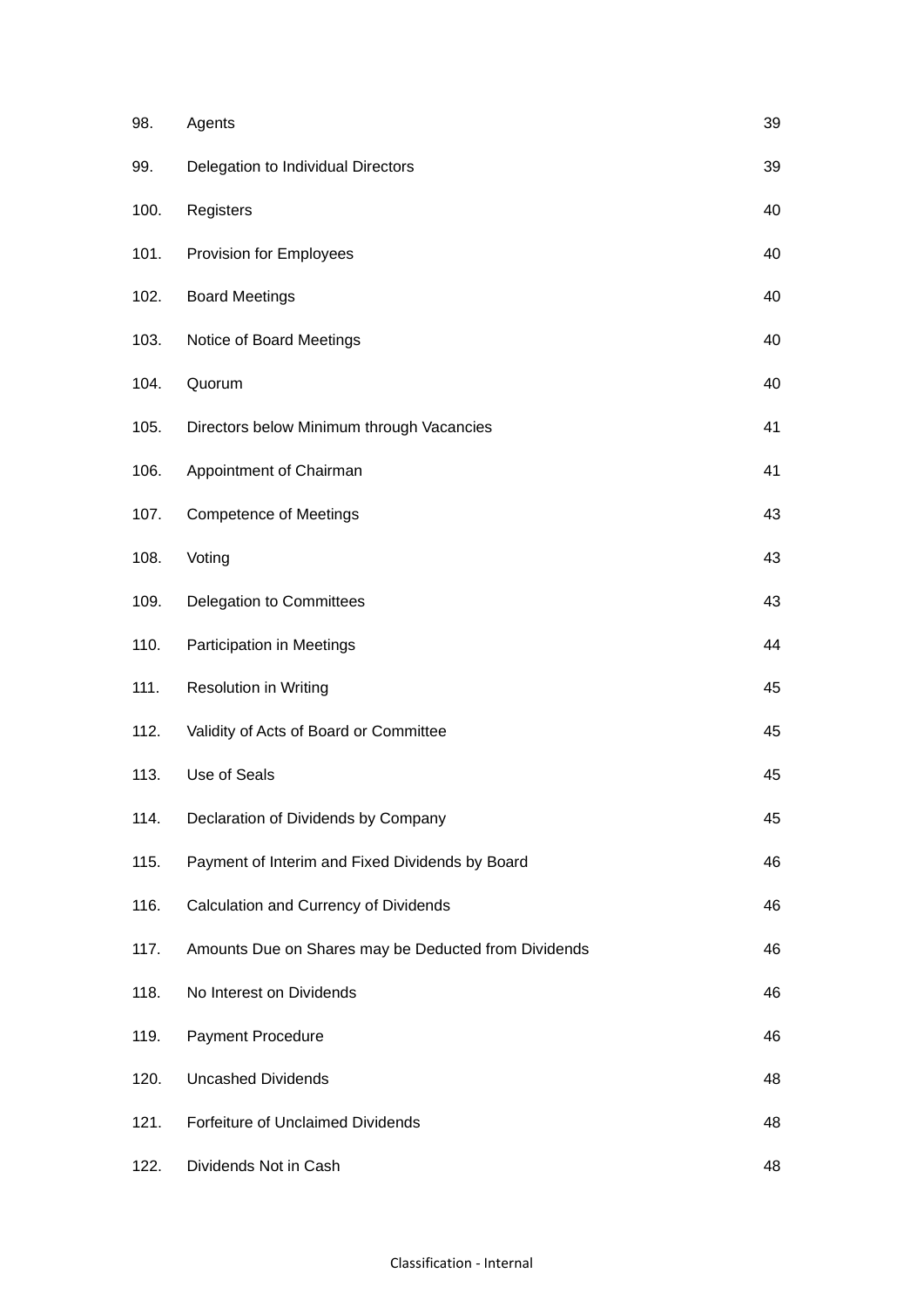| 123. | <b>Scrip Dividends</b>                               | 49 |
|------|------------------------------------------------------|----|
| 124. | Power to Capitalise Reserves and Funds               | 51 |
| 125. | Settlement of Difficulties in Distribution           | 52 |
| 126. | Power to Choose Any Record Date                      | 52 |
| 127. | Inspection of Records                                | 52 |
| 128. | <b>Strategic Reports with Supplementary Material</b> | 52 |
| 129. | Method of Service                                    | 52 |
| 130. | <b>Record Date for Service</b>                       | 53 |
| 131. | Members on Branch Registers                          | 54 |
| 132. | Service of Notice on Person Entitled by Transmission | 54 |
| 133. | <b>Deemed Delivery</b>                               | 54 |
| 134. | Notice When Post Not Available                       | 55 |
| 135. | Presumptions Where Documents Destroyed               | 56 |
| 136. | <b>Indemnity of Directors</b>                        | 57 |
| 137. | Entrenchment                                         | 57 |
| 138. | Provisions Ceasing to Have Effect                    | 57 |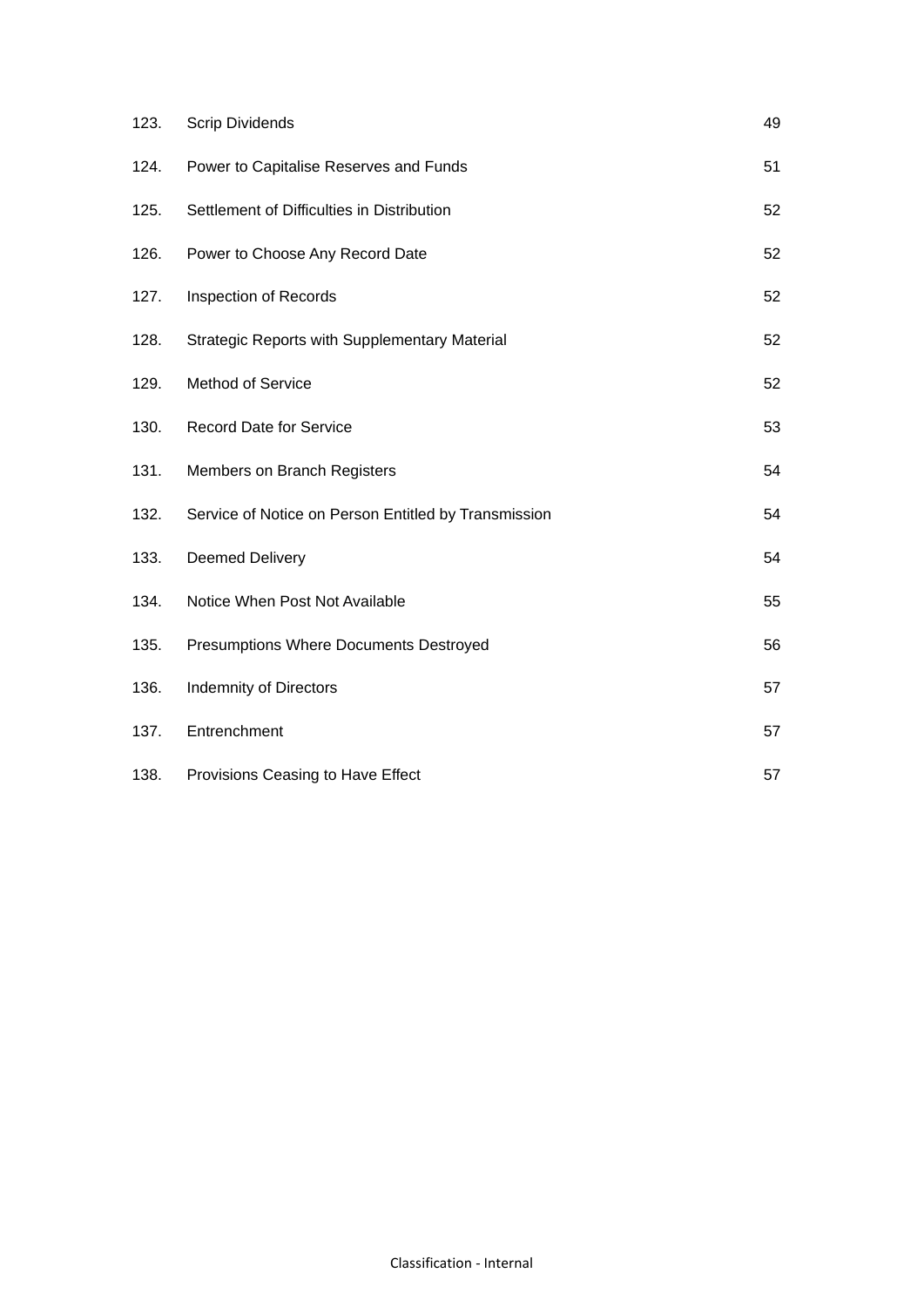#### **ARTICLES OF ASSOCIATION**

**of**

### **COCA-COLA EUROPACIFIC PARTNERS PLC**

public limited company limited by shares

Articles adopted on 29 May 2019

ı

#### **Interpretation**

### **1. Exclusion of Model Articles**

No articles set out in any statute, or in any statutory instrument or other subordinate legislation made under any statute, concerning companies shall apply as the articles of the company.

#### **2. Definitions**

In these articles unless the context otherwise requires:-

"**address**" includes a number or address used for the purposes of sending or receiving documents or information by electronic means;

"**these articles**" means these articles of association as altered from time to time and the expression "**this article**" shall be construed accordingly;

"**the auditors**" means the auditors from time to time of the company or, in the case of joint auditors, any one of them;

"**the Bank of England base rate**" means the base lending rate most recently set by the Monetary Policy Committee of the Bank of England in connection with its responsibilities under Part 2 of the Bank of England Act 1998;

"**the board**" means the board of directors from time to time of the company or the directors present at a meeting of the directors at which a quorum is present;

"**certificated share**" means a share which is not an uncertificated share and references in these articles to a share being held in certificated form shall be construed accordingly;

"**clear days**" in relation to the period of a notice means that period excluding the day when the notice is served or deemed to be served and the day for which it is given or on which it is to take effect;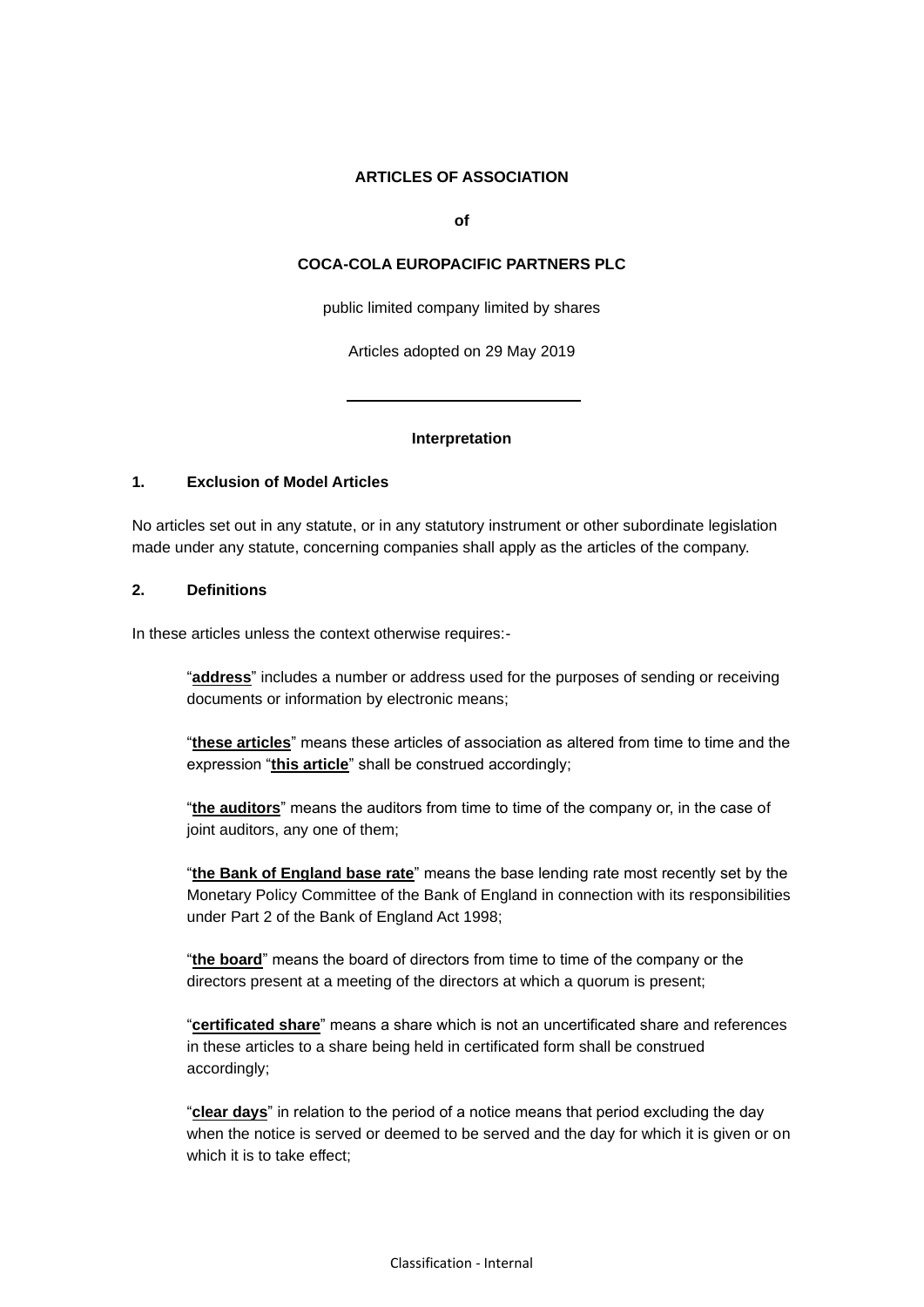"**the Companies Acts**" means every statute (including any orders, regulations or other subordinate legislation made under it) from time to time in force concerning companies in so far as it applies to the company;

"**the company**" means Coca-Cola Europacific Partners plc;

"**the effective date**" means 28 May 2016;

"**equity proportion**" means, in relation to Red or Olive Holdco:

- (a) subject to (b) below, the total number of ordinary shares held by Red or Olive HoldCo (as applicable) divided by the total number of ordinary shares in issue, expressed as a percentage (the "**Actual Proportion**"),
- (b) if greater than the result produced by (a) above, but subject to (c) below, the Actual Proportion adjusted so that the calculation ignores the dilutive effect of the issue of ordinary shares on or after the effective date on a basis that did not permit Red or Olive HoldCo (as applicable) to participate pro rata (so far as practicable) to its actual holding (the "**Deemed Proportion**"),
- (c) if, at any time after the fourth anniversary of the effective date, Red's or Olive HoldCo's (as applicable) Actual Proportion is less than 80 per cent. of its Deemed Proportion, the Actual Proportion,

and, in connection with the determination of the equity proportion the reference in (b) above to the "effective date" shall, on and from each occasion on which the equity proportion is determined by the application of (c) above, be read as a reference to "the most recent date on which the equity proportion was determined by the application of (c) below";

"**the group**" means the company and its subsidiaries and subsidiary undertakings from time to time;

"**the holder**" in relation to any shares means the person whose name is entered in the register as the holder of those shares;

"**independent director**" means each initial independent director and any other director that the Nomination Committee determines is to be considered as independent;

"**initial independent director**" means each of Mr Philip Humann; Mr Thomas H. Johnson; Mr Curtis R. Welling; Mr Jan Bennink; Mr Orrin H Ingram II; Ms Veronique Morali; Mr Garry Watts; Ms Christine Cross; and Mr Javier Ferran but only, as regards any such person, until the earlier of the conclusion of the annual general meeting at which, in accordance with article [79\(B\),](#page-34-0) [79\(C\)](#page-34-1) or [79\(D\),](#page-34-2) he first retires from office or the time at which he ceases to be a director;

"**nominated director**" means an Olive HoldCo nominated director or a Red nominated director;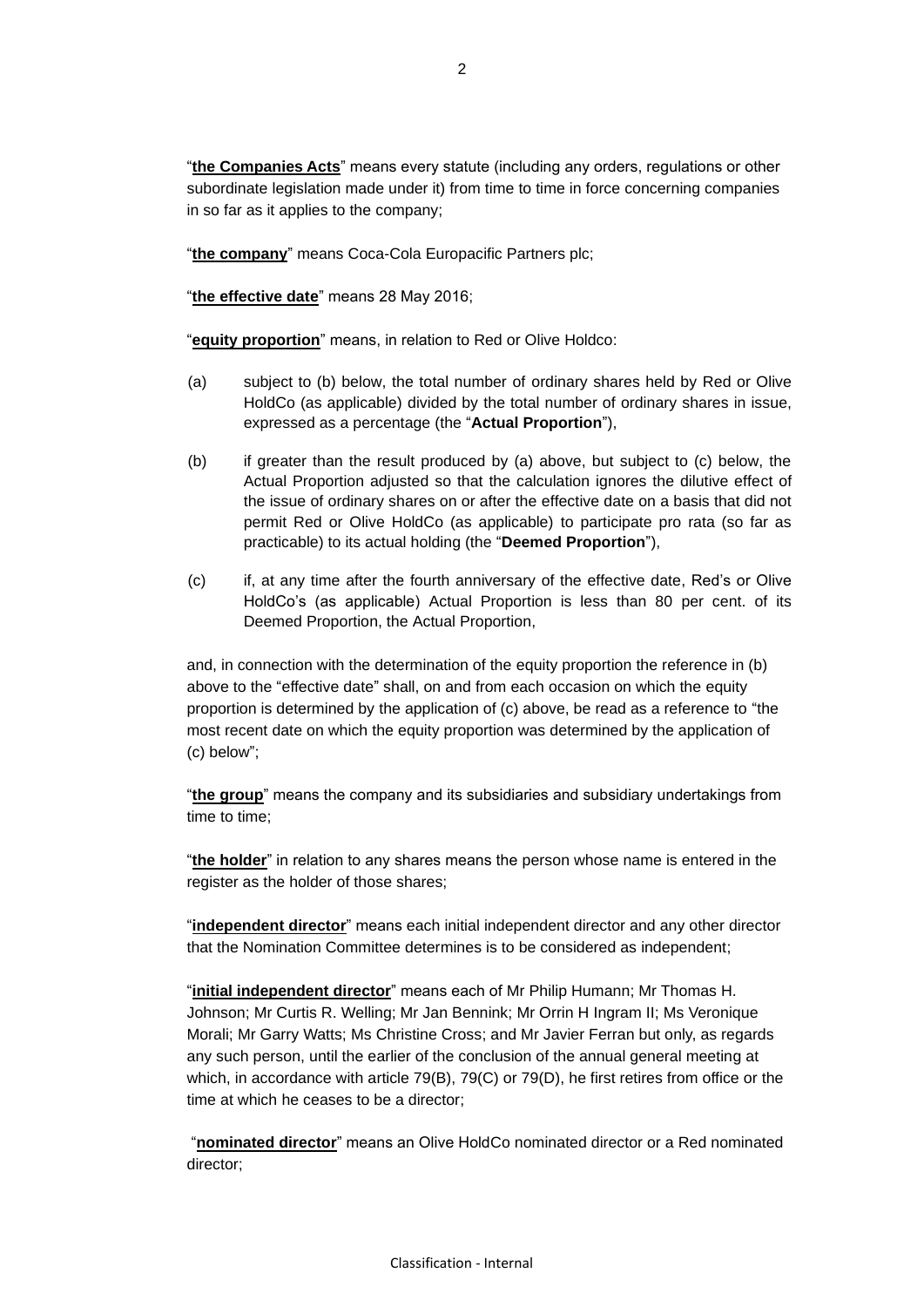"**the office**" means the registered office from time to time of the company;

"**Olive HoldCo**" means Olive Partners S.A.;

"**Olive HoldCo nominated director**" means a director having been nominated by Olive Holdco;

"**Operator**" means the operator of CREST;

"**paid up**" means paid up or credited as paid up;

"**participating class**" means a class of shares title to which is permitted by an Operator to be transferred by means of a relevant system;

"**person entitled by transmission**" means a person whose entitlement to a share in consequence of the death or bankruptcy of a member or of any other event giving rise to its transmission by operation of law has been noted in the register;

"**Red**" means collectively The Coca-Cola Company and each of its subsidiary undertakings to the extent that they hold shares in the company from time to time;

"**Red nominated director**" means a director having been nominated by Red;

"**the register**" means the register of members of the company;

"**seal**" means any common or official seal that the company may be permitted to have under the Companies Acts;

"**the secretary**" means the secretary, or (if there are joint secretaries) any one of the joint secretaries, of the company and includes an assistant or deputy secretary and any person appointed by the board to perform any of the duties of the secretary;

"**Securities**" means:

- (a) ordinary shares or any other class of shares in the company or any other equity securities in the company; and
- (b) options, warrants, notes, bonds or other securities or debt (i) convertible into, or exchangeable for, ordinary shares or any other class of shares or any other equity securities in the company or (ii) containing equity features or containing profit participation features with respect to the company;

"**the uncertificated securities rules**" means any provision of the Companies Acts relating to the holding, evidencing of title to, or transfer of uncertificated shares and any legislation, rules or other arrangements made under or by virtue of such provision;

"**uncertificated share**" means a share of a class which is at the relevant time a participating class, title to which is recorded on the register as being held in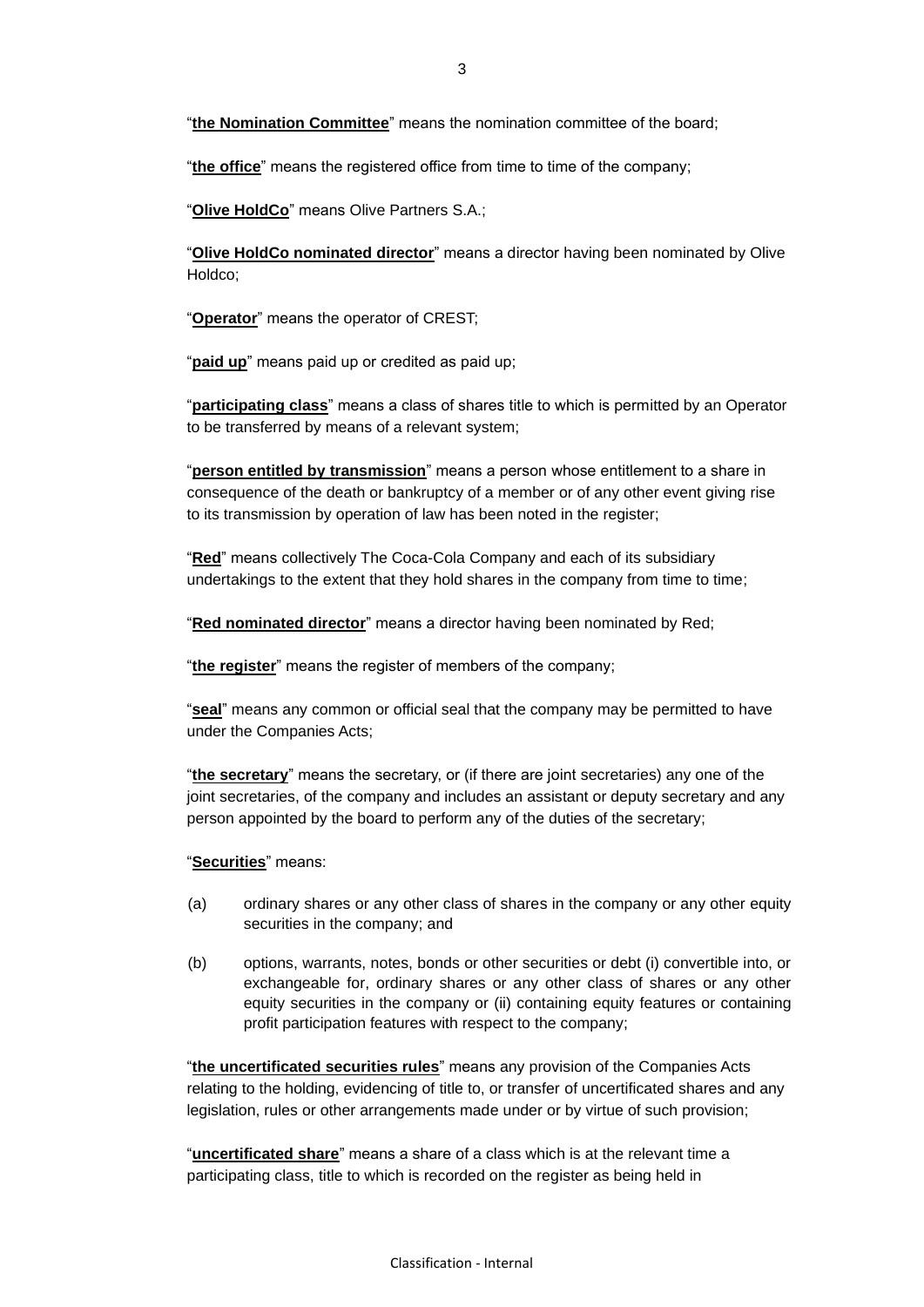"**United Kingdom**" means Great Britain and Northern Ireland;

"**US**" means the United States of America;

references to a document being **signed** or to **signature** include references to its being executed under hand or under seal or by any other method and, in the case of a communication in electronic form, such references are to its being authenticated as specified by the Companies Acts;

references to **writing** include references to any method of representing or reproducing words in a legible and non-transitory form whether sent or supplied in electronic form or otherwise and **written** shall be construed accordingly;

words or expressions to which a particular meaning is given by the Companies Acts in force when these articles or any part of these articles are adopted bear (if not inconsistent with the subject matter or context) the same meaning in these articles or that part (as the case may be) save that the word "**company**" shall include any body corporate;

references to a **meeting** shall not be taken as requiring more than one person to be present if any quorum requirement can be satisfied by one person;

for the purposes of the definitions of "equity proportion" and "Red", shares will be deemed to be held by (and the same applies where analogous expressions are used) Red or Olive HoldCo (as applicable):

- (i) if Red or Olive HoldCo (as applicable) holds depositary receipts (or other securities) in respect of or representing those share(s); or
- (ii) if:
	- (A) Red or Olive HoldCo (as applicable) has or holds the Identified Rights in respect of those share(s); and
	- (B) those share(s) are registered in the name of or held by any Identified Member;

For these purposes:

- Red or Olive HoldCo (as applicable) shall have or hold the "Identified Rights" in respect of any share(s) if it directly or indirectly (including through one or more intermediaries): (i) controls or exercises, or is able to exercise or direct the exercise of, the voting rights in respect of those shares; and (ii) has the rights to, is otherwise entitled to, or receives, the economic benefits in respect of those share(s), in each case subject to customary exceptions (including law, tax or similar and rights of intermediaries); and
- an "Identified Member" shall mean: (i) Cede & Co for or on behalf of the Depository Trust Company, a nominee or custodian for or on behalf of Euroclear, a securities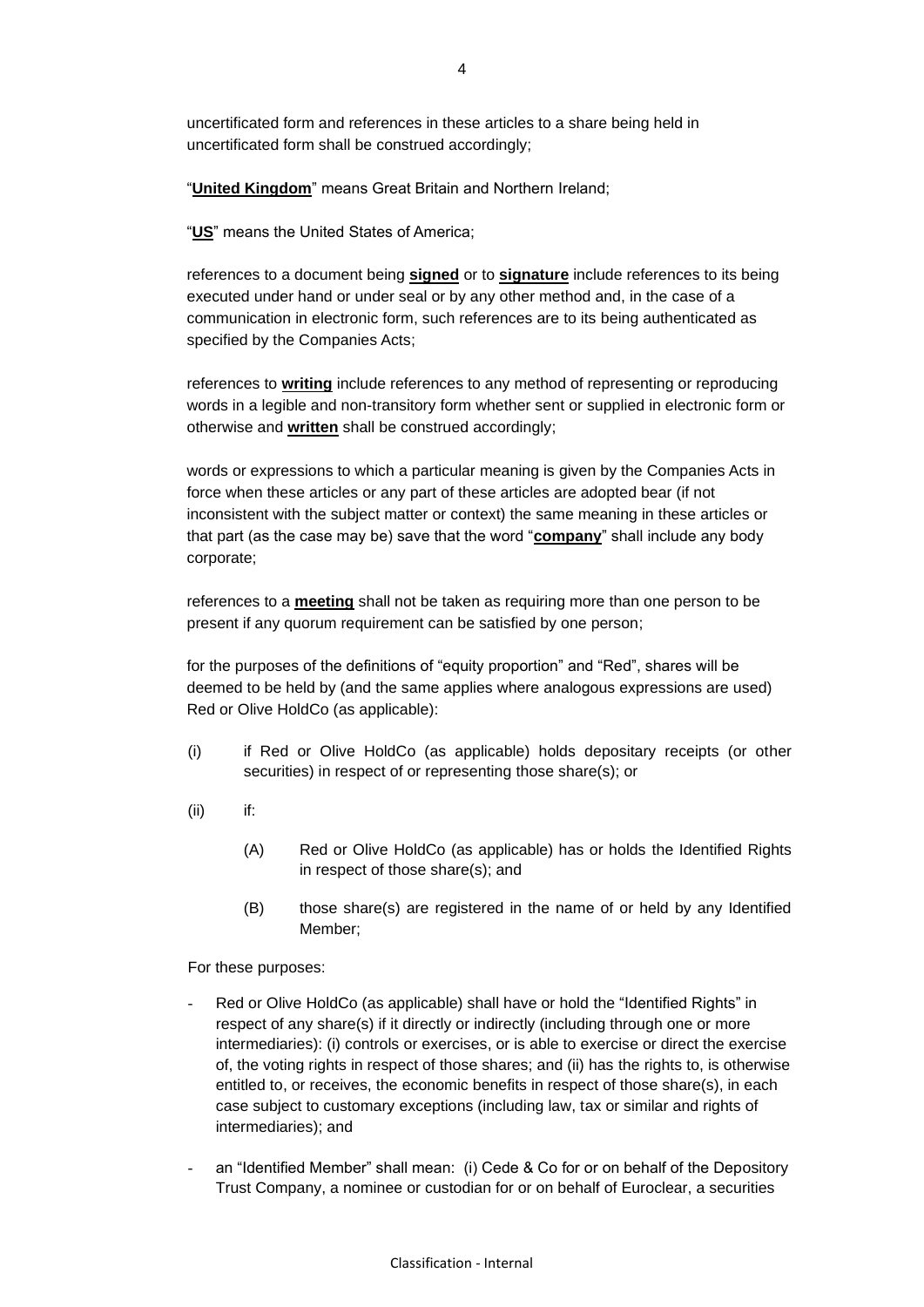depositary or clearing or settlement system or, in each case, any successor of or replacement to any of them; or (ii) any other direct or indirect nominee, custodian, depositary, financial services intermediary, broker dealer or similar,

and, for the purposes of these articles, where (i) or (ii) above applies, rights under these articles conferred on or exercisable by Red (or a Red nominated director) or Olive HoldCo (or an Olive HoldCo nominated director) (as applicable) or otherwise attached to shares in respect of which Red or Olive HoldCo (as applicable) holds depositary receipts (or other securities) or has the Identified Rights shall be exercisable, at the nomination of Red or OliveHoldCo (as applicable), by: (a) Red (or a Red nominated director) or Olive HoldCo (or an Olive HoldCo nominated director) (as applicable); and/or (b) the registered holder of the shares in respect of which Red or Olive HoldCo (as applicable) holds depositary receipts (or other securities) or has the Identified Rights (on the basis that references to "Red" or "Olive HoldCo (as applicable) shall be deemed to include such registered holder); and

headings are included only for convenience and shall not affect meaning.

### **3. Limited Liability**

The liability of members of the company is limited to the amount, if any, unpaid on the shares in the company held by them.

### **Name**

### **4. Change of Name**

The company may change its name by resolution of the board.

## **Share Capital**

## **5. Rights Attached to Shares**

Subject to any rights attached to existing shares, any share may be issued with or have attached to it such rights and restrictions as the company may by ordinary resolution decide or, if no such resolution has been passed or so far as the resolution does not make specific provision, as the board may decide. Such rights and restrictions shall apply to the relevant shares as if the same were set out in these articles.

### **6. Redeemable Shares**

Subject to any rights attached to existing shares, any share may be issued which is to be redeemed, or is liable to be redeemed at the option of the company or the holder. The board may determine the terms, conditions and manner of redemption of any redeemable share so issued. Such terms and conditions shall apply to the relevant shares as if the same were set out in these articles.

# **7. Variation of Rights**

Subject to the provisions of the Companies Acts, all or any of the rights attached to any existing class of shares may from time to time (whether or not the company is being wound up) be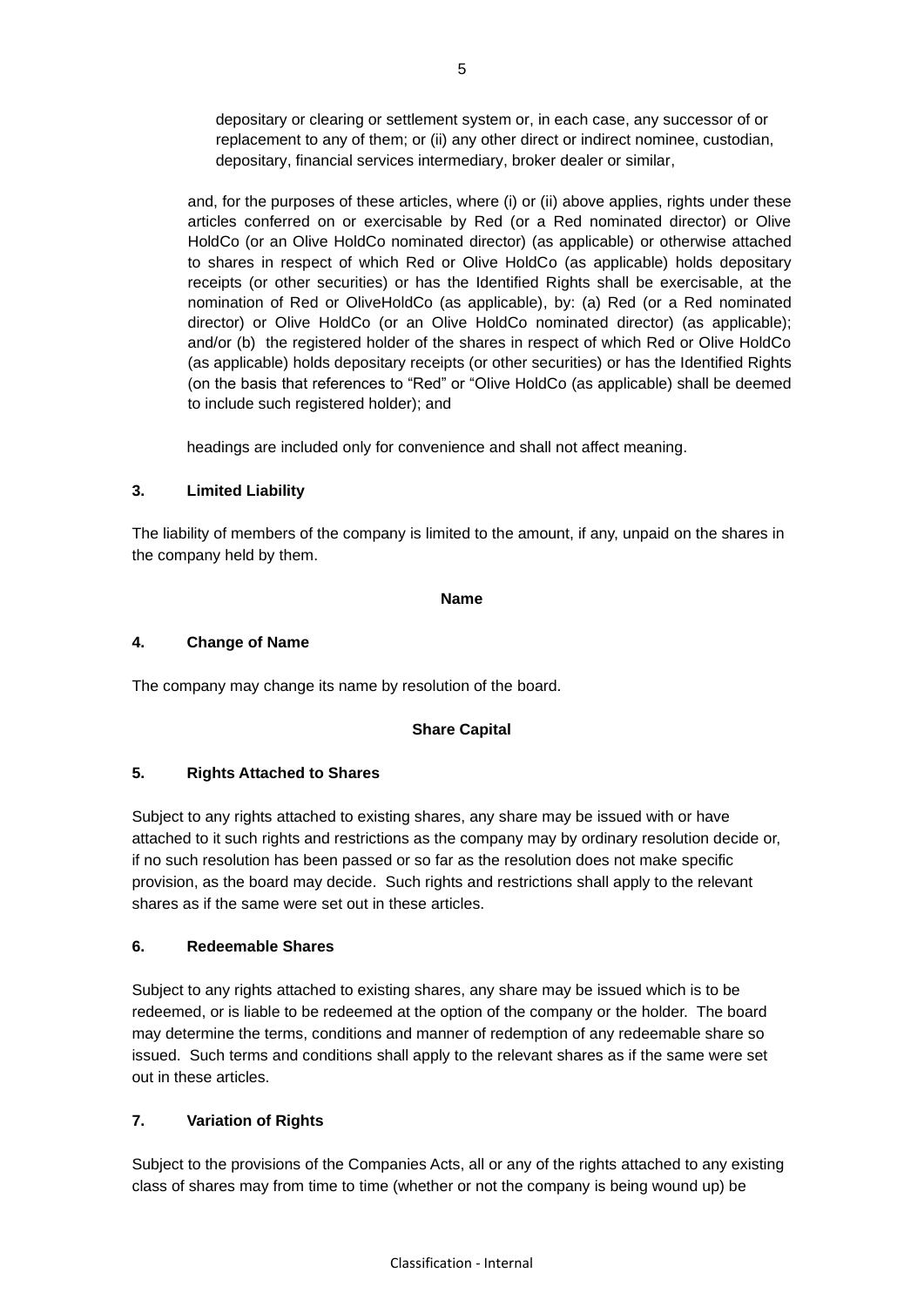varied either with the consent in writing of the holders of not less than three-fourths in nominal value of the issued shares of that class (excluding any shares of that class held as treasury shares) or with the sanction of a special resolution passed at a separate general meeting of the holders of those shares. All the provisions of these articles as to general meetings of the company shall, with any necessary modifications, apply to any such separate general meeting, but so that the necessary quorum shall be one person entitled to vote and holding or representing by proxy not less than one-third in nominal value of the issued shares of the class (excluding any shares of that class held as treasury shares), (but so that at any adjourned meeting one holder entitled to vote and present in person or by proxy (whatever the number of shares held by him) shall be a quorum), and that any holder of shares of the class present in person or by proxy and entitled to vote may demand a poll. The foregoing provisions of this article shall apply to the variation of the special rights attached to some only of the shares of any class as if each group of shares of the class differently treated formed a separate class and their special rights were to be varied.

# **8. Matters not constituting Variation of Rights**

The rights conferred upon the holders of any shares shall not, unless otherwise expressly provided in the rights attaching to those shares, be deemed to be varied by the creation or issue of further shares ranking pari passu with them or by the purchase or redemption by the company of any of its own shares.

## **9. Shares**

Subject to the provisions of these articles and to any resolution passed by the company and without prejudice to any rights attached to existing shares, the board may offer, allot, grant options over or otherwise deal with or dispose of shares in the company to such persons, at such times and for such consideration and upon such terms as the board may decide.

## **10. Payment of Commission**

The company may in connection with the issue of any shares or the sale for cash of treasury shares exercise all powers of paying commission and brokerage conferred or permitted by the Companies Acts. Any such commission or brokerage may be satisfied by the payment of cash or by the allotment of fully or partly-paid shares or other securities or partly in one way and partly in the other.

## **11. Trusts Not Recognised**

Except as ordered by a court of competent jurisdiction or as required by law, no person shall be recognised by the company as holding any share upon any trust and the company shall not be bound by or required in any way to recognise (even when having notice of it) any interest in any share or (except only as by these articles or by law otherwise provided) any other right in respect of any share other than an absolute right to the whole of the share in the holder.

## **12. Suspension of Rights Where Non-Disclosure of Interest**

(A) Where the holder of any shares in the company, or any other person appearing to be interested in those shares, fails to comply within the relevant period with any statutory notice in respect of those shares or, in purported compliance with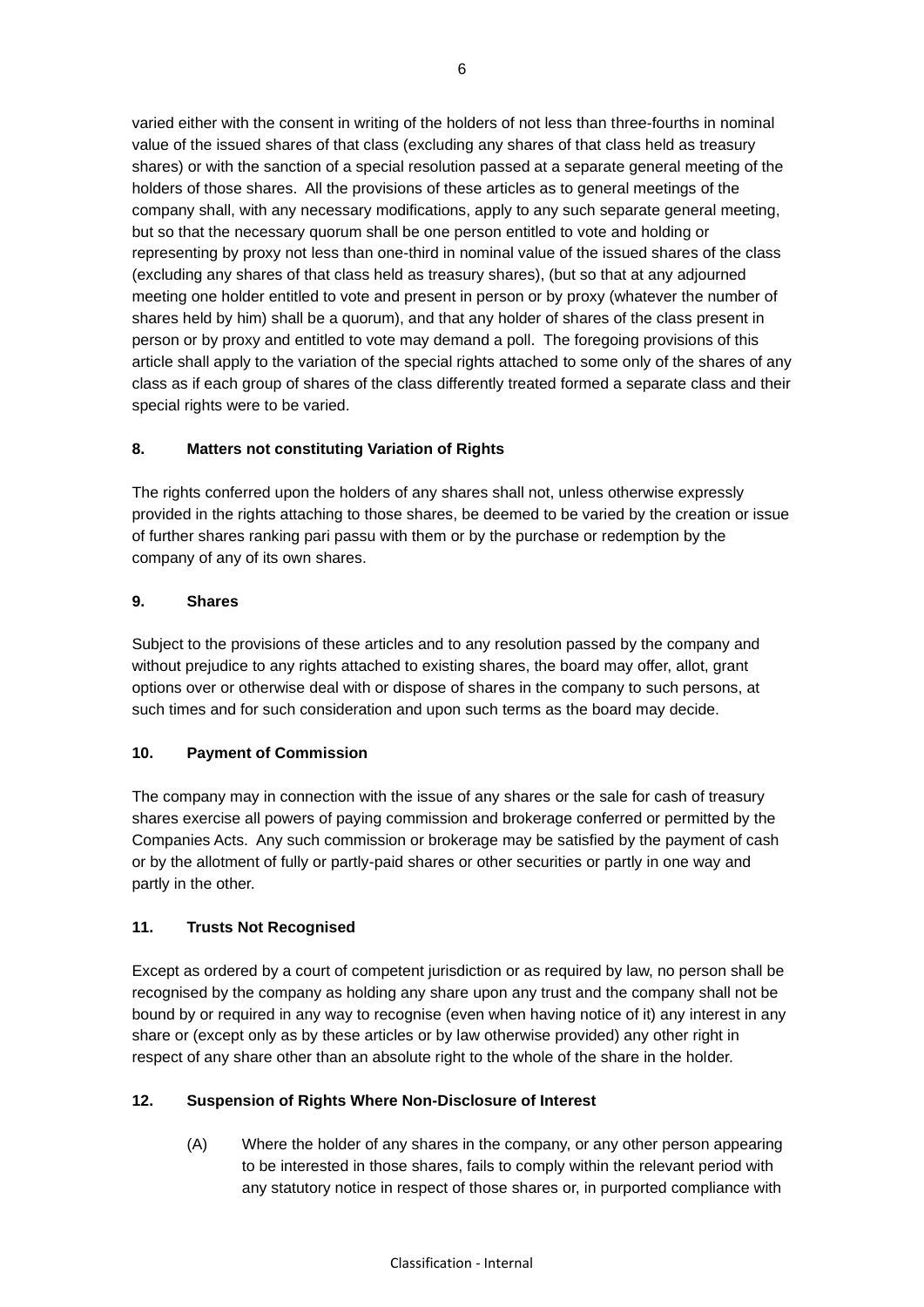such a notice, has made a statement which is false or inadequate in a material particular, the company may give the holder of those shares a further notice (a "**restriction notice**") to the effect that from the service of the restriction notice those shares will be subject to some or all of the relevant restrictions, and from service of the restriction notice those shares shall, notwithstanding any other provision of these articles, be subject to those relevant restrictions accordingly. For the purpose of enforcing the relevant restriction referred to in sub-paragraph (iii) of the definition of "relevant restrictions", the board may give notice to the relevant member requiring the member to change the relevant shares held in uncertificated form to certificated form by the time stated in the notice and to keep them in certificated form for as long as the board requires. The notice may also state that the member may not change any of the relevant shares held in certificated form to uncertificated form. If the member does not comply with the notice, the board may authorise any person to instruct the Operator to change the relevant shares held in uncertificated form to certificated form.

- (B) If after the service of a restriction notice in respect of any shares the board is satisfied that all information required by any statutory notice relating to those shares or any of them from their holder or any other person appearing to be interested in the shares the subject of the restriction notice has been supplied, the company shall, within seven days, cancel the restriction notice. The company may at any time at its discretion cancel any restriction notice or exclude any shares from it. The company shall cancel a restriction notice within seven days after receipt of a notice in writing that the relevant shares have been transferred pursuant to an arm's length sale.
- (C) Where any restriction notice is cancelled or ceases to have effect in relation to any shares, any moneys relating to those shares which were withheld by reason of that notice shall be paid without interest to the person who would but for the notice have been entitled to them or as he may direct.
- (D) Any new shares in the company issued in right of any shares subject to a restriction notice shall also be subject to the restriction notice, and the board may make any right to an allotment of the new shares subject to restrictions corresponding to those which will apply to those shares by reason of the restriction notice when such shares are issued.
- (E) Any holder of shares on whom a restriction notice has been served may at any time request the company to give in writing the reason why the restriction notice has been served, or why it remains uncancelled, and within 14 days of receipt of such a notice the company shall give that information accordingly.
- (F) If a statutory notice is given by the company to a person appearing to be interested in any share, a copy shall at the same time be given to the holder, but the failure or omission to do so or the non-receipt of the copy by the holder shall not invalidate such notice.
- (G) This article is in addition to, and shall not in any way prejudice or affect, the statutory rights of the company arising from any failure by any person to give any information required by a statutory notice within the time specified in it. For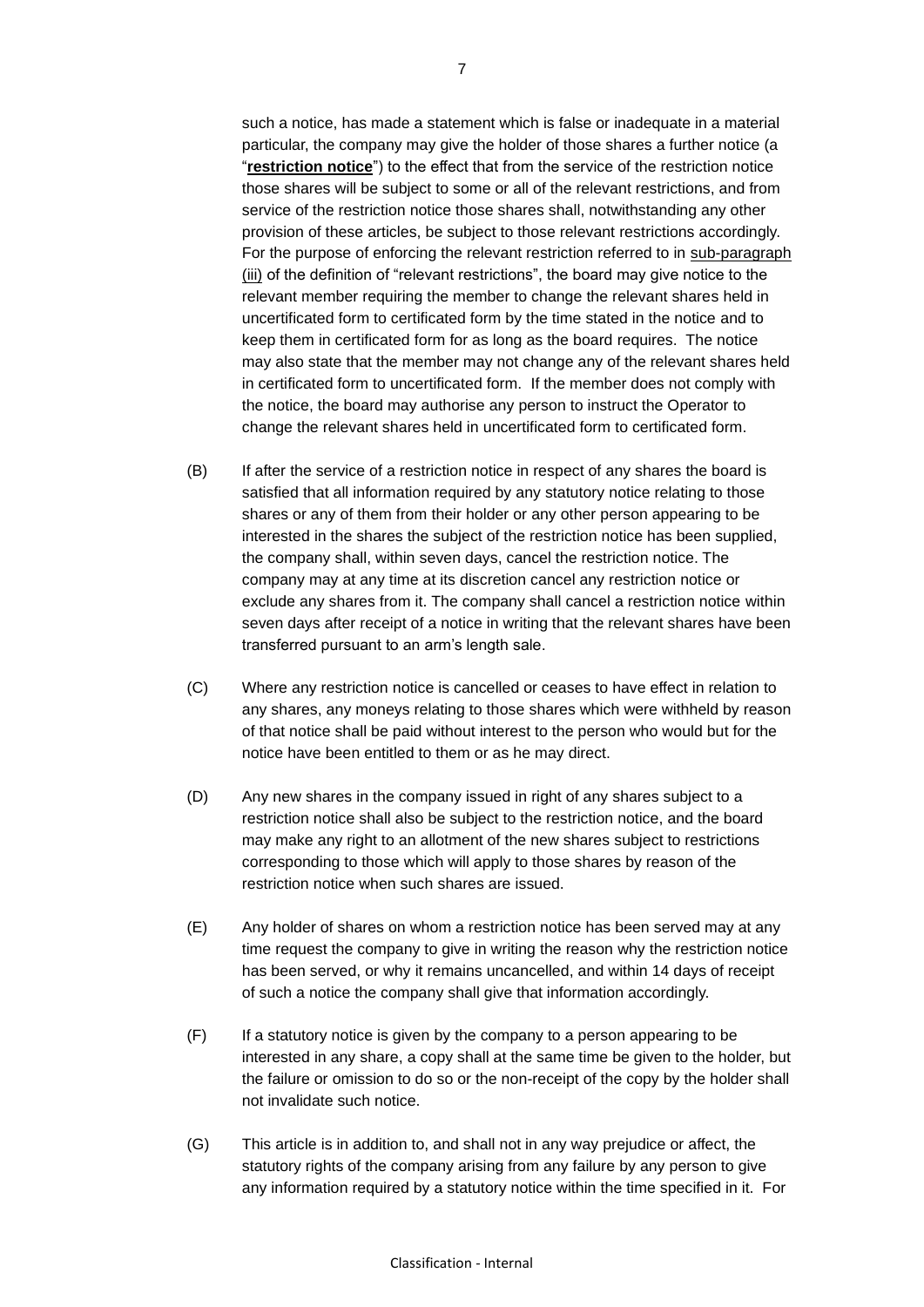the purpose of this article a statutory notice need not specify the relevant period, and may require any information to be given before the expiry of the relevant period.

(H) In this article:-

a sale is an "**arm's length sale**" if the board is satisfied that it is a bona fide sale of the whole of the beneficial ownership of the shares to a party unconnected with the holder or with any person appearing to be interested in such shares and shall include a sale made by way of or in pursuance of acceptance of a takeover offer and a sale made through a recognised investment exchange or any other stock exchange outside the United Kingdom. For this purpose an associate (within the definition of that expression in any statute relating to insolvency in force at the date of adoption of this article) shall be included amongst the persons who are connected with the holder or any person appearing to be interested in such shares;

"**person appearing to be interested**" in any shares shall mean any person named in a response to a statutory notice or otherwise notified to the company by a member as being so interested or shown in any register or record kept by the company under the Companies Acts as so interested or, taking into account a response or failure to respond in the light of the response to any other statutory notice and any other relevant information in the possession of the company, any person whom the company knows or has reasonable cause to believe is or may be so interested;

"**0.25 per cent. interest**" means shares in the company which comprise in total at least 0.25 per cent. in number or nominal value of the shares of the company (calculated exclusive of any shares held as treasury shares), or of any class of such shares (calculated exclusive of any shares of that class held as treasury shares), in issue at the date of service of the restriction notice;

"**relevant period**" means a period of 14 days following service of a statutory notice;

"**relevant restrictions**" mean in the case of a restriction notice served in respect of a 0.25 per cent. interest that:-

- (i) the shares shall not confer on the holder any right to attend or vote either personally or by proxy at any general meeting of the company or at any separate general meeting of the holders of any class of shares in the company or to exercise any other right conferred by membership in relation to general meetings;
- (ii) the board may withhold payment of all or any part of any dividends or other moneys payable in respect of the shares and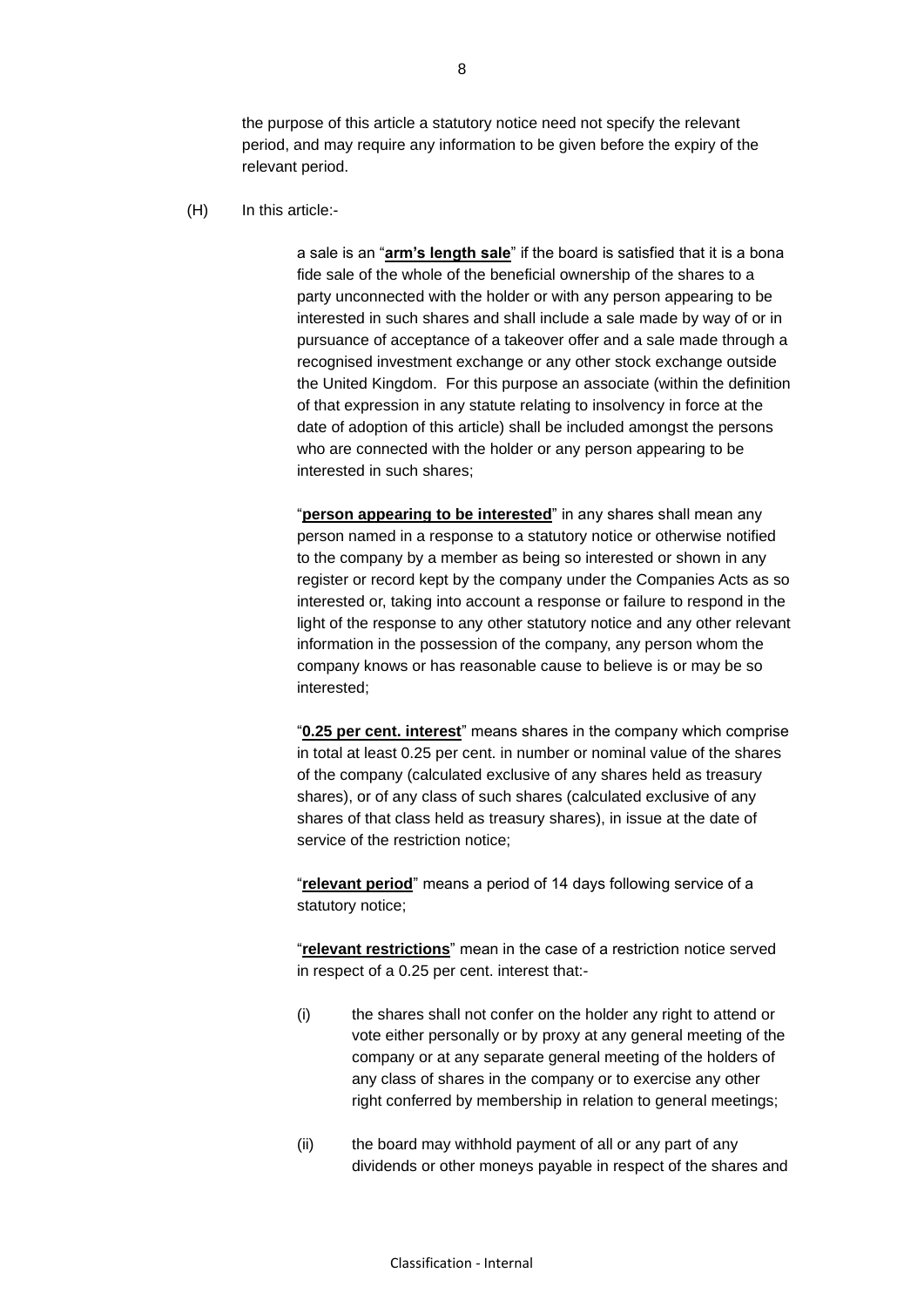the holder shall not be entitled to receive shares in lieu of dividend;

(iii) the board may decline to register a transfer of any of the shares which are certificated shares, unless such a transfer is pursuant to an arm's length sale

and in any other case mean only the restriction specified in subparagraph (i) of this definition; and

"**statutory notice**" means a notice served by the company under the Companies Acts requiring particulars of interests in shares or of the identity of persons interested in shares.

#### **13. Uncertificated Shares**

- (A) Pursuant and subject to the uncertificated securities rules, the board may permit title to shares of any class to be evidenced otherwise than by a certificate and title to shares of such a class to be transferred by means of a relevant system and may make arrangements for a class of shares (if all shares of that class are in all respects identical) to become a participating class. Title to shares of a particular class may only be evidenced otherwise than by a certificate where that class of shares is at the relevant time a participating class. The board may also, subject to compliance with the uncertificated securities rules, determine at any time that title to any class of shares may from a date specified by the board no longer be evidenced otherwise than by a certificate or that title to such a class shall cease to be transferred by means of any particular relevant system.
- (B) In relation to a class of shares which is a participating class and for so long as it remains a participating class, no provision of these articles shall apply or have effect to the extent that it is inconsistent in any respect with:
	- (i) the holding of shares of that class in uncertificated form;
	- (ii) the transfer of title to shares of that class by means of a relevant system;
	- (iii) any provision of the uncertificated securities rules; and
	- (iv) the exercise of any powers or functions by the company or the effecting by the company of any actions by means of a relevant system,

and, without prejudice to the generality of this article, no provision of these articles shall apply or have effect to the extent that it is in any respect inconsistent with the maintenance, keeping or entering up by the Operator, so long as that is permitted or required by the uncertificated securities rules, of an Operator register of securities in respect of that class of shares in uncertificated form.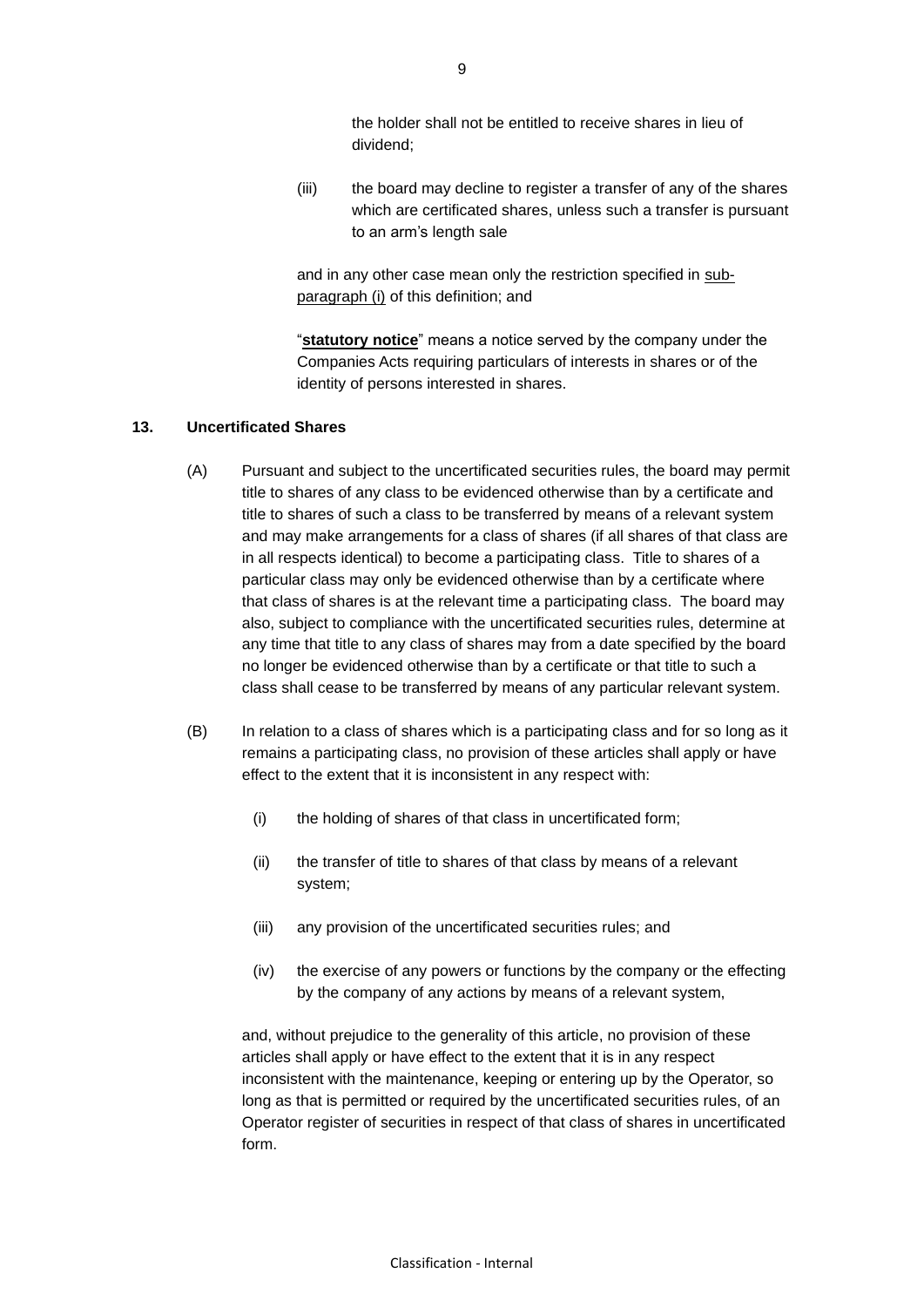- (D) If, under these articles or the Companies Acts, the company is entitled to sell, transfer or otherwise dispose of, forfeit, re-allot, accept the surrender of or otherwise enforce a lien over an uncertificated share, then, subject to these articles and the Companies Acts, such entitlement shall include the right of the board to:
	- (i) require the holder of that uncertificated share by notice in writing to change that share from uncertificated to certificated form within such period as may be specified in the notice and keep it as a certificated share for as long as the board requires;
	- (ii) appoint any person to take such other steps, by instruction given by means of a relevant system or otherwise, in the name of the holder of such share as may be required to effect the transfer of such share and such steps shall be as effective as if they had been taken by the registered holder of that share; and
	- (iii) take such other action that the board considers appropriate to achieve the sale, transfer, disposal, forfeiture, re-allotment or surrender of that share or otherwise to enforce a lien in respect of that share.
- (E) Unless the board otherwise determines, shares which a member holds in uncertificated form shall be treated as separate holdings from any shares which that member holds in certificated form. However shares held in uncertificated form shall not be treated as forming a class which is separate from certificated shares with the same rights.
- (F) Unless the board otherwise determines or the uncertificated securities rules otherwise require, any shares issued or created out of or in respect of any uncertificated shares shall be uncertificated shares and any shares issued or created out of or in respect of any certificated shares shall be certificated shares.
- (G) The company shall be entitled to assume that the entries on any record of securities maintained by it in accordance with the uncertificated securities rules and regularly reconciled with the relevant Operator register of securities are a complete and accurate reproduction of the particulars entered in the Operator register of securities and shall accordingly not be liable in respect of any act or thing done or omitted to be done by or on behalf of the company in reliance on such assumption; in particular, any provision of these articles which requires or envisages that action will be taken in reliance on information contained in the register shall be construed to permit that action to be taken in reliance on information contained in any relevant record of securities (as so maintained and reconciled).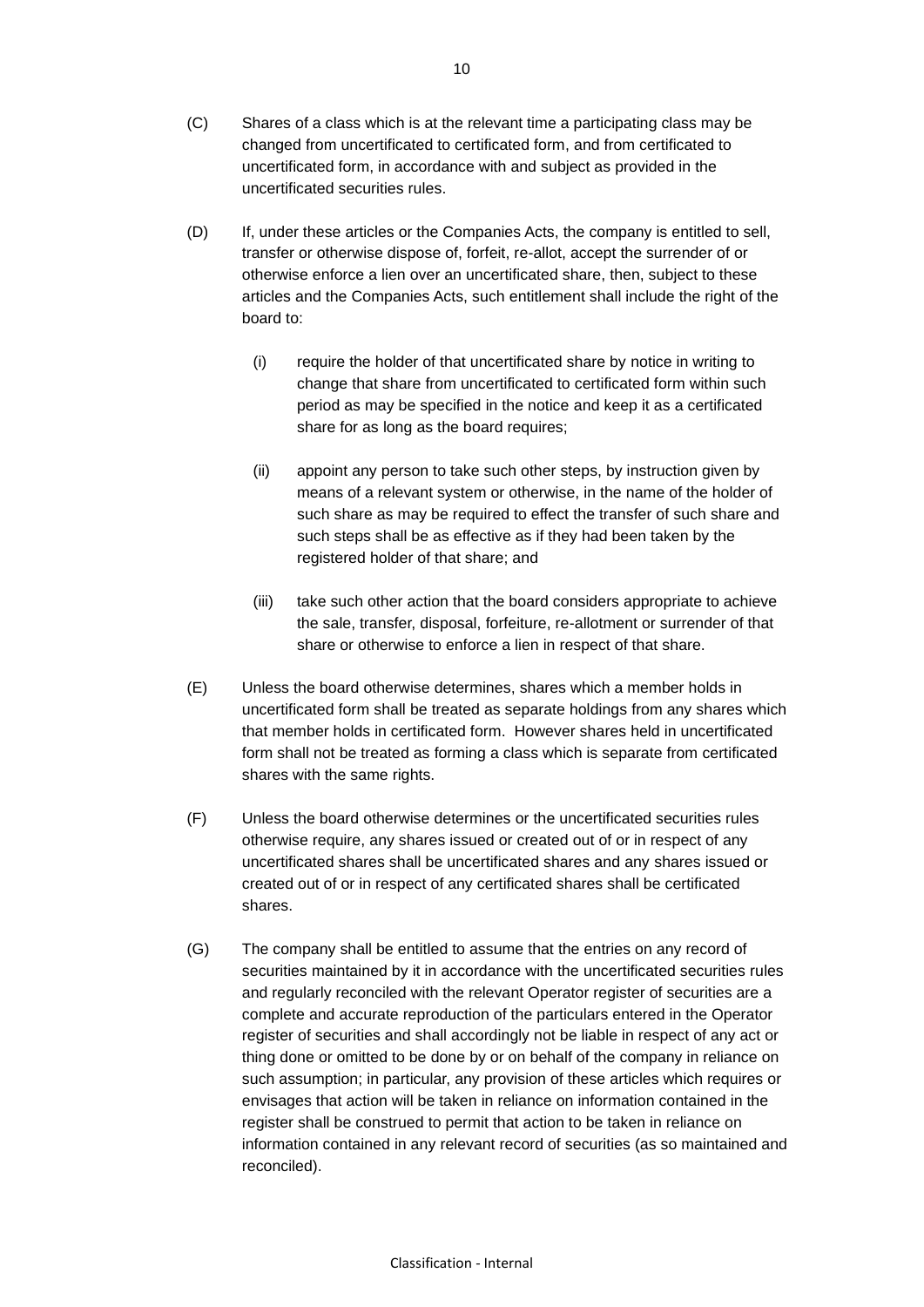### **14. Right to Share Certificates**

Every person (except a person to whom the company is not by law required to issue a certificate) whose name is entered in the register as a holder of any certificated shares shall be entitled, without payment, to receive within the time limits prescribed by the Companies Acts (or, if earlier, within any prescribed time limit or within a time specified when the shares were issued) one certificate for all those shares of any one class. In the case of a certificated share held jointly by several persons, the company shall not be bound to issue more than one certificate and delivery of a certificate to one of several joint holders shall be sufficient delivery to all. A member who transfers some but not all of the shares comprised in a certificate shall be entitled to a certificate for the balance without charge to the extent the balance is to be held in certificated form.

### **15. Replacement of Share Certificates**

If a share certificate is defaced, worn out, lost or destroyed, it may be replaced on such terms (if any) as to evidence and indemnity as the board may decide and, where it is defaced or worn out, after delivery of the old certificate to the company. Any two or more certificates representing shares of any one class held by any member shall at his request be cancelled and a single new certificate for such shares issued in lieu. Any certificate representing shares of any one class held by any member may at his request be cancelled and two or more certificates for such shares may be issued instead. The board may require the payment of any exceptional out-of-pocket expenses of the company incurred in connection with the issue of any certificates under this article. Any one of two or more joint holders may request replacement certificates under this article.

## **16. Execution of Share Certificates**

Every share certificate shall be executed under a seal or in such other manner as the board, having regard to the terms of issue and any listing requirements, may authorise and shall specify the number and class of the shares to which it relates and the amount or respective amounts paid up on the shares. The board may by resolution decide, either generally or in any particular case or cases, that any signatures on any share certificates need not be autographic but may be applied to the certificates by some mechanical or other means or may be printed on them or that the certificates need not be signed by any person.

## **17. Share Certificates Sent at Holder's Risk**

Every share certificate sent in accordance with these articles will be sent at the risk of the member or other person entitled to the certificate. The company will not be responsible for any share certificate lost or delayed in the course of delivery.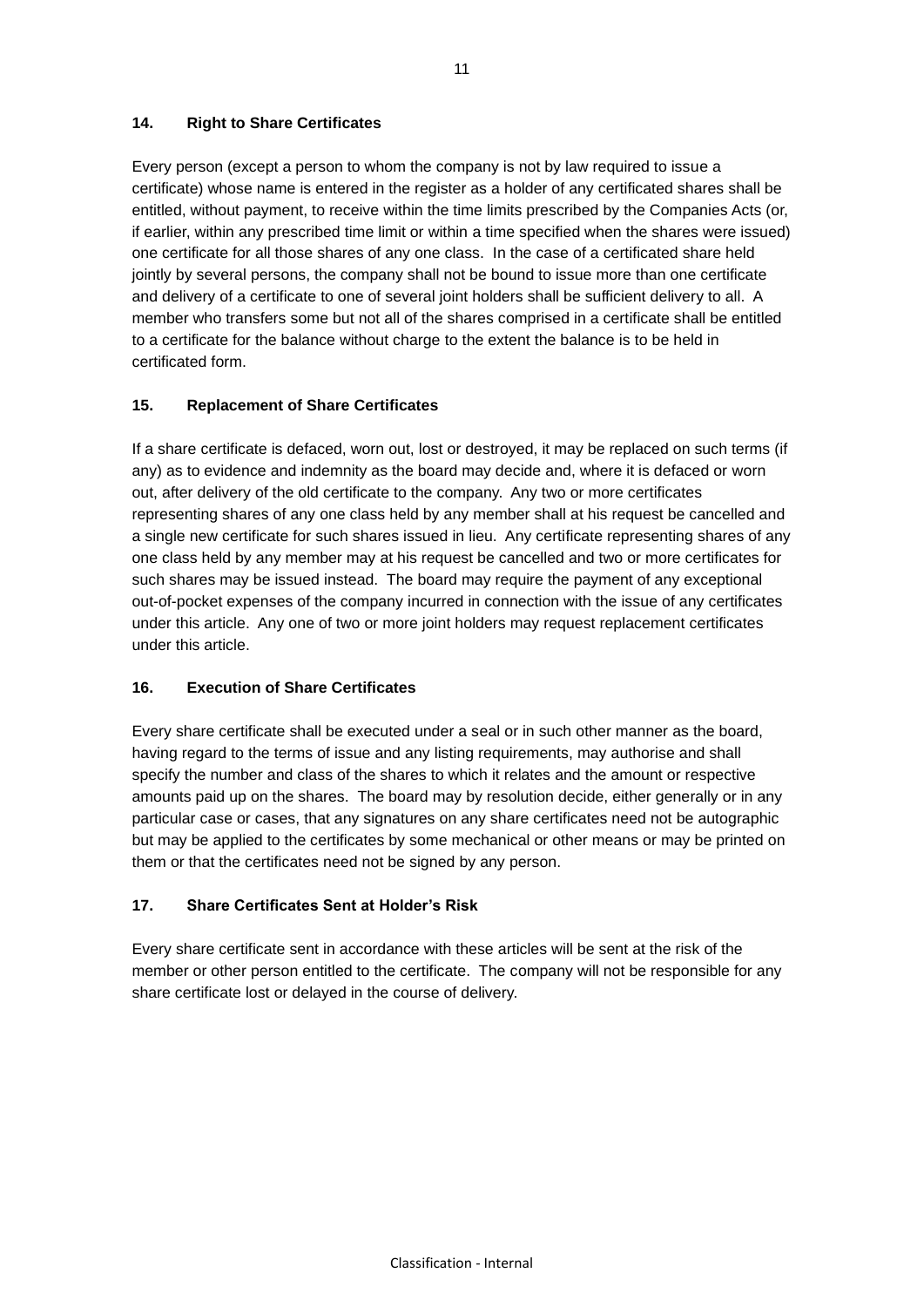### **Lien**

## **18. Company's Lien on Shares Not Fully Paid**

The company shall have a first and paramount lien on every share (not being a fully paid share) for all amounts payable to the company (whether presently or not) in respect of that share. The company's lien on a share shall extend to every amount payable in respect of it. The board may at any time either generally or in any particular case waive any lien that has arisen or declare any share to be wholly or in part exempt from the provisions of this article.

## **19. Enforcing Lien by Sale**

The company may sell, in such manner as the board may decide, any share on which the company has a lien if a sum in respect of which the lien exists is presently payable and is not paid within 14 clear days after a notice has been served on the holder of the share or the person who is entitled by transmission to the share, demanding payment and stating that if the notice is not complied with the share may be sold. For giving effect to the sale the board may authorise some person to sign an instrument of transfer of the share sold to or in accordance with the directions of the purchaser. The transferee shall not be bound to see to the application of the purchase money, nor shall his title to the share be affected by any irregularity or invalidity in relation to the sale.

### **20. Application of Proceeds of Sale**

The net proceeds, after payment of the costs, of the sale by the company of any share on which it has a lien shall be applied in or towards payment or discharge of the debt or liability in respect of which the lien exists so far as it is presently payable, and any residue shall (subject to a like lien for debts or liabilities not presently payable as existed upon the share prior to the sale and upon surrender, if required by the company, for cancellation of the certificate for the share sold) be paid to the person who was entitled to the share at the time of the sale.

### **Calls on Shares**

### **21. Calls**

Subject to the terms of issue, the board may from time to time make calls upon the members in respect of any moneys unpaid on their shares (whether on account of the nominal amount of the shares or by way of premium) and not payable on a date fixed by or in accordance with the terms of issue, and each member shall (subject to the company serving upon him at least 14 clear days' notice specifying when and where payment is to be made) pay to the company as required by the notice the amount called on his shares. A call may be made payable by instalments. A call may be revoked or postponed, in whole or in part, as the board may decide. A person upon whom a call is made shall remain liable jointly and severally with the successors in title to his shares for all calls made upon him notwithstanding the subsequent transfer of the shares in respect of which the call was made.

# **22. Timing of Calls**

A call shall be deemed to have been made at the time when the resolution of the board authorising the call was passed.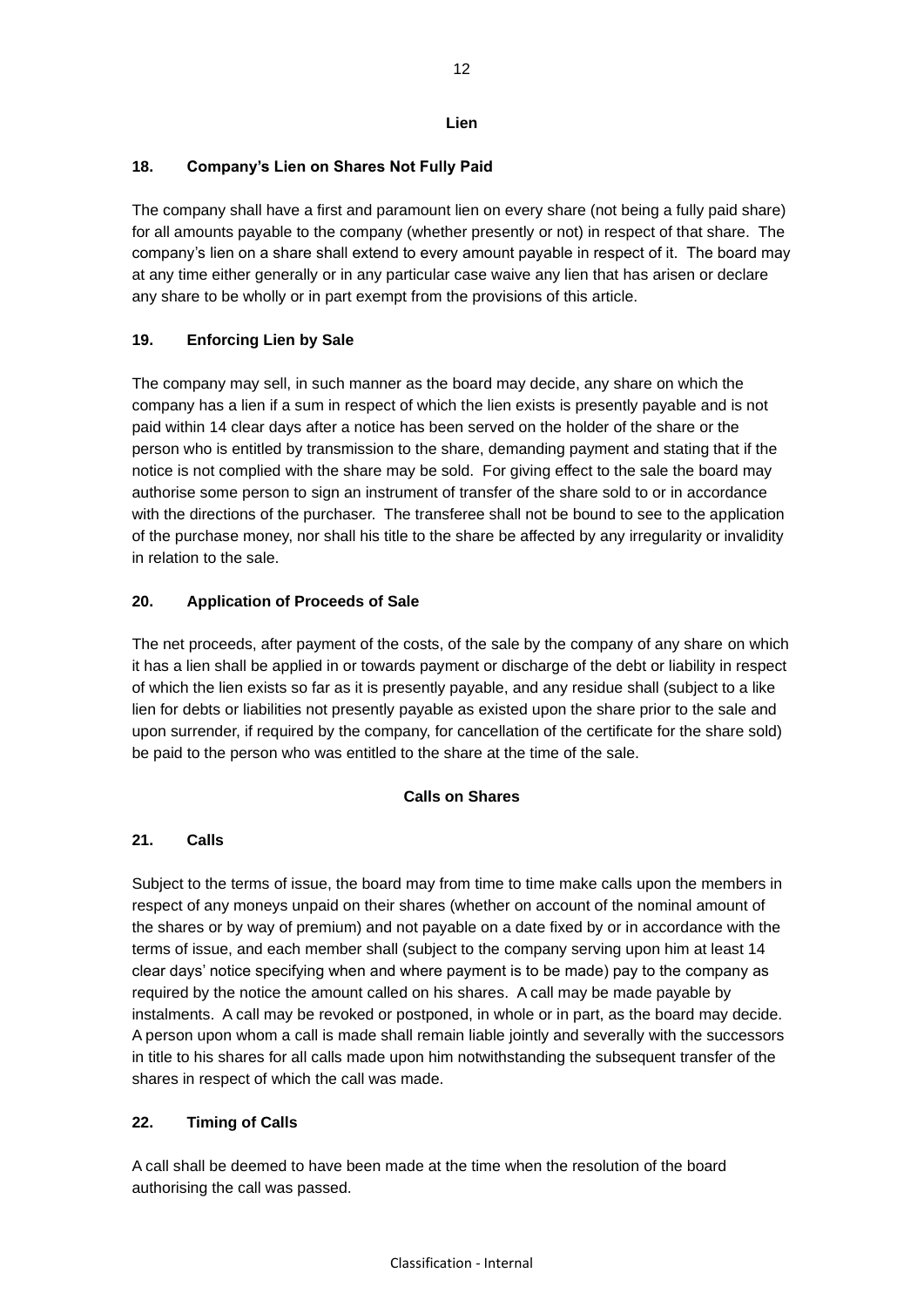### **23. Liability of Joint Holders**

The joint holders of a share shall be jointly and severally liable to pay all calls in respect of the share.

### **24. Interest Due on Non-Payment**

If a call remains unpaid after it has become due and payable, the person from whom it is due and payable shall pay interest on the amount unpaid from the day it is due and payable to the time of actual payment at such rate (not exceeding the Bank of England base rate by more than five percentage points) as the board may decide, and all expenses that have been incurred by the company by reason of such non-payment, but the board shall be at liberty in any case or cases to waive payment of the interest or expenses wholly or in part.

### **25. Sums Due on Allotment Treated as Calls**

Any amount which becomes payable in respect of a share on allotment or on any other date fixed by or in accordance with the terms of issue, whether in respect of the nominal amount of the share or by way of premium or as an instalment of a call, shall be deemed to be a call and, if it is not paid, all the provisions of these articles shall apply as if the sum had become due and payable by virtue of a call.

### **26. Power to Differentiate**

The board may on or before the issue of shares differentiate between the allottees or holders as to the amount of calls to be paid and the times of payment.

## **27. Payment of Calls in Advance**

The board may, if it thinks fit, receive from any member who is willing to advance them all or any part of the moneys uncalled and unpaid upon any shares held by him and on all or any of the moneys so advanced may (until they would, but for the advance, become presently payable) pay interest at such rate (not exceeding the Bank of England base rate by more than five percentage points, unless the company by ordinary resolution shall otherwise direct) as the board may decide.

### **Forfeiture of Shares**

## **28. Notice if Call or Instalment Not Paid**

If the whole or any part of any call or instalment of a call remains unpaid on any share after the day appointed for payment, the board may at any time serve a notice on the holder requiring payment of so much of the call or instalment as is unpaid, together with any interest which may have accrued and any expenses incurred by the company by reason of such non-payment.

### **29. Form of Notice**

The notice shall name a further day (not being less than 14 clear days from the date of the notice) on or before which, and the place where, the payment required by the notice is to be made and shall state that in the event of non-payment on or before the day and at the place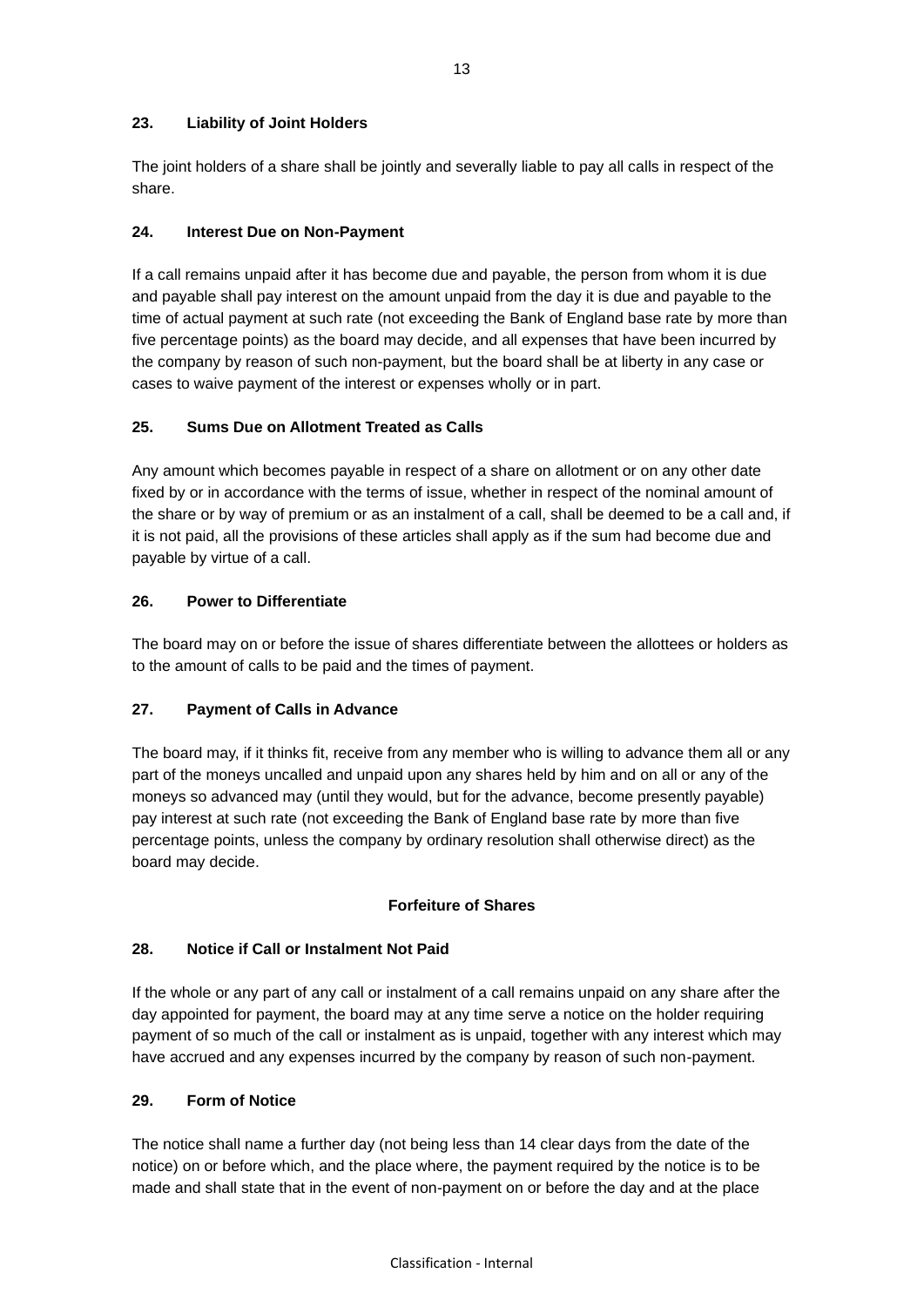appointed, the shares in respect of which the call has been made or instalment is payable will be liable to be forfeited.

### **30. Forfeiture for Non-Compliance with Notice**

If the notice is not complied with, any share in respect of which it was given may, at any time before payment of all calls or instalments and interest and expenses due in respect of it have been made, be forfeited by a resolution of the board to that effect and the forfeiture shall include all dividends declared and other moneys payable in respect of the forfeited shares and not paid before the forfeiture. The board may accept the surrender of any share liable to be forfeited and, in that event, references in these articles to forfeiture shall include surrender.

### **31. Notice after Forfeiture**

When any share has been forfeited, notice of the forfeiture shall be served upon the person who was before forfeiture the holder of the share but no forfeiture shall be invalidated by any omission or neglect to give notice.

### **32. Sale of Forfeited Shares**

Until cancelled in accordance with the requirements of the Companies Acts, a forfeited share shall be deemed to be the property of the company and may be sold or otherwise disposed of either to the person who was, before forfeiture, the holder or to any other person upon such terms and in such manner as the board shall decide. The board may for the purposes of the disposal authorise some person to sign an instrument of transfer to the designated transferee. The company may receive the consideration (if any) given for the share on its disposal. At any time before a sale or disposition the forfeiture may be cancelled by the board on such terms as the board may decide.

## **33. Arrears to be Paid Notwithstanding Forfeiture**

A person whose shares have been forfeited shall cease to be a member in respect of them and shall surrender to the company for cancellation the certificate for the forfeited shares but shall remain liable to pay to the company all moneys which at the date of the forfeiture were payable by him to the company in respect of those shares with interest thereon at such rate (not exceeding the Bank of England base rate by more than five percentage points) as the board may decide from the date of forfeiture until payment, and the company may enforce payment without being under any obligation to make any allowance for the value of the shares forfeited or for any consideration received on their disposal.

### **34. Statutory Declaration as to Forfeiture**

A statutory declaration that the declarant is a director of the company or the secretary and that a share has been forfeited on a specified date shall be conclusive evidence of the facts stated in it as against all persons claiming to be entitled to the share. The declaration shall (subject to the signing of an instrument of transfer if necessary) constitute a good title to the share and the person to whom the share is sold or otherwise disposed of shall not be bound to see to the application of the purchase money (if any) nor shall his title to the share be affected by any irregularity or invalidity in the proceedings relating to the forfeiture, sale or disposal.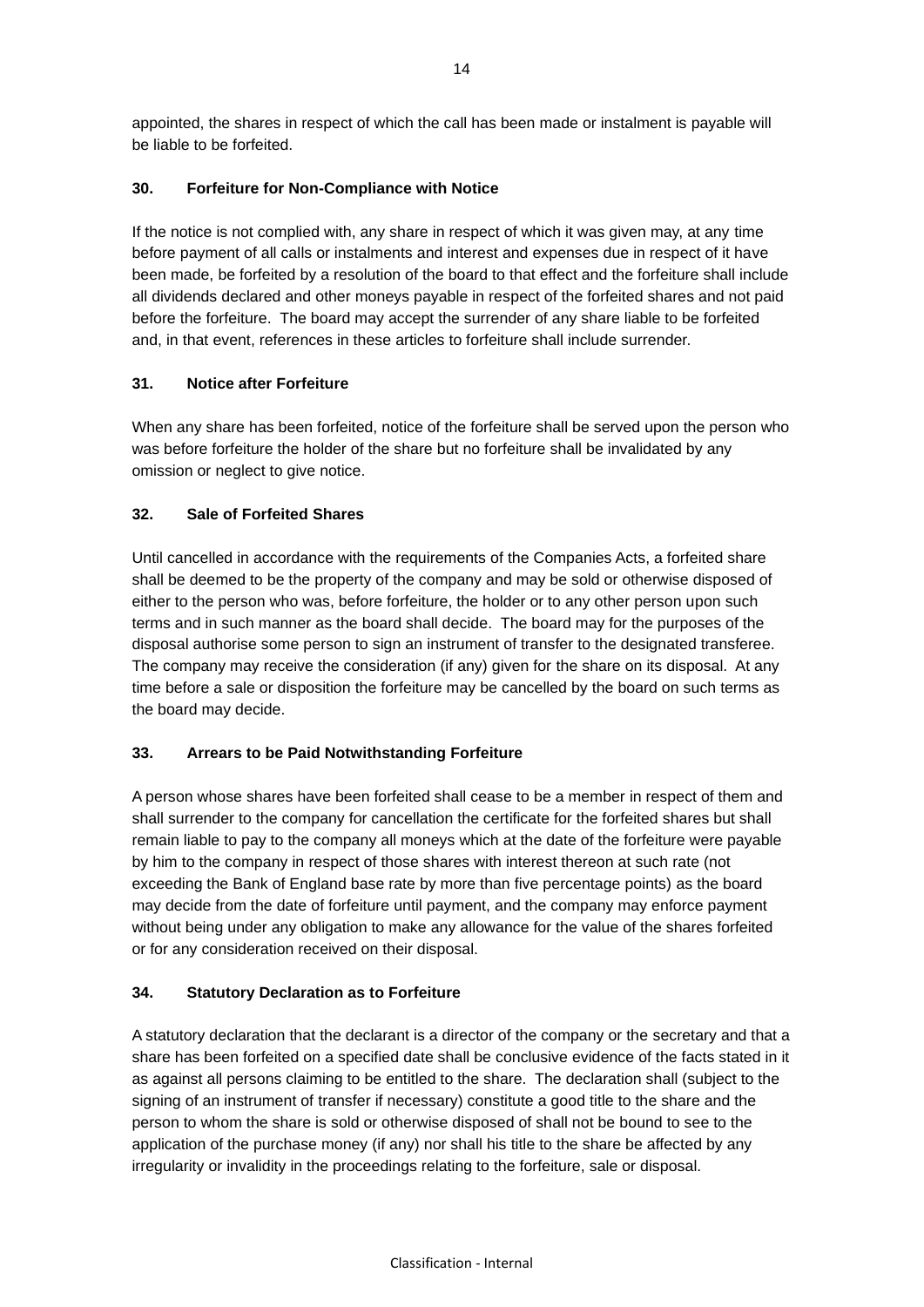### **Transfer of Shares**

# **35. Transfer**

- (A) Subject to such of the restrictions of these articles as may be applicable:-
	- (i) any member may transfer all or any of his uncertificated shares by means of a relevant system in such manner provided for, and subject as provided in, the uncertificated securities rules, and accordingly no provision of these articles shall apply in respect of an uncertificated share to the extent that it requires or contemplates the effecting of a transfer by an instrument in writing or the production of a certificate for the share to be transferred; and
	- (ii) any member may transfer all or any of his certificated shares by an instrument of transfer in any usual form or in any other form which the board may approve.
- (B) The transferor of a share shall be deemed to remain the holder of the share concerned until the name of the transferee is entered in the register in respect of it.

## **36. Signing of Transfer**

The instrument of transfer of a certificated share shall be signed by or on behalf of the transferor and (in the case of a partly paid share) the transferee. All instruments of transfer, when registered, may be retained by the company.

## **37. Rights to Decline Registration of Partly Paid Shares**

The board can decline to register any transfer of any share which is not a fully paid share.

## **38. Other Rights to Decline Registration**

- (A) Registration of a transfer of an uncertificated share may be refused in the circumstances set out in the uncertificated securities rules, and where, in the case of a transfer to joint holders, the number of joint holders to whom the uncertificated share is to be transferred exceeds four.
- (B) The board may decline to register any transfer of a certificated share unless:-
	- (i) the instrument of transfer is duly stamped or duly certified or otherwise shown to the satisfaction of the board to be exempt from stamp duty and is left at the office or such other place as the board may from time to time determine accompanied (save in the case of a transfer by a person to whom the company is not required by law to issue a certificate and to whom a certificate has not been issued) by the certificate for the share to which it relates and such other evidence as the board may reasonably require to show the right of the person signing the instrument of transfer to make the transfer and, if the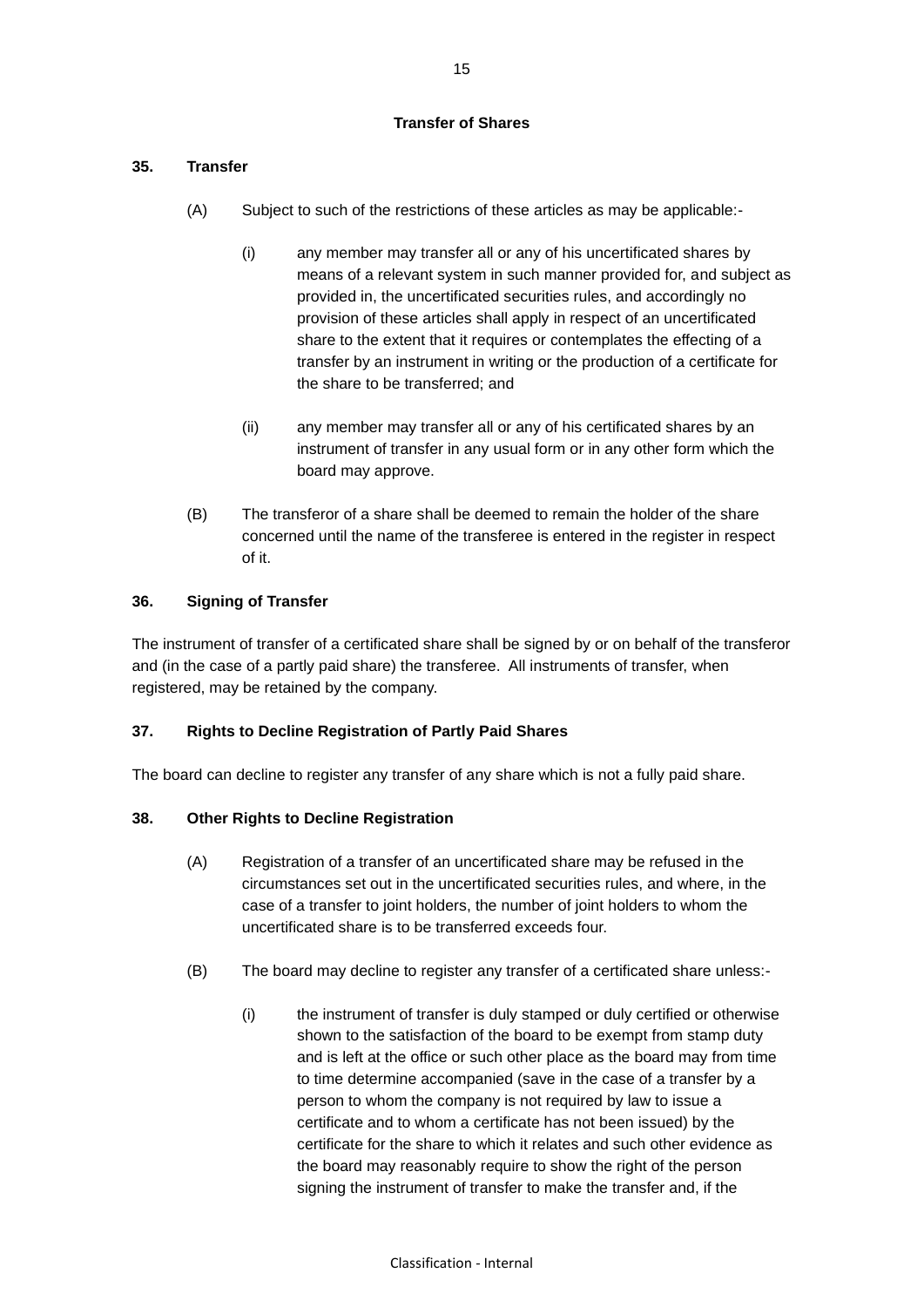instrument of transfer is signed by some other person on his behalf, the authority of that person so to do;

- (ii) the instrument of transfer is in respect of only one class of share; and
- (iii) in the case of a transfer to joint holders, the number of joint holders to whom the share is to be transferred does not exceed four.
- (C) For all purposes of these articles relating to the registration of transfers of shares, the renunciation of the allotment of any shares by the allottee in favour of some other person shall be deemed to be a transfer and the board shall have the same powers of refusing to give effect to such a renunciation as if it were a transfer.

#### **39. No Fee for Registration**

No fee shall be charged by the company for registering any transfer, document or instruction relating to or affecting the title to any share or for making any other entry in the register.

#### **Untraced Shareholders**

#### **40. Untraced Shareholders**

- (A) The company may sell any certificated shares in the company on behalf of the holder of, or person entitled by transmission to, the shares at the best price reasonably obtainable at the time of sale if:-
	- (i) the shares have been in issue either in certificated or uncertificated form throughout the qualifying period and at least three cash dividends have become payable on the shares during the qualifying period;
	- (ii) no cash dividend payable on the shares has either been claimed by presentation to the paying bank of the relevant cheque or warrant or been satisfied by the transfer of funds to a bank account designated by the holder of, or person entitled by transmission to, the shares or by the transfer of funds by means of a relevant system at any time during the relevant period;
	- (iii) so far as any director of the company at the end of the relevant period is then aware, the company has not at any time during the relevant period received any communication from the holder of, or person entitled by transmission to, the shares; and
	- (iv) the company has caused two advertisements to be published, one in a newspaper with a national circulation and the other in a newspaper circulating in the area in which the last known postal address of the holder of, or person entitled by transmission to, the shares or the postal address at which service of notices may be effected under these articles is located, giving notice of its intention to sell the shares and a period of three months has elapsed from the date of publication of the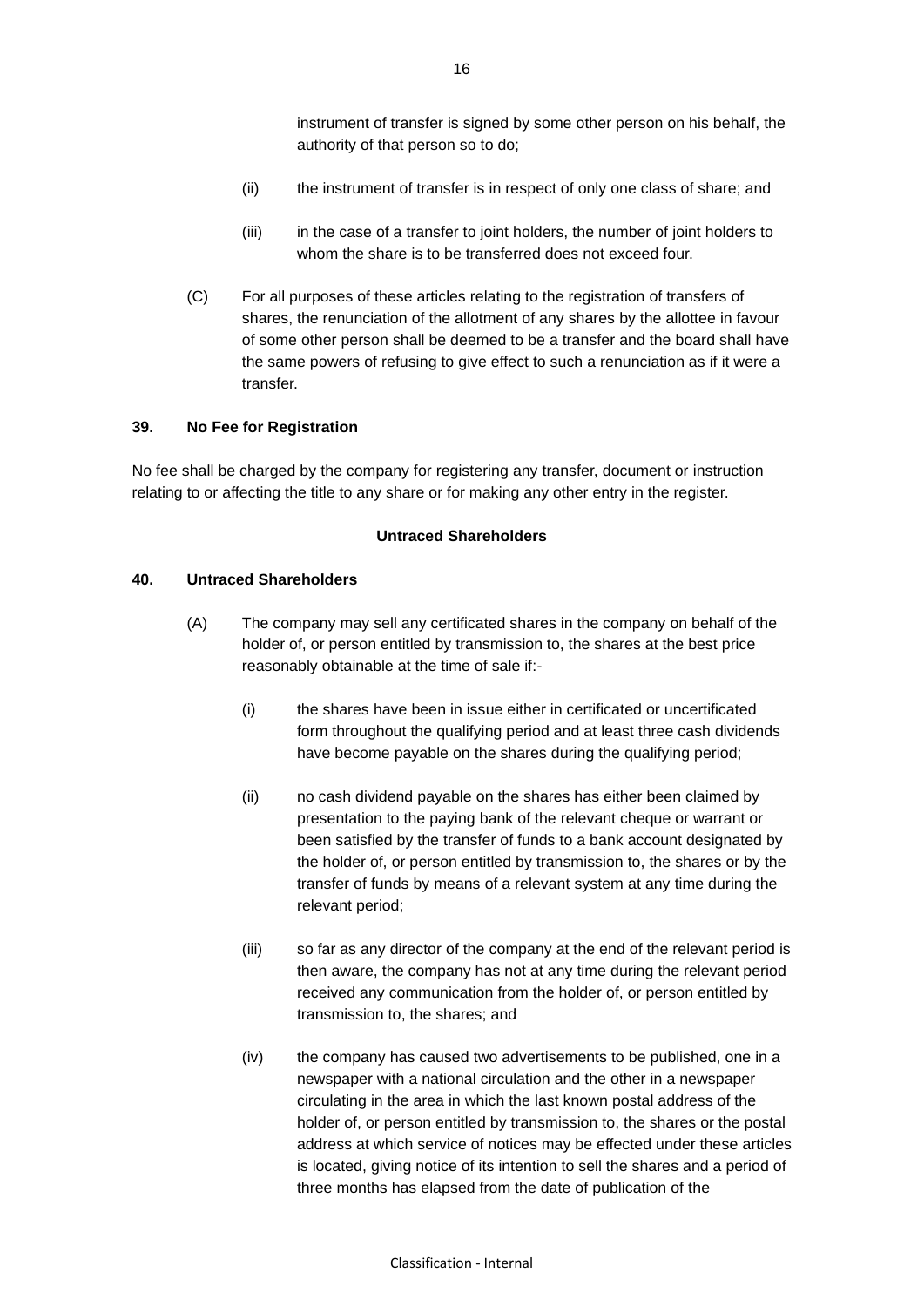advertisements or of the last of the two advertisements to be published if they are published on different dates.

- (B) The company shall also be entitled to sell at the best price reasonably obtainable at the time of sale any additional certificated shares in the company issued either in certificated or uncertificated form during the qualifying period in right of any share to which paragraph  $(A)$  of this article applies (or in right of any share so issued), if the criteria in paragraph  $(A)(ii)$  to  $(iv)$  are satisfied in relation to the additional shares.
- (C) To give effect to any sale of shares pursuant to this article the board may authorise some person to transfer the shares in question and an instrument of transfer signed by that person shall be as effective as if it had been signed by the holder of, or person entitled by transmission to, the shares. The purchaser shall not be bound to see to the application of the purchase moneys nor shall his title to the shares be affected by any irregularity or invalidity in the proceedings relating to the sale. The net proceeds of sale shall belong to the company and, upon their receipt, the company shall become indebted to the former holder of, or person entitled by transmission to, the shares for an amount equal to the net proceeds unless and until forfeited under this article. No trust shall be created in respect of the debt and no interest shall be payable in respect of it and the company shall not be required to account for any moneys earned from the net proceeds which may be employed in the business of the company or as it thinks fit. If no valid claim for the money has been received by the company during a period of six years from the date on which the relevant shares were sold by the company under this article, the money will be forfeited and will belong to the company.
- (D) For the purpose of this article:-

"**the qualifying period**" means the period of 12 years immediately preceding the date of publication of the advertisements referred to in paragraph (A)(iv) above or of the first of the two advertisements to be published if they are published on different dates; and

"**the relevant period**" means the period beginning at the commencement of the qualifying period and ending on the date when all the requirements of paragraph  $(A)(i)$  to  $(iv)$  above have been satisfied.

#### **Transmission of Shares**

## **41. Transmission on Death**

If a member dies, the survivor or survivors, where he was a joint holder, and his personal representatives, where he was a sole holder or the only survivor of joint holders, shall be the only persons recognised by the company as having any title to his shares; but nothing contained in these articles shall release the estate of a deceased holder from any liability in respect of any share held by him solely or jointly with other persons.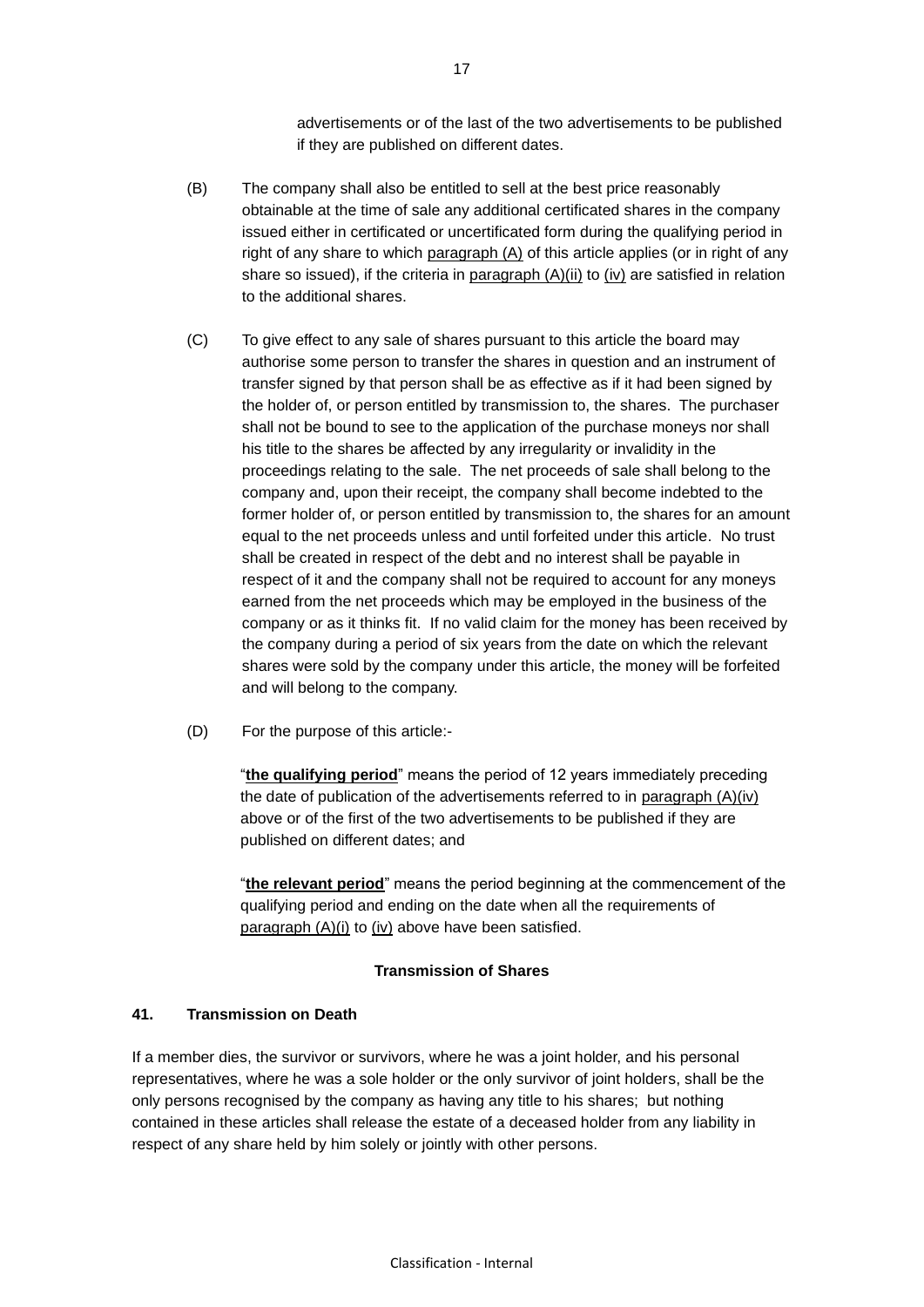### **42. Entry of Transmission in Register**

Where the entitlement of a person to a certificated share in consequence of the death or bankruptcy of a member or of any other event giving rise to its transmission by operation of law is proved to the satisfaction of the board, the board shall within two months after proof cause the entitlement of that person to be noted in the register.

### **43. Election of Person Entitled by Transmission**

Any person entitled by transmission to a share may, subject as provided elsewhere in these articles, elect either to become the holder of the share or to have some person nominated by him registered as the holder. If he elects to be registered himself he shall give notice to the company to that effect. If he elects to have another person registered and the share is a certificated share, he shall sign an instrument of transfer of the share to that person. If he elects to have himself or another person registered and the share is an uncertificated share, he shall take any action the board may require (including, without limitation, the signing of any document and the giving of any instruction by means of a relevant system) to enable himself or that person to be registered as the holder of the share. The board may at any time require the person to elect either to be registered himself or to transfer the share and if the requirements are not complied with within 60 days of being issued the board may withhold payment of all dividends and other moneys payable in respect of the share until the requirements have been complied with. All the provisions of these articles relating to the transfer of, and registration of transfers of, shares shall apply to the notice or transfer as if the death or bankruptcy of the member or other event giving rise to the transmission had not occurred and the notice or transfer was given or signed by the member.

## **44. Rights of Person Entitled by Transmission**

Where a person becomes entitled by transmission to a share, the rights of the holder in relation to that share shall cease, but the person entitled by transmission to the share may give a good discharge for any dividends or other moneys payable in respect of it and shall have the same rights in relation to the share as he would have had if he were the holder of it save that, until he becomes the holder, he shall not be entitled in respect of the share (except with the authority of the board) to receive notice of, or to attend or vote at, any general meeting of the company or at any separate general meeting of the holders of any class of shares in the company or to exercise any other right conferred by membership in relation to general meetings.

### **Alteration of Share Capital**

### **45. Sub-division**

Any resolution authorising the company to sub-divide its shares or any of them may determine that, as between the shares resulting from the sub-division, any of them may have any preference, advantage or deferred or other right or be subject to any restriction as compared with the others.

### **46. Fractions**

Whenever as a result of a consolidation, consolidation and sub-division or sub-division of shares any holders would become entitled to fractions of a share, the board may deal with the fractions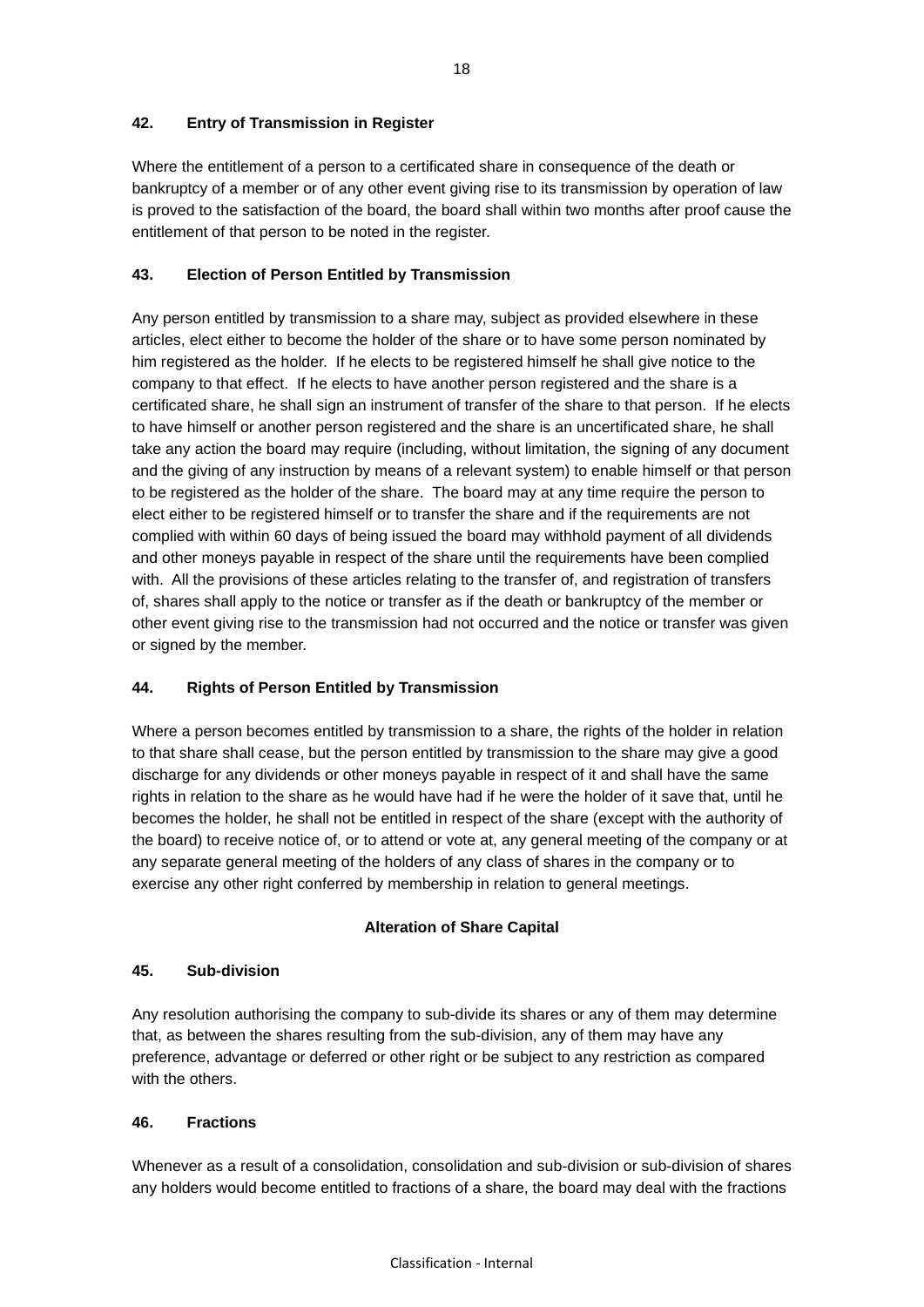as it thinks fit including by aggregating and selling them or by dealing with them in some other way. For the purposes of effecting any such sale, the board may arrange for the shares representing the fractions to be entered in the register as certificated shares. The board may sell shares representing fractions to any person, including the company and may authorise some person to transfer or deliver the shares to, or in accordance with the directions of, the purchaser. The person to whom any shares are transferred or delivered shall not be bound to see to the application of the purchase money nor shall his title to the shares be affected by any irregularity in, or invalidity of, the proceedings relating to the sale.

### **Notice of General Meetings**

### **47. Omission or Non-Receipt of Notice**

- (A) The accidental omission to give any notice of a meeting or the accidental omission to send or supply any document or other information relating to any meeting to, or the non-receipt (even if the company becomes aware of such failure to send or supply or non-receipt) of any such notice, document or other information by, any person entitled to receive the notice, document or other information shall not invalidate the proceedings at that meeting.
- (B) A member present in person or by proxy at a meeting shall be deemed to have received proper notice of that meeting and, where applicable, of the purpose of that meeting.

### **48. Postponement of General Meetings**

If the board, in its absolute discretion, considers that it is impractical or undesirable for any reason to hold a general meeting on the date or at the time or place specified in the notice calling the general meeting, it may postpone or move the general meeting to another date, time and/or place. The board shall take reasonable steps to ensure that notice of the date, time and place of the rearranged meeting is given to any member trying to attend the meeting at the original time and place. Notice of the date, time and place of the rearranged meeting shall, if practicable, also be placed in at least two national newspapers in the United Kingdom. Notice of the business to be transacted at such rearranged meeting shall not be required. If a meeting is rearranged in this way, the appointment of a proxy will be valid if it is received as required by these articles not less than 48 hours before the time appointed for holding the rearranged meeting. The board may also postpone or move the rearranged meeting under this article.

### **Proceedings at General Meetings**

### **49. Quorum**

No business shall be transacted at any general meeting unless a quorum is present when the meeting proceeds to business, but the absence of a quorum shall not preclude the choice or appointment of a chairman of the meeting which shall not be treated as part of the business of the meeting. Save as otherwise provided by these articles, the quorum shall be member(s), present in person or by proxy, who together represent at least a majority of the voting rights of all the members entitled to vote at the relevant meeting, save that if the company has only one member entitled to attend and vote at the general meeting then one member present in person or by proxy at the meeting and entitled to vote is a quorum.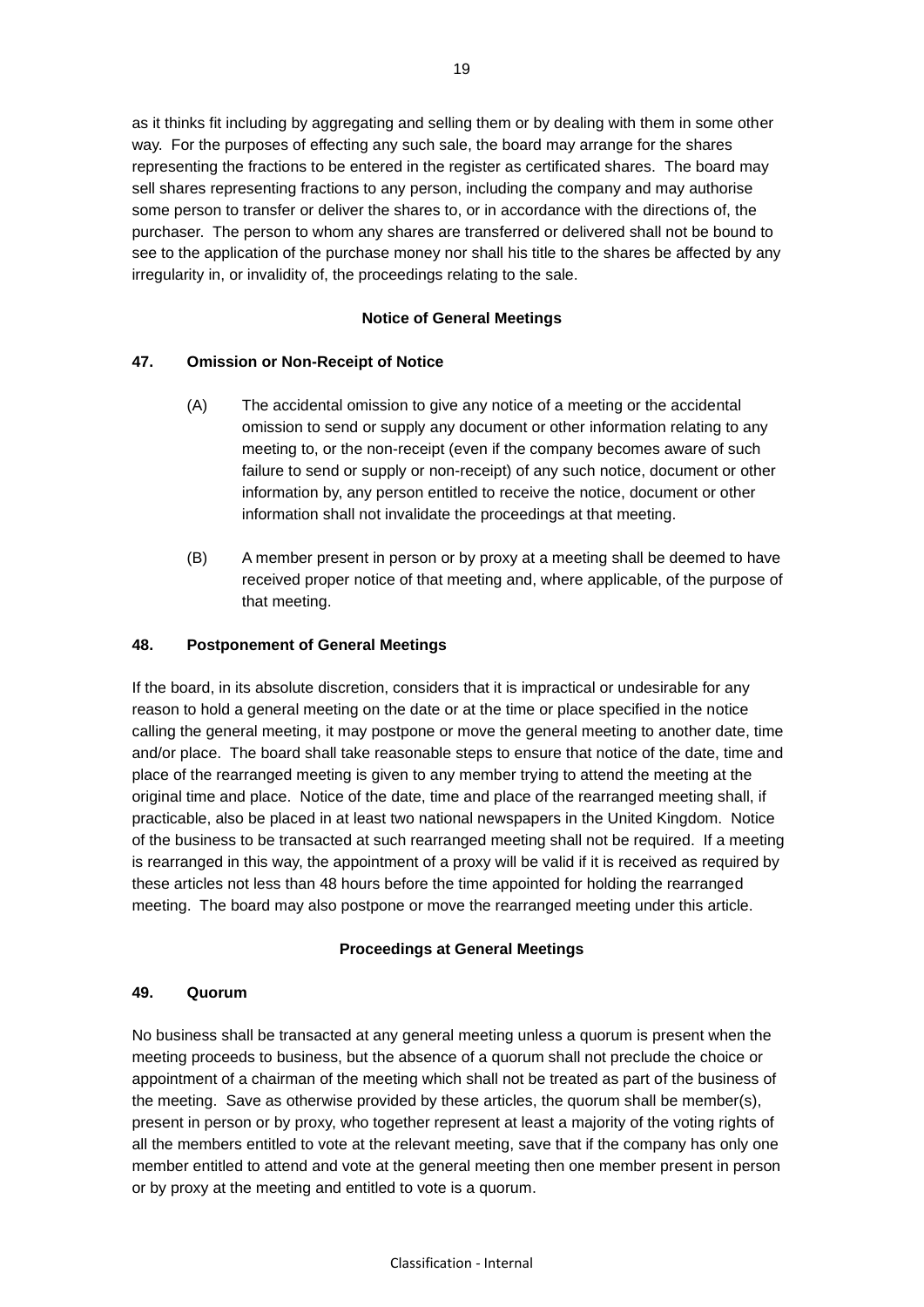### **50. Procedure if Quorum Not Present**

If within five minutes (or such longer time not exceeding one hour as the chairman of the meeting may decide to wait) after the time appointed for the commencement of the meeting a quorum is not present, or if during the meeting a quorum ceases to be present, the meeting:

- (A) if convened by or upon the requisition of members, shall be dissolved; and
- (B) in any other case, it shall stand adjourned to such other day (being not less than ten days later, excluding the day on which the meeting is adjourned and the day for which it is reconvened) and at such other time or place as the chairman of the meeting may decide. At any adjourned meeting one member present in person or by proxy and entitled to vote (whatever the number of shares held by him) shall be a quorum and any notice of an adjourned meeting shall state that one member present in person or by proxy and entitled to vote (whatever the number of shares held by him) shall be a quorum.

### **51. Security Arrangements**

The board may direct that persons wishing to attend any general meeting should submit to such searches or other security arrangements or restrictions as the board shall consider appropriate in the circumstances and shall be entitled in its absolute discretion to, or to authorise some one or more persons who shall include a director or the secretary or the chairman of the meeting to, refuse entry to, or to eject from, such general meeting any person who fails to submit to such searches or otherwise to comply with such security arrangements or restrictions.

### **52. Chairman of General Meeting**

The chairman (if any) of the board shall preside as chairman at every general meeting If there is no chairman, or if at any meeting the chairman is not present within five minutes after the time appointed for the commencement of the meeting, or if the chairman is not willing to act as chairman, the directors present shall choose one of their number to act, or if one director only is present he shall preside as chairman of the meeting if willing to act. If no director is present, or if each of the directors present declines to take the chair, the persons present and entitled to vote shall appoint one of their number to be chairman of the meeting. Nothing in these articles shall restrict or exclude any of the powers or rights of a chairman of a meeting which are given by law.

### **53. Orderly Conduct**

The chairman of the meeting shall take such action or give directions for such action to be taken as he thinks fit to promote the orderly conduct of the business of the meeting as laid down in the notice of the meeting. The chairman's decision on points of order, matters of procedure or arising incidentally from the business of the meeting shall be final as shall be his determination as to whether any point or matter is of such a nature.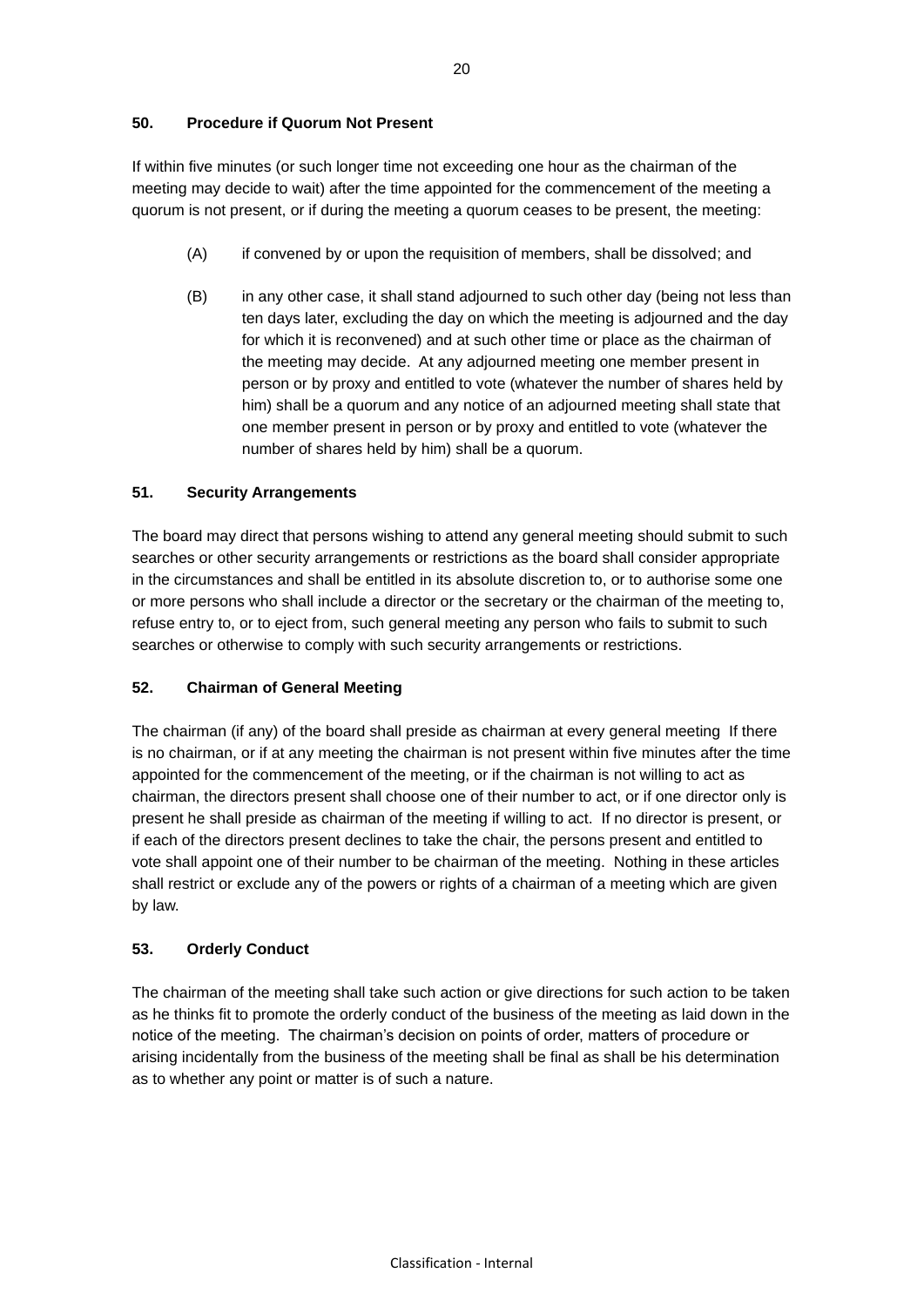### **54. Entitlement to Attend and Speak**

Each director shall be entitled to attend and speak at any general meeting of the company. The chairman of the meeting may invite any person to attend and speak at any general meeting of the company where he considers that this will assist in the deliberations of the meeting.

### **55. Adjournments**

The chairman of the meeting may at any time without the consent of the meeting adjourn any meeting (whether or not it has commenced or a quorum is present) either sine die or to another time or place where it appears to him that (a) the members entitled to vote and wishing to attend cannot be conveniently accommodated in the place appointed for the meeting (b) the conduct of persons present prevents or is likely to prevent the orderly continuation of business or (c) an adjournment is otherwise necessary so that the business of the meeting may be properly conducted. In addition, the chairman of the meeting may at any time with the consent of any meeting at which a quorum is present (and shall if so directed by the meeting) adjourn the meeting either sine die or to another time or place. When a meeting is adjourned sine die the time and place for the adjourned meeting shall be fixed by the board. No business shall be transacted at any adjourned meeting except business which might properly have been transacted at the meeting had the adjournment not taken place. Any meeting may be adjourned more than once.

### **56. Notice of Adjournment**

If the continuation of an adjourned meeting is to take place three months or more after it was adjourned or if business is to be transacted at an adjourned meeting the general nature of which was not stated in the notice of the original meeting, notice of the adjourned meeting shall be given as in the case of an original meeting. Except as provided in this article, it shall not be necessary to give any notice of an adjourned meeting or of the business to be transacted at an adjourned meeting.

### **Amendments**

## **57. Amendments to Resolutions**

In the case of a resolution duly proposed as a special resolution no amendment thereto (other than an amendment to correct a patent error) may be considered or voted upon and in the case of a resolution duly proposed as an ordinary resolution no amendment thereto (other than an amendment to correct a patent error) may be considered or voted upon unless either at least two working days prior to the date appointed for holding the meeting or adjourned meeting at which such ordinary resolution is to be proposed notice in writing of the terms of the amendment and intention to move the same has been received by the company at the office or the chairman of the meeting in his absolute discretion decides that it may be considered or voted upon. With the consent of the chairman of the meeting, an amendment may be withdrawn by its proposer before it is put to the vote.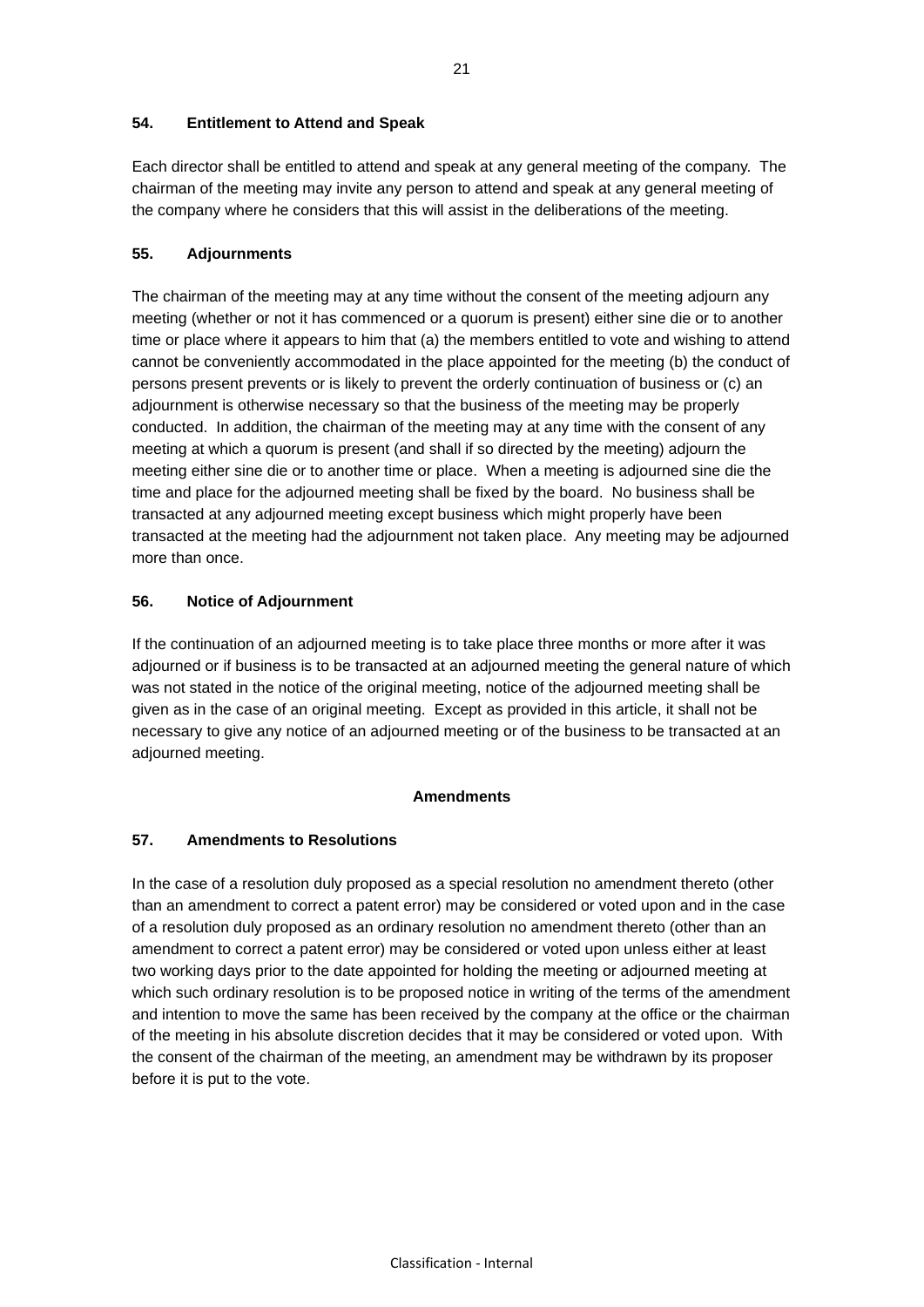### **58. Amendments Ruled Out of Order**

If an amendment shall be proposed to any resolution under consideration but shall be ruled out of order by the chairman of the meeting the proceedings on the substantive resolution shall not be invalidated by any error in such ruling.

#### **Voting**

#### **59. Votes of Members**

Subject to any special terms as to voting upon which any shares may be issued or may at the relevant time be held and to any other provisions of these articles, members shall be entitled to vote at a general meeting whether on a show of hands or on a poll as provided in the Companies Acts. For this purpose, where a proxy is given discretion as to how to vote on a show of hands, this shall be treated as an instruction by the relevant member to vote in the way in which the proxy elects to exercise that discretion.

### **60. Method of Voting**

At any general meeting a resolution put to the vote of the meeting shall be decided on a show of hands unless (before or on the declaration of the result of the show of hands) a poll is demanded. A poll may be demanded by:-

- (A) the chairman of the meeting; or
- (B) at least five persons present and entitled to vote on the resolution; or
- (C) any member or members present in person or by proxy and representing in the aggregate not less than one tenth of the total voting rights of all the members having the right to vote on the resolution; or
- (D) any member or members present in person or by proxy and holding shares conferring a right to vote on the resolution on which there have been paid up sums in the aggregate equal to not less than one tenth of the total sum paid up on all the shares conferring that right.

The chairman of the meeting can also demand a poll before a resolution is put to the vote on a show of hands. Unless a poll is so demanded and the demand is not withdrawn, a declaration by the chairman of the meeting that a resolution on a show of hands has been carried or carried unanimously or by a particular majority or not carried by a particular majority or lost shall be conclusive evidence of the fact without proof of the number or proportion of the votes recorded for or against the resolution.

### **61. Procedure if Poll Demanded**

If a poll is properly demanded it shall be taken in such manner as the chairman of the meeting shall direct. The result of the poll shall be deemed to be the resolution of the meeting at which the poll was demanded.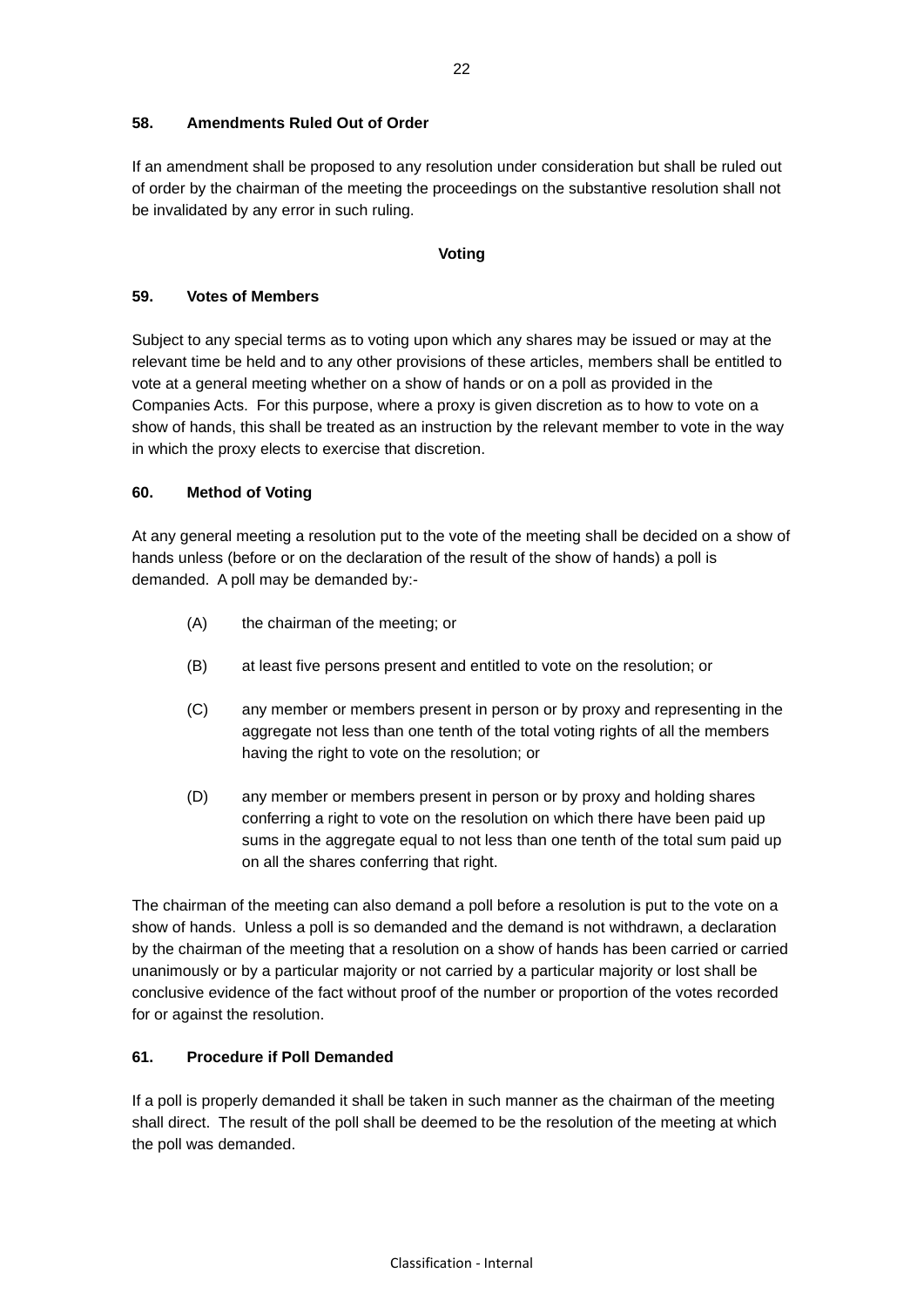### **62. When Poll to be Taken**

A poll demanded on the election of a chairman of the meeting, or on a question of adjournment, shall be taken forthwith. A poll demanded on any other question shall be taken either forthwith or on such date (being not later than 30 days after the date of the demand) and at such time and place as the chairman of the meeting shall direct. It shall not be necessary (unless the chairman of the meeting otherwise directs) for notice to be given of a poll.

### **63. Continuance of Other Business after Poll Demand**

The demand for a poll (other than on the election of a chairman of the meeting or on a question of adjournment) shall not prevent the continuance of a meeting for the transaction of any business other than the question on which the poll was demanded, and it may be withdrawn with the consent of the chairman of the meeting at any time before the close of the meeting or the taking of the poll, whichever is the earlier, and in that event shall not invalidate the result of a show of hands declared before the demand was made.

### **64. Votes of Joint Holders**

In the case of joint holders of a share the vote of the senior who tenders a vote, whether in person or by proxy, shall be accepted to the exclusion of the votes of the other joint holders and, for this purpose, seniority shall be determined by the order in which the names stand in the register in respect of the joint holding.

### **65. Voting on Behalf of Incapable Member**

A member in respect of whom an order has been made by any competent court or official on the ground that he is or may be suffering from mental disorder or is otherwise incapable of managing his affairs may vote at any general meeting of the company and may exercise any other right conferred by membership in relation to general meetings by or through any person authorised in such circumstances to do so on his behalf (and that person may vote by proxy), provided that evidence to the satisfaction of the board of the authority of the person claiming to exercise the right to vote or such other right has been received by the company not later than the last time at which appointments of proxy should have been received in order to be valid for use at that meeting or on the holding of that poll.

### **66. No Right to Vote where Sums Overdue on Shares**

No member shall, unless the board otherwise decides, be entitled in respect of any share held by him to attend or vote (either personally or by proxy) at any general meeting of the company or upon a poll or to exercise any other right conferred by membership in relation to general meetings or polls unless all calls or other sums presently payable by him in respect of that share have been paid.

### **67. Objections or Errors in Voting**

- $(A)$  If:-
	- (i) any objection shall be raised to the qualification of any voter, or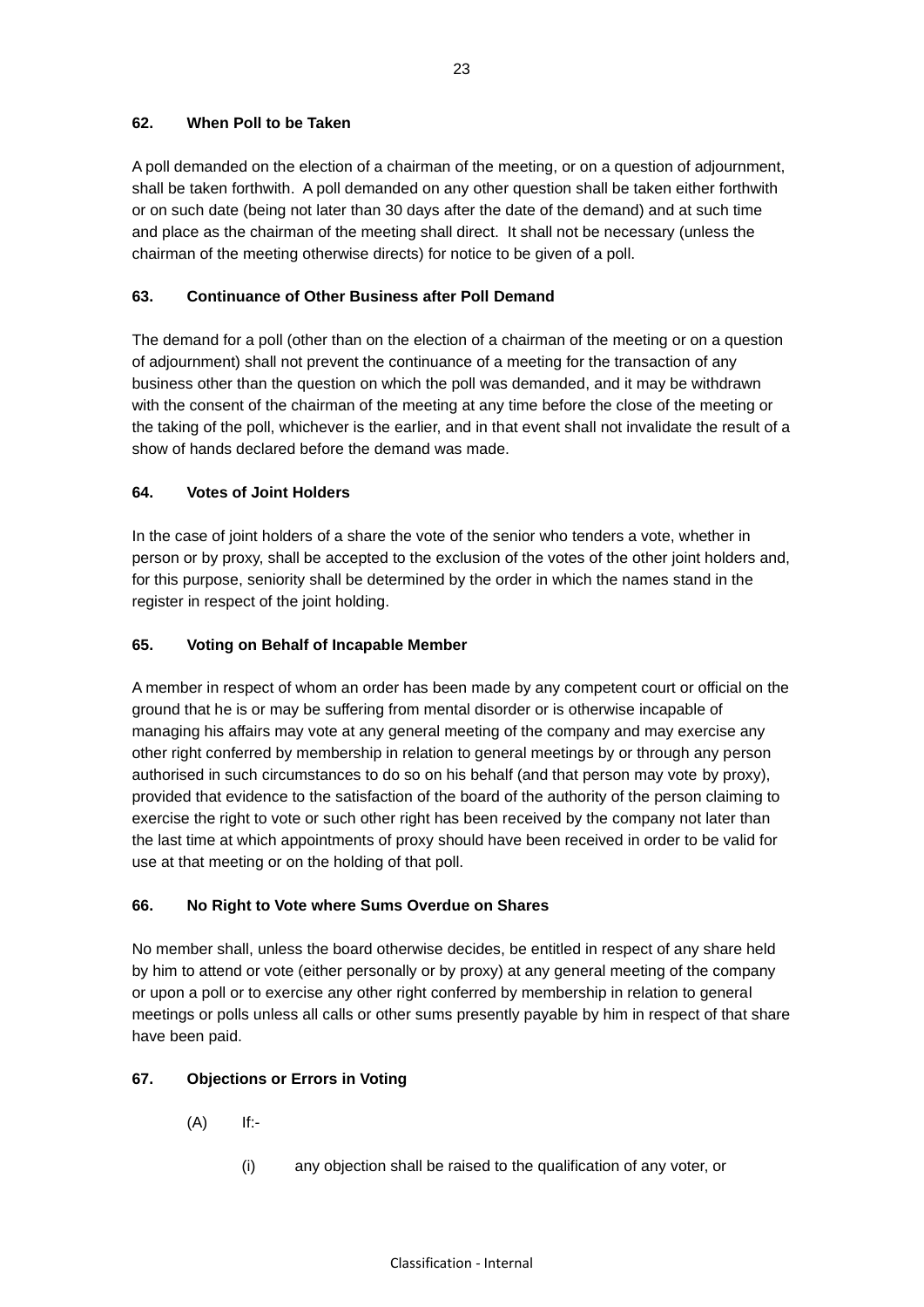- (ii) any votes have been counted which ought not to have been counted or which might have been rejected, or
- (iii) any votes are not counted which ought to have been counted,

the objection or error shall not vitiate the decision of the meeting or adjourned meeting or poll on any resolution unless it is raised or pointed out at the meeting or, as the case may be, the adjourned meeting or poll at which the vote objected to is given or tendered or at which the error occurs. Any objection or error shall be referred to the chairman of the meeting and shall only vitiate the decision of the meeting on any resolution if the chairman decides that the same may have affected the decision of the meeting. The decision of the chairman on such matters shall be conclusive.

(B) The company shall not be obliged to ascertain whether a proxy or representative of a corporation has voted in accordance with a member's instructions and the failure of a proxy or representative so to do shall not vitiate the decision of the meeting or adjourned meeting or poll on any resolution.

#### **Proxies**

#### **68. Appointment of Proxies**

The appointment of a proxy shall be in writing signed by the appointor or his duly authorised attorney or, if the appointor is a corporation, shall either be executed under its seal or signed by an officer, attorney or other person authorised to sign it. If a member appoints more than one proxy and the proxy forms appointing those proxies would give those proxies the apparent right to exercise votes on behalf of the member in a general meeting over more shares than are held by the member, then each of those proxy forms will be invalid and none of the proxies so appointed will be entitled to attend, speak or vote at the relevant general meeting.

### **69. Receipt of Proxies**

- (A) The appointment of a proxy must:-
	- (i) in the case of an appointment made in hard copy form, be received at the office (or such other place in the United Kingdom as may be specified by the company for the receipt of appointments of proxy in hard copy form) not less than 48 hours (or such shorter time as the board may determine) before the time appointed for holding the meeting or adjourned meeting at which the person named in the appointment proposes to vote together with (if required by the board) any authority under which it is made or a copy of the authority, certified notarially or in accordance with the Powers of Attorney Act 1971 or in some other manner approved by the board;
	- (ii) in the case of an appointment made by electronic means, be received at the address specified by the company for the receipt of appointments of proxy by electronic means not less than 48 hours (or such shorter time as the board may determine) before the time appointed for holding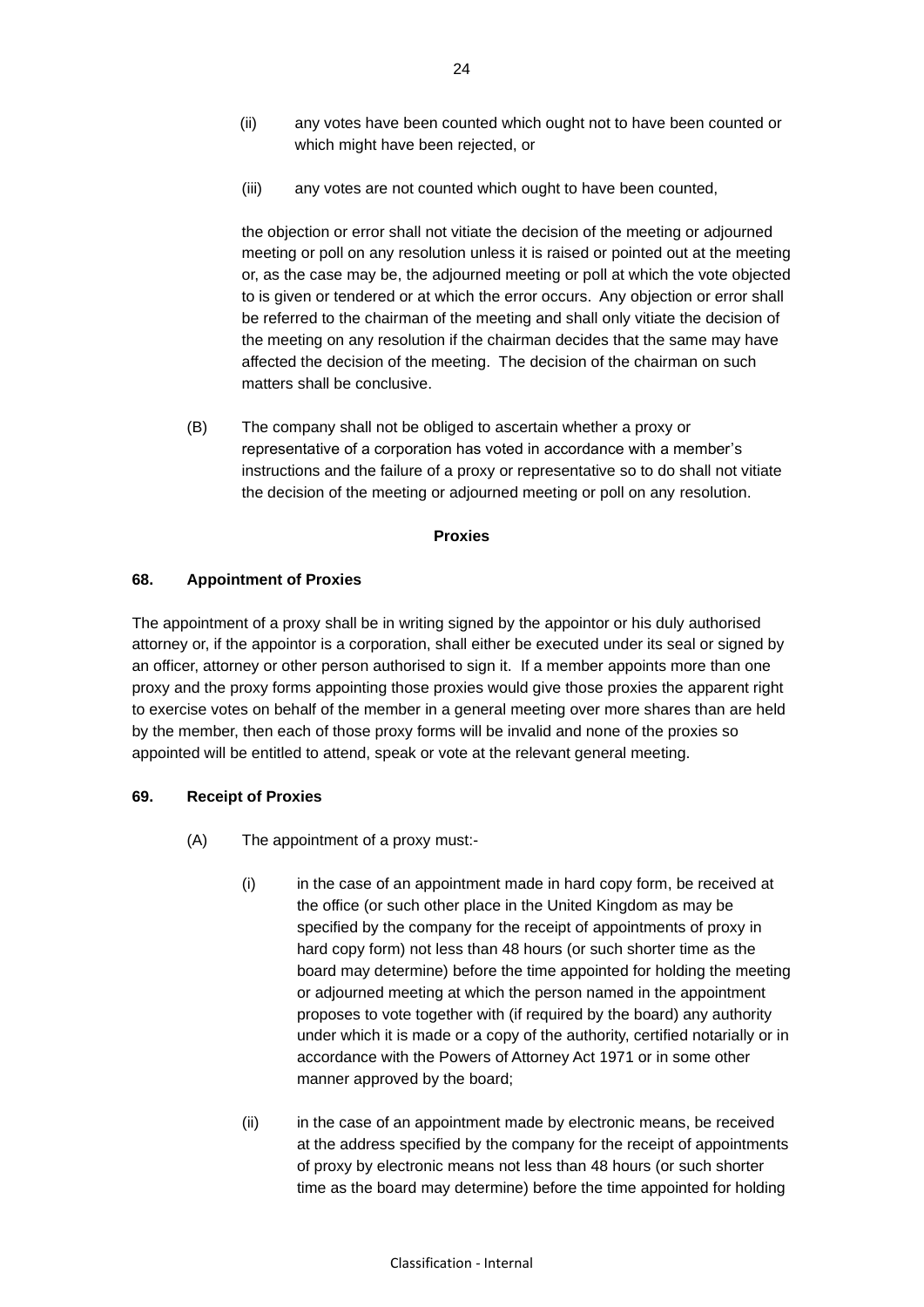the meeting or adjourned meeting at which the person named in the appointment proposes to vote. Any authority pursuant to which such an appointment is made or a copy of the authority, certified notarially or in accordance with the Powers of Attorney Act 1971 or in some other manner approved by the board, must, if required by the board, be received at such address or at the office (or such other place in the United Kingdom as may be specified by the company for the receipt of such documents) not less than 48 hours (or such shorter time as the board may determine) before the time appointed for holding the meeting or adjourned meeting at which the person named in the appointment proposes to vote;

- (iii) in the case of a poll taken more than 48 hours after it was demanded, be received as aforesaid not less than 24 hours (or such shorter time as the board may determine) before the time appointed for the taking of the poll;
- (iv) in the case of a poll taken following the conclusion of a meeting or adjourned meeting but not more than 48 hours after it was demanded, be received as aforesaid before the end of the meeting at which it was demanded (or at such later time as the board may determine),

and an appointment of a proxy which is not, or in respect of which the authority or copy thereof is not, received in a manner so permitted shall be invalid. When two or more valid but differing appointments of a proxy are received in respect of the same share for use at the same meeting or poll, the one which is last received (regardless of its date or of the date of its signature) shall be treated as replacing and revoking the others as regards that share; if the company is unable to determine which was last received, none of them shall be treated as valid in respect of that share. The appointment of a proxy shall not preclude a member from attending and voting in person at the meeting or poll concerned. The proceedings at a general meeting shall not be invalidated where an appointment of a proxy in respect of that meeting is sent in electronic form as provided in these articles, but because of a technical problem it cannot be read by the recipient.

(B) The board may at its discretion determine that in calculating the periods mentioned in this article no account shall be taken of any part of a day that is not a working day.

## **70. Maximum Validity of Proxy**

No appointment of a proxy shall be valid after 12 months have elapsed from the date of its receipt save that, unless the contrary is stated in it, an appointment of a proxy shall be valid for use at an adjourned meeting or a poll after a meeting or an adjourned meeting even after 12 months, if it was valid for the original meeting.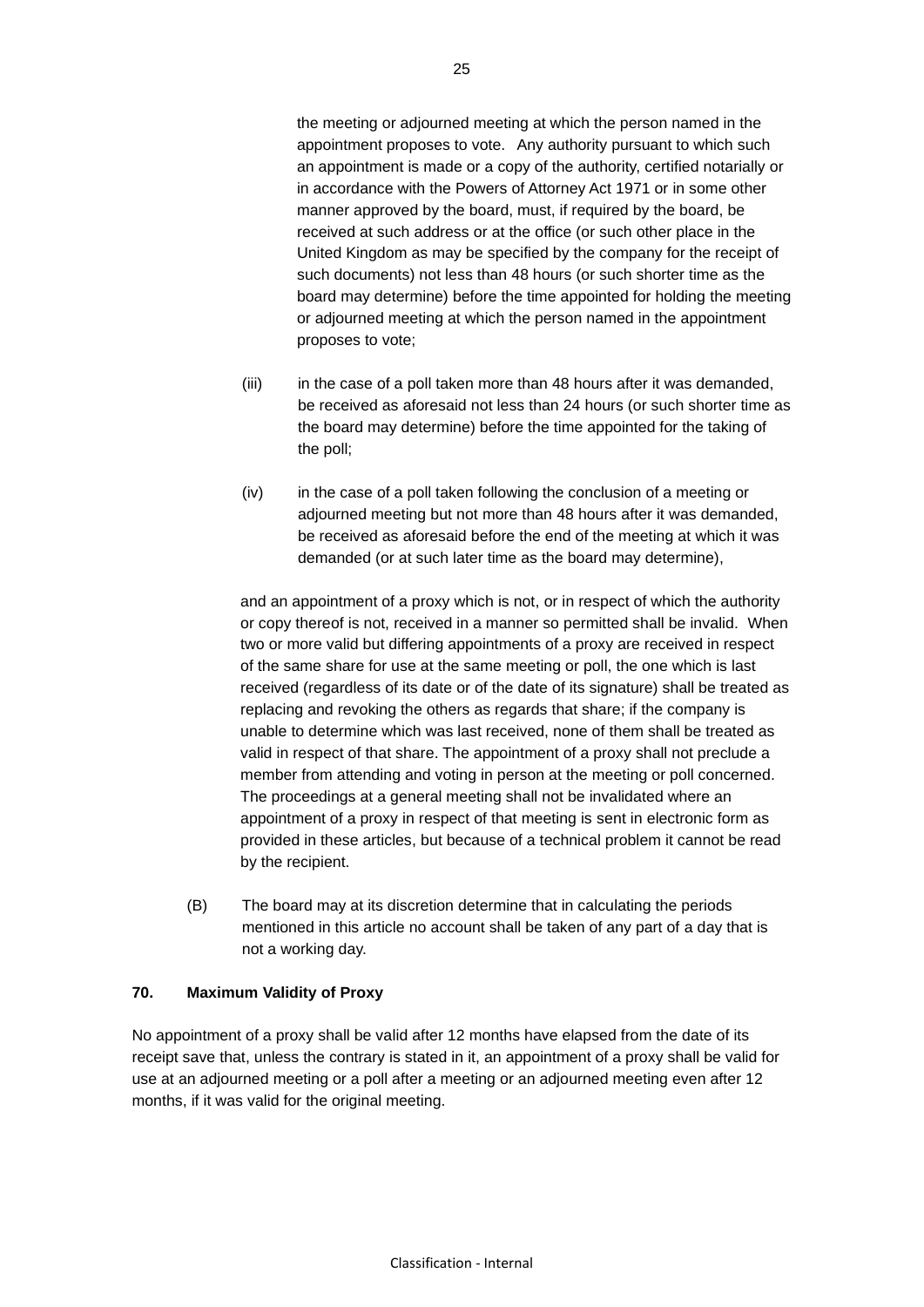### **71. Form of Proxy**

The appointment of a proxy shall be in any usual form or in such other form as the board may approve. The appointment of a proxy shall be deemed to confer authority to demand or join in demanding a poll and to vote on any amendment of a resolution put to, or any other business which may properly come before, the meeting for which it is given as the proxy thinks fit. The appointment of a proxy shall, unless the contrary is stated in it, be valid as well for any adjournment of the meeting as for the meeting to which it relates.

### **72. Cancellation of Proxy's Authority**

A vote given or poll demanded by a proxy or by the duly authorised representative of a corporation shall be valid notwithstanding the previous determination of the authority of the person voting or demanding a poll, unless notice in writing of the determination was received by the company at the office (or such other place or address as was specified by the company for the receipt of appointments of proxy) not later than the last time at which an appointment of a proxy should have been received in order to be valid for use at the meeting or on the holding of the poll at which the vote was given or the poll taken.

### **Allotment and repurchase of shares**

### <span id="page-32-0"></span>**73. Shareholder approvals**

None of the actions listed below shall be taken by the company, except with the approval given in advance by shareholders by special resolution:

- (A) in one or a series of related transactions, issue any Securities, or grant any person rights to be issued any Securities, in each case representing 20 per cent. or more of the issued share capital of the company; or
- (B) repurchase, redeem or otherwise reorganise the company's share capital, including by way of reduction of capital, buy-back or redemption of Securities, in one or a series of related transactions in each case in respect of 10 per cent. or more of the issued share capital of the company in each year.

### **Class Meetings**

### **74. Separate General Meetings**

The provisions of these articles relating to general meetings shall apply, with any necessary modifications, to any separate general meeting of the holders of shares of a class convened otherwise than in connection with the variation or abrogation of the rights attached to the shares of that class. For this purpose, a general meeting at which no holder of a share other than an ordinary share may, in his capacity as a member, attend or vote shall also constitute a separate general meeting of the holders of the ordinary shares.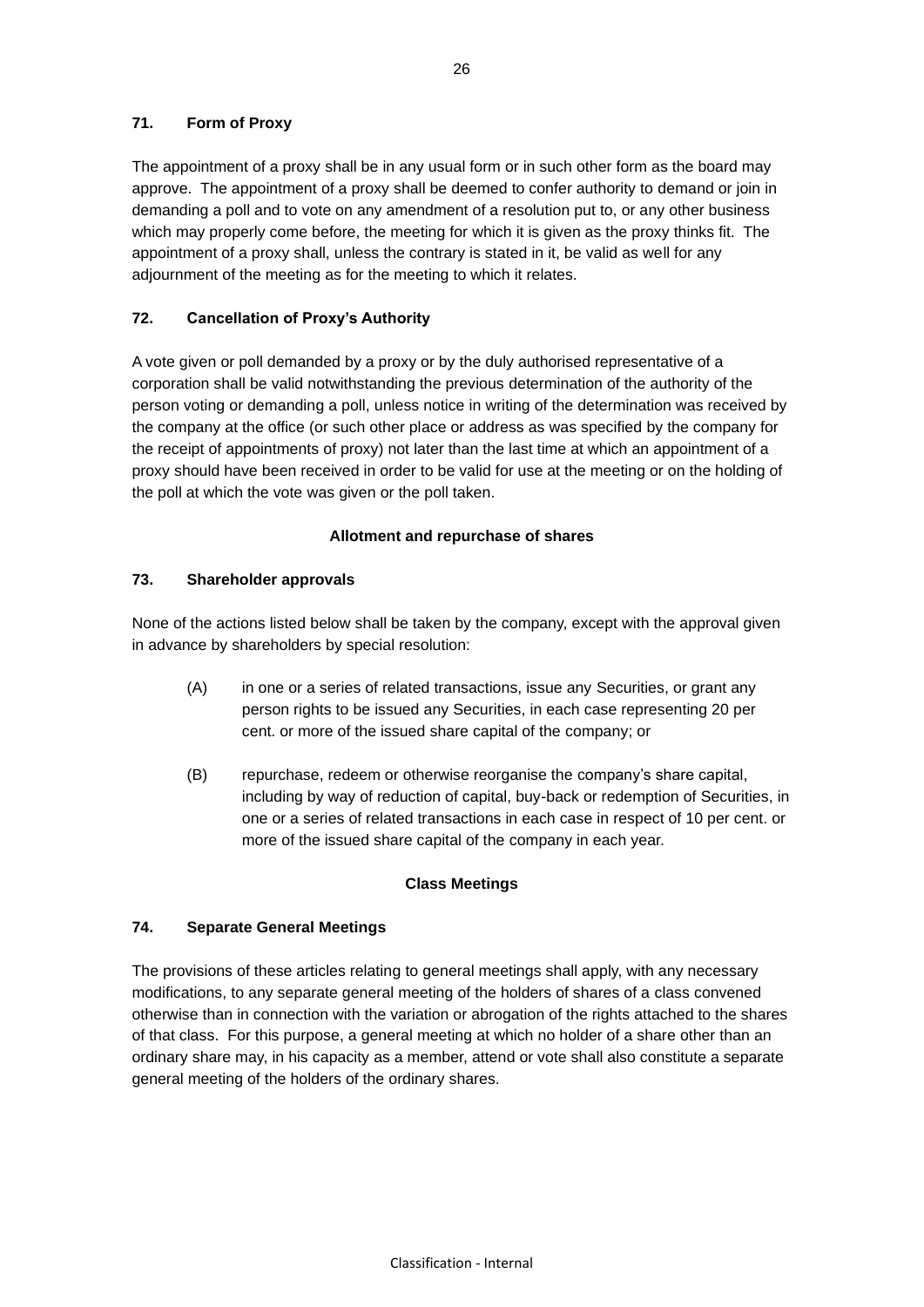### **Appointment, Retirement and Removal of Directors**

### **75. Number of Directors**

- (A) The directors (disregarding alternate directors) shall be not less than two in number.
- (B) The board shall at all times contain a majority of independent directors and a majority of directors who are non-US citizens and not resident in the US.

### **76. Directors' Shareholding Qualification**

No shareholding qualification for directors shall be required.

### **77. Power of Company to Appoint Directors**

Subject to the provisions of these articles, the company may by ordinary resolution elect any person who is willing to act to be a director, either to fill a vacancy or as an addition to the existing board, but so that the total number of directors shall not at any time exceed any maximum number fixed by or in accordance with these articles.

### <span id="page-33-0"></span>**78. Appointment of Directors**

- (A) Subject to the provisions of these articles, the board may appoint any person who is willing to act to be a director, either to fill a vacancy or as an addition to the existing board, but so that the total number of directors shall not at any time exceed any maximum number fixed by or in accordance with these articles.
- <span id="page-33-1"></span>(B) If Olive HoldCo's equity proportion is:
	- (i) 25 per cent. or more, Olive HoldCo may nominate a maximum at any one time of five persons to be Olive HoldCo nominated directors;
	- (ii) 20 per cent. or more Olive HoldCo may nominate a maximum at any one time of four persons to be Olive HoldCo nominated directors;
	- (iii) 15 per cent. or more, Olive HoldCo may nominate a maximum at any one time of three persons to be Olive HoldCo nominated directors;
	- (iv) 10 per cent. or more, Olive HoldCo may nominate a maximum at any one time of two persons to be Olive HoldCo nominated directors; or
	- (v) 5 per cent. or more, Olive HoldCo may nominate one person to be an Olive HoldCo nominated director.
- <span id="page-33-2"></span>(C) If Red's equity proportion is:
	- (vi) 10 per cent. or more, Red may nominate a maximum at any one time of two persons to be Red nominated directors; or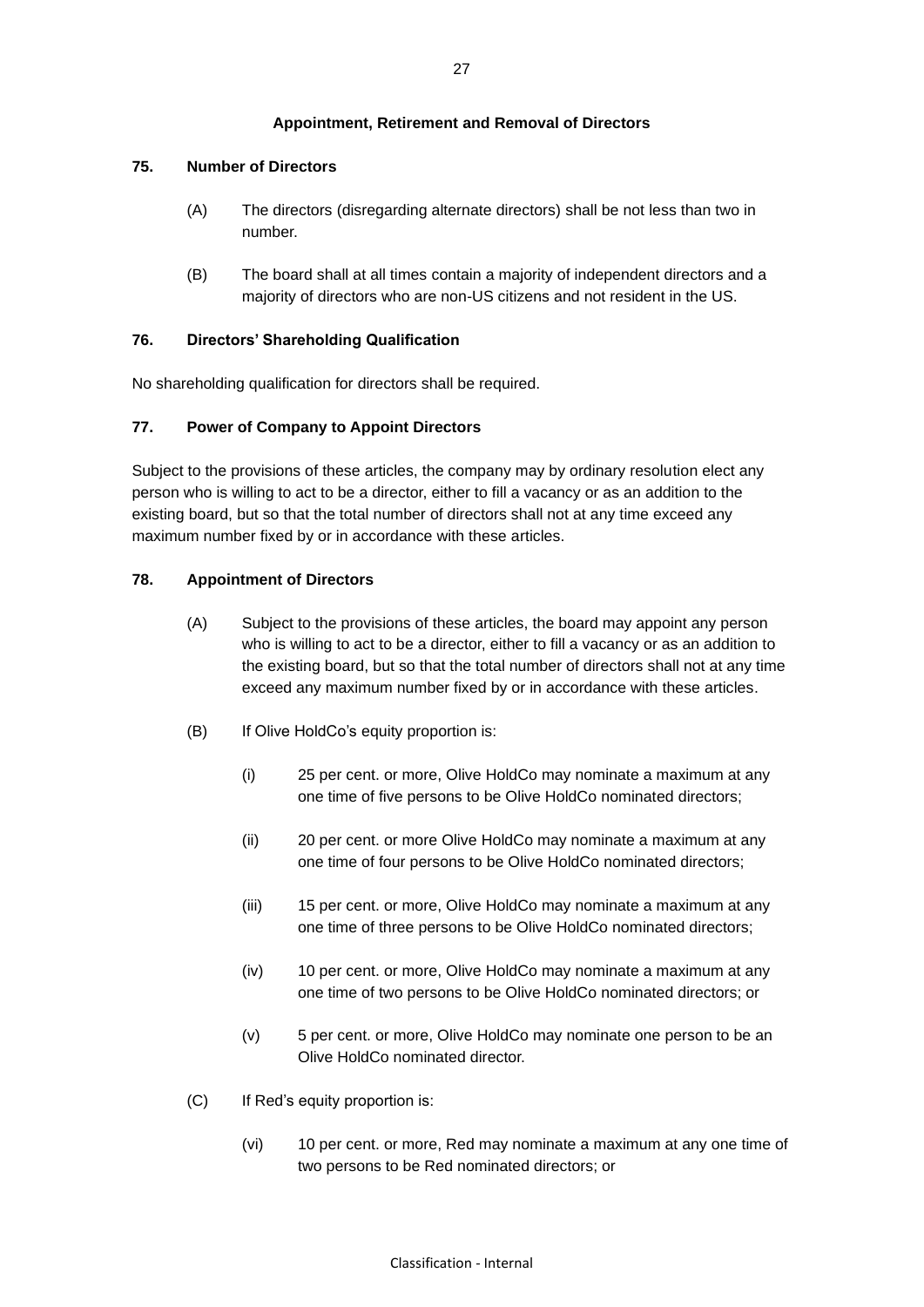- (vii) 5 per cent. or more, Red may nominate one person to be a Red nominated director.
- <span id="page-34-5"></span>(D) A Red nominated director or an Olive HoldCo nominated director, as the case may be, being entitled to be appointed in accordance with this article [78,](#page-33-0) shall be appointed as a director of the company by notice, given by Olive HoldCo or (as the case may be) Red, in writing sent to or received at the office or an address specified by the company for the purposes of communication by electronic means or tendered at a meeting of the board.
- <span id="page-34-6"></span>(E) Subject to article 78(B) (in the case of Olive HoldCo) or article 78(C) (in the case of Red), if a nominated director ceases to be a director for any reason, Olive HoldCo or (as the case may be) Red, shall be entitled to nominate a replacement.
- (F) Upon an initial independent director or an independent director ceasing to hold office as a director, any proposed replacement must be nominated to the board for appointment by the Nomination Committee and will become a director if approved by the board

### <span id="page-34-4"></span><span id="page-34-3"></span>**79. Retirement and Re-election of Directors**

- (A) At every annual general meeting all the directors (other than the initial independent directors except as contemplated by articles 79(B), (C) and (D)) shall retire from office and may offer themselves for re-appointment by the members. This requirement does not apply to (i) the initial chairman in respect of the period of nine years after the effective date for so long as she holds the office of chairman in accordance with article [106\(B\)](#page-47-0) or (ii) the initial Chief Executive Officer of the company in respect of the 12 month period after the effective date and any extension to the term of the initial Chief Executive Officer in accordance with article [86\(C\).](#page-37-0)
- <span id="page-34-0"></span>(B) Three of the initial independent directors (the identity of such three to be decided by the board) shall retire from office and may offer themselves for reappointment at the annual general meeting of the company to be held in 2019. Any such independent director shall, following the annual general meeting in 2019, thereafter be subject to annual retirement in accordance with article 79(A).
- <span id="page-34-1"></span>(C) A further three of the initial independent directors (the identity of such three to be decided by the board) but not being any independent directors who stood for re-election pursuant to article [79](#page-34-3)[\(B\)](#page-34-0) shall retire from office and may offer themselves for re-appointment at the annual general meeting of the company to be held in 2020. Any such independent director shall, following the annual general meeting in 2020, thereafter be subject to annual retirement in accordance with article 79(A).
- <span id="page-34-2"></span>(D) A further three of the initial independent directors (the identity of such three to be decided by the board) but not being any independent directors who stood for re-election pursuant to article [79](#page-34-3)[\(B\)](#page-34-0) or [79](#page-34-3)[\(C\)](#page-34-1) shall retire from office and may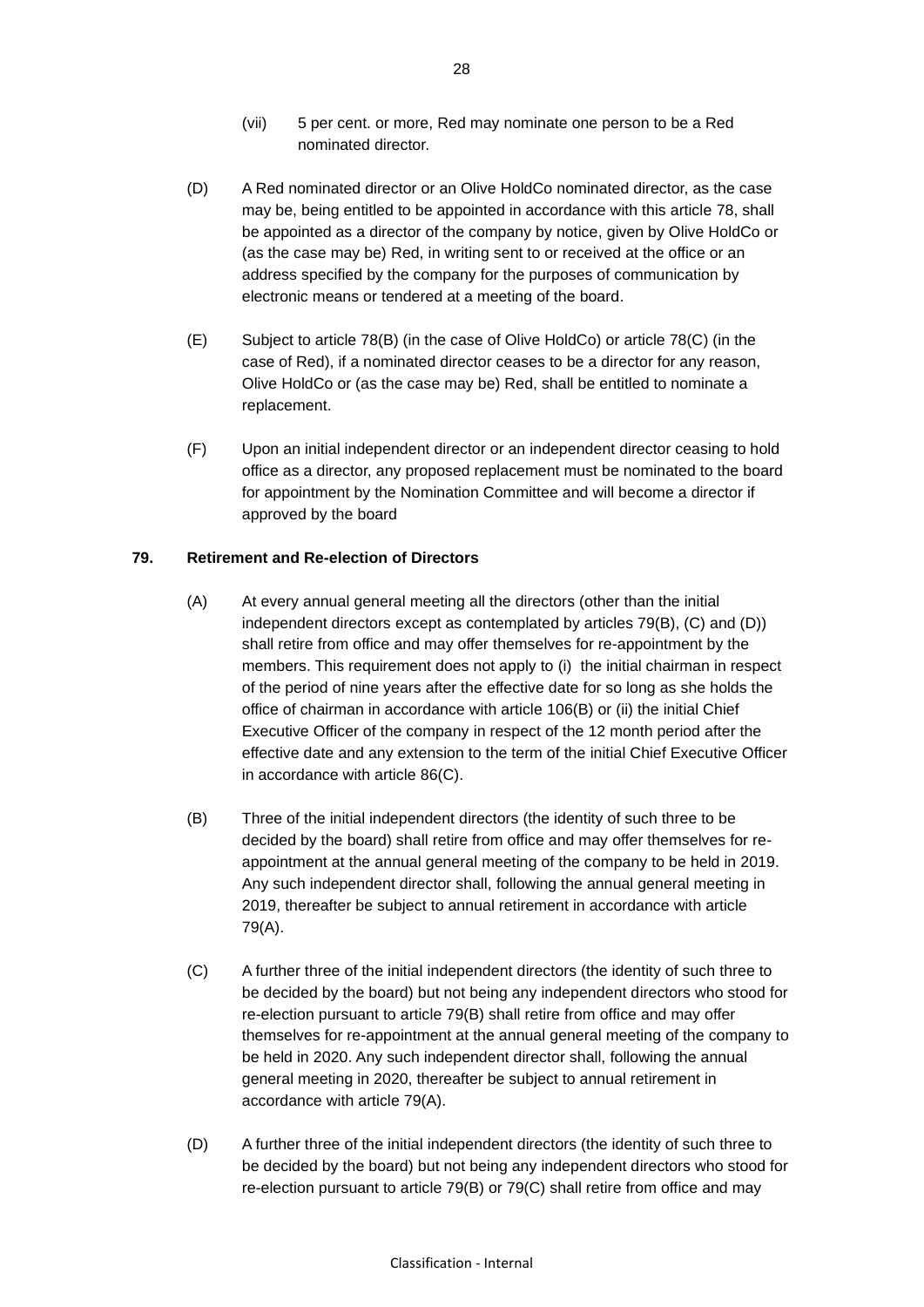offer themselves for re-appointment at the annual general meeting of the company to be held in 2021. Any such independent director shall, following the annual general meeting in 2021, thereafter be subject to annual retirement in accordance with article [79\(A\).](#page-34-4)

(E) There shall be no mandatory retirement age for any director.

### **80. Filling Vacancies**

Subject to the provisions of these articles, at the meeting at which a director retires the company can pass an ordinary resolution to re-appoint the director or to elect some other eligible person in his place.

### **81. Power of Removal by Special Resolution**

In addition to any power of removal conferred by the Companies Acts, the company may by special resolution remove any director before the expiration of his period of office and may (subject to these articles) by ordinary resolution appoint another person who is willing to act to be a director in his place.

### **82. Persons Eligible as Directors**

A retiring director shall be eligible for re-election. No person other than a director retiring at the meeting shall be appointed or re-appointed a director at any general meeting unless:-

- <span id="page-35-1"></span>(A) he has been nominated by either Red or Olive HoldCo in accordance with article 78; or
- (B) he is recommended by the board (having first, in the case of a person intended to be an independent director, been proposed by the Nomination Committee); or
- (C) not less than seven nor more than 42 days before the day appointed for the meeting, notice in writing by a member qualified to vote at the meeting (not being the person to be proposed) has been given to the secretary of the intention to propose that person for appointment or re-appointment together with confirmation in writing by that person of his willingness to be appointed or re-appointed.

## **83. Position of Retiring Directors**

A director who retires at an annual general meeting may, if willing to continue to act, be reappointed. If he is re-appointed he is treated as continuing in office throughout. If he is not reappointed, he shall retain office until the end of the meeting or (if earlier) when a resolution is passed to appoint someone in his place.

## <span id="page-35-0"></span>**84. Vacation of Office by Directors**

Without prejudice to the provisions for retirement contained in these articles, the office of a director shall be vacated if:-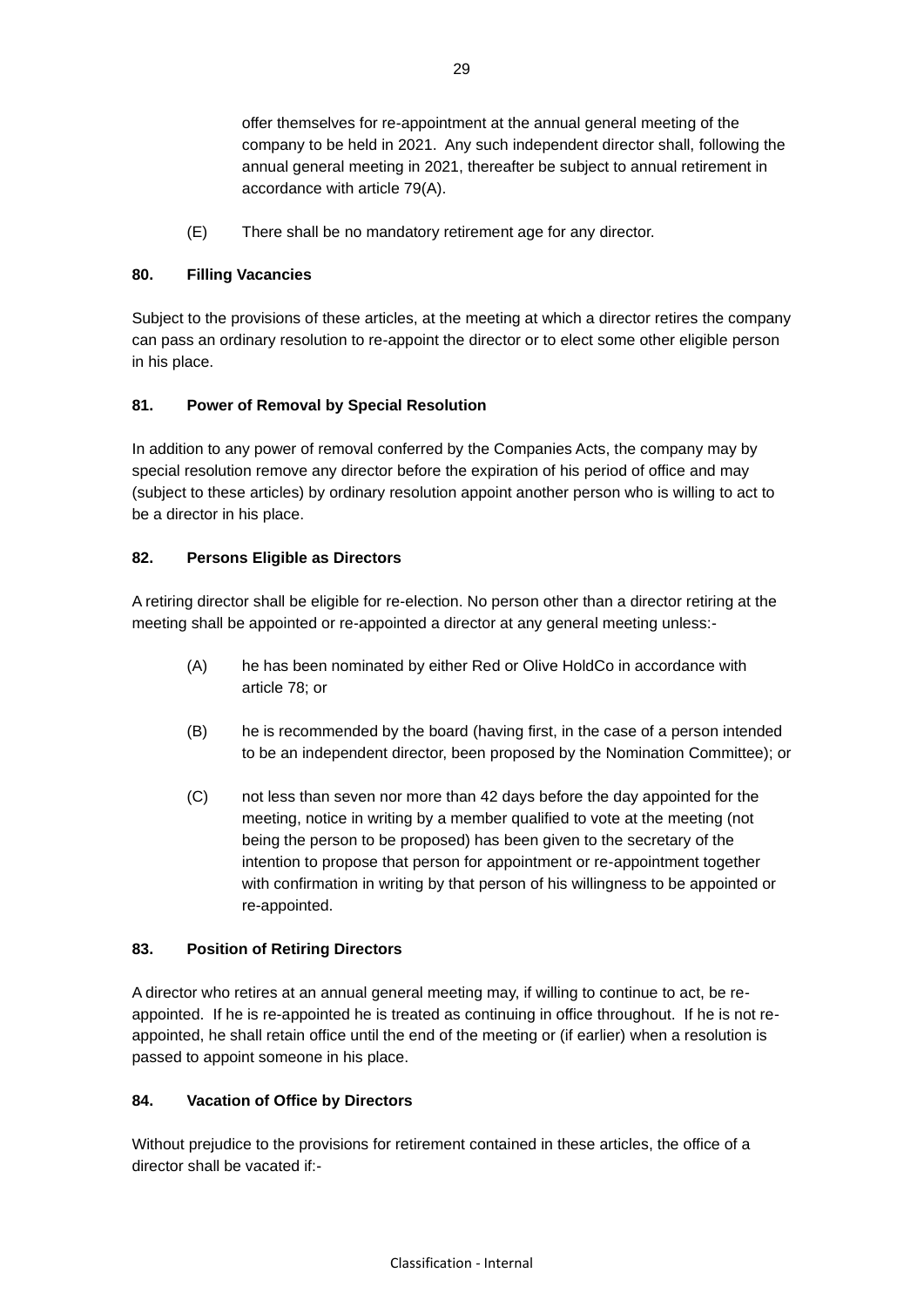- (A) he resigns his office by notice in writing sent to or received at the office or at an address specified by the company for the purposes of communication by electronic means or tendered at a meeting of the board; or
- (B) by notice in writing sent to or received at the office or at an address specified by the company for the purposes of communication by electronic means or tendered at a meeting of the board, he offers to resign and the board resolves to accept such offer; or
- (C) he is, or becomes, ineligible to be (or is prohibited from being) a director under any applicable law or any provision of these articles or has been determined by a court of competent jurisdiction to have acted in material breach of laws or regulations or to have committed any serious criminal offence or material breach of any fiduciary duty or any other duty in relation to the company or the group; or
- (D) the board determines that he has committed gross misconduct in carrying out his or her functions or duties as a director or for other similar just cause; or
- (E) the board determines that he has acted in breach of the company's or the group's anti-corruption or sanctions policies, share dealing policies or otherwise has acted in a manner which might reasonably be expected to bring the company or the group into disrepute and has failed to remedy such breach, where capable of remedy, within five days of having been given notice by the company requiring him to do so; or
- <span id="page-36-0"></span>(F) being a nominated director, he is identified in a notice given (or deemed to have been given)to the company in writing by Olive HoldCo or (as the case may be) Red for the purposes of this article [84](#page-35-0) and sent to or received at the office or at an address specified by the company for the purposes of communication by electronic means or tendered at a meeting of the board; or
- (G) being an independent director he can no longer be considered to meet the criteria required for him to be independent, in the reasonable opinion of the Nomination Committee, as notified in writing to the board; or
- (H) being an independent director, the board determines that he holds any operating responsibilities in the non-alcoholic ready-to-drink beverage bottling business in any territory which the company or the group operates from time to time.

If the office of a director is vacated for any reason, he shall cease to be a member of any committee or sub-committee of the board and the company shall procure, to the extent lawfully possible, his prompt removal from any board of directors of any member of the group.

### **85. Executive Directors**

Subject and without prejudice to article 86, the board or any committee authorised by the board may from time to time appoint one or more directors to hold any employment or executive office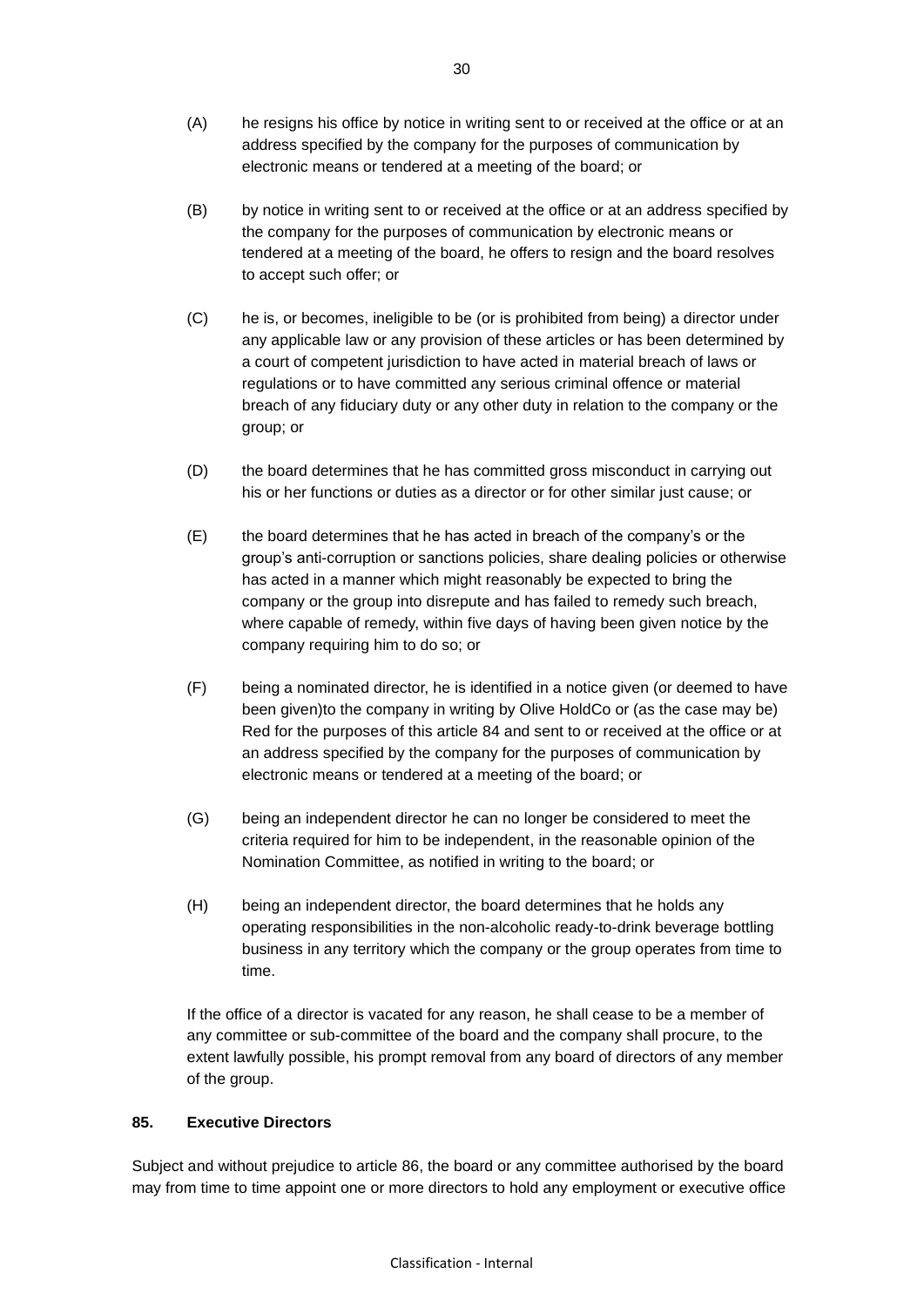with the company for such period and upon such other terms as the board or any committee authorised by the board may in its discretion decide and may revoke or terminate any appointment so made. Any revocation or termination of the appointment shall be without prejudice to any claim for damages that the director may have against the company or the company may have against the director for any breach of any contract of service between him and the company which may be involved in the revocation or termination. A director so appointed shall receive such remuneration (whether by way of salary, commission, participation in profits or otherwise) as the board or any committee authorised by the board may decide, and either in addition to or in lieu of his remuneration as a director.

### **86. Chief Executive Officer**

- (A) Subject to articles 86(B) (E) and following a nomination by the Nomination Committee, the board may appoint and, subject to applicable law, remove and replace the Chief Executive Officer of the company who will report to the board and who shall serve as a director of the board for so long as he or she is Chief Executive Officer.
- (B) The initial Chief Executive Officer shall, subject to articles 86(C) and (D), be appointed for a term of one year from the effective date.
- <span id="page-37-0"></span>(C) The board may approve the extension of the initial 12-month term of office for the initial Chief Executive Officer for three months beginning from the end of the initial 12-month term.
- <span id="page-37-1"></span>(D) Any other extension of the term of the initial Chief Executive Officer shall be subject to the approval of the board including:
	- (i) if Olive HoldCo's equity proportion is at least 15 per cent., at least one Olive HoldCo nominated director; and
	- (ii) if Red's equity proportion is at least 10 per cent., at least one Red nominated director.
- <span id="page-37-2"></span>(E) Upon the initial Chief Executive Officer ceasing to hold office, the appointment of any subsequent Chief Executive Officers and any extension of their term of office shall be subject to the approval of the board including:
	- (i) if Olive HoldCo's equity proportion is at least 15 per cent., at least one Olive HoldCo nominated director; and
	- (ii) if Red's equity proportion is at least 10 per cent., at least one Red nominated director.
- (F) The board may remove the Chief Executive Officer at any time.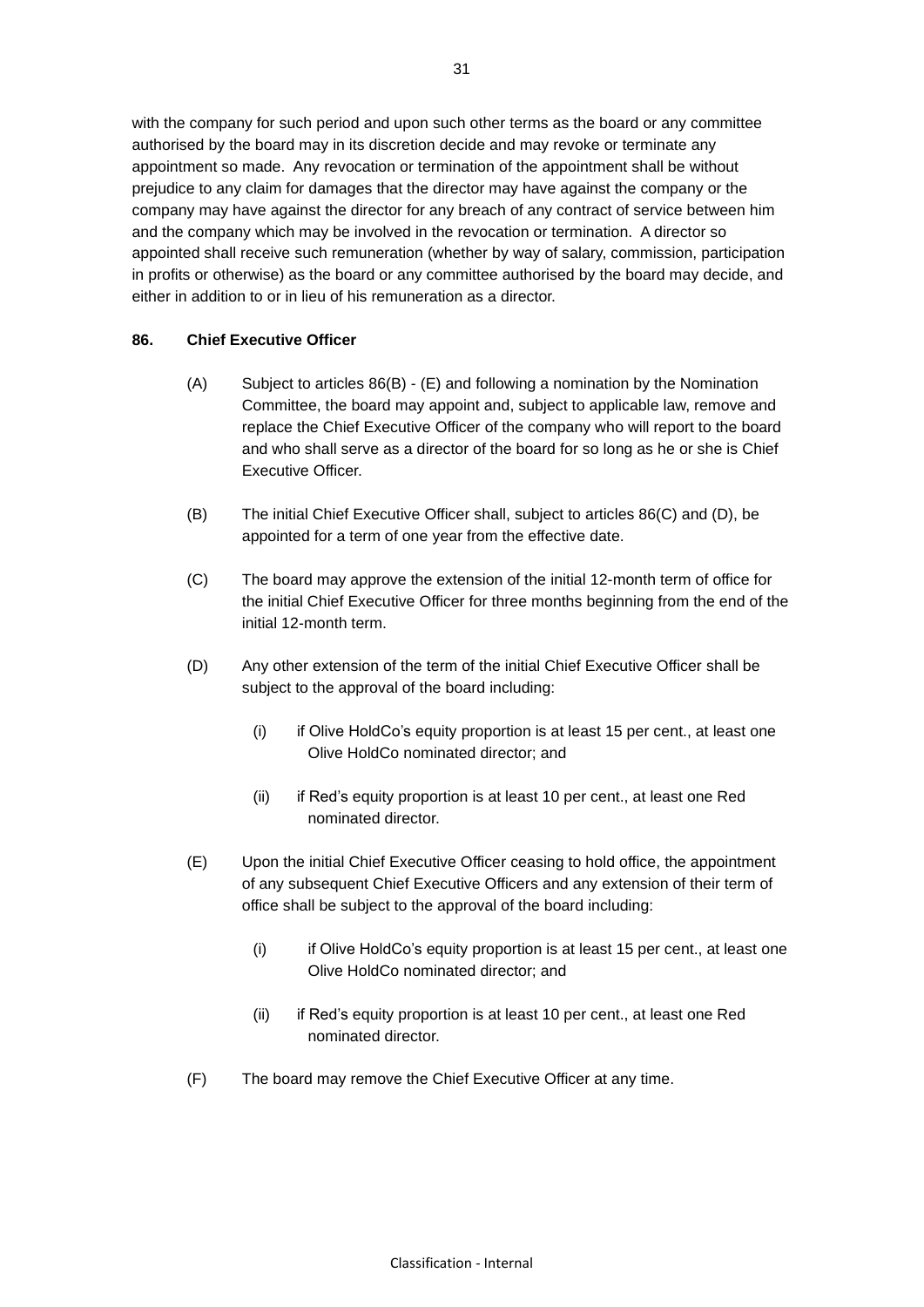#### <span id="page-38-0"></span>**87. Alternate Directors**

- (A)
- (i) A director who is suffering a bona fide incapacity (which prevents that person from actively participating in a meeting whether in person or otherwise) may appoint another director or any other person who is willing to act as his alternate for so long as he is so incapacitated.
- (ii) A director who is unable to attend a board meeting may appoint another director as an alternate director for the purpose of attending such board meeting (provided that an independent non-executive director may only appoint another independent non-executive director).
- (iii) The appointment as an alternate director of any person who is not himself a director shall be subject to the approval of a majority of the directors or a resolution of the board.
- (B) An alternate director shall be entitled to receive notice of all board meetings and of all meetings of committees of which the director appointing him is a member, to attend and vote at any such meeting at which the director appointing him is not personally present and at the meeting to exercise and discharge all the functions, powers and duties of his appointor as a director and for the purposes of the proceedings at the meeting these articles shall apply as if he were a director.
- (C) Every person acting as an alternate director shall (except as regards the power to appoint an alternate and remuneration) be subject in all respects to these articles relating to directors and shall alone be responsible to the company for his acts and defaults and shall not be deemed to be the agent of the director appointing him. An alternate director may be paid expenses and shall be entitled to be indemnified by the company to the same extent as if he were a director but shall not be entitled to receive from the company any fee in his capacity as an alternate director.
- (D) Every person acting as an alternate director shall have one vote for each director for whom he acts as alternate, in addition to his own vote if he is also a director. Where a director is appointed as an alternate pursuant to Article 87(A) he shall count as two for the purpose of determining whether a quorum is present under Article 104(A)(i).
- (E) Any person appointed as an alternate director shall vacate his office as alternate director if (i) the director by whom he has been appointed vacates his office as director (otherwise than by retirement at a general meeting of the company at which he is re-appointed) or removes him by notice to the company or on the happening of any event which, if he is or were a director, causes or would cause him to vacate that office or (ii) in the case of an alternate director appointed pursuant to Article 87(A)(i) the director who appointed him ceases to be incapacitated as contemplated by paragraph (A)(i) above or (iii) in the case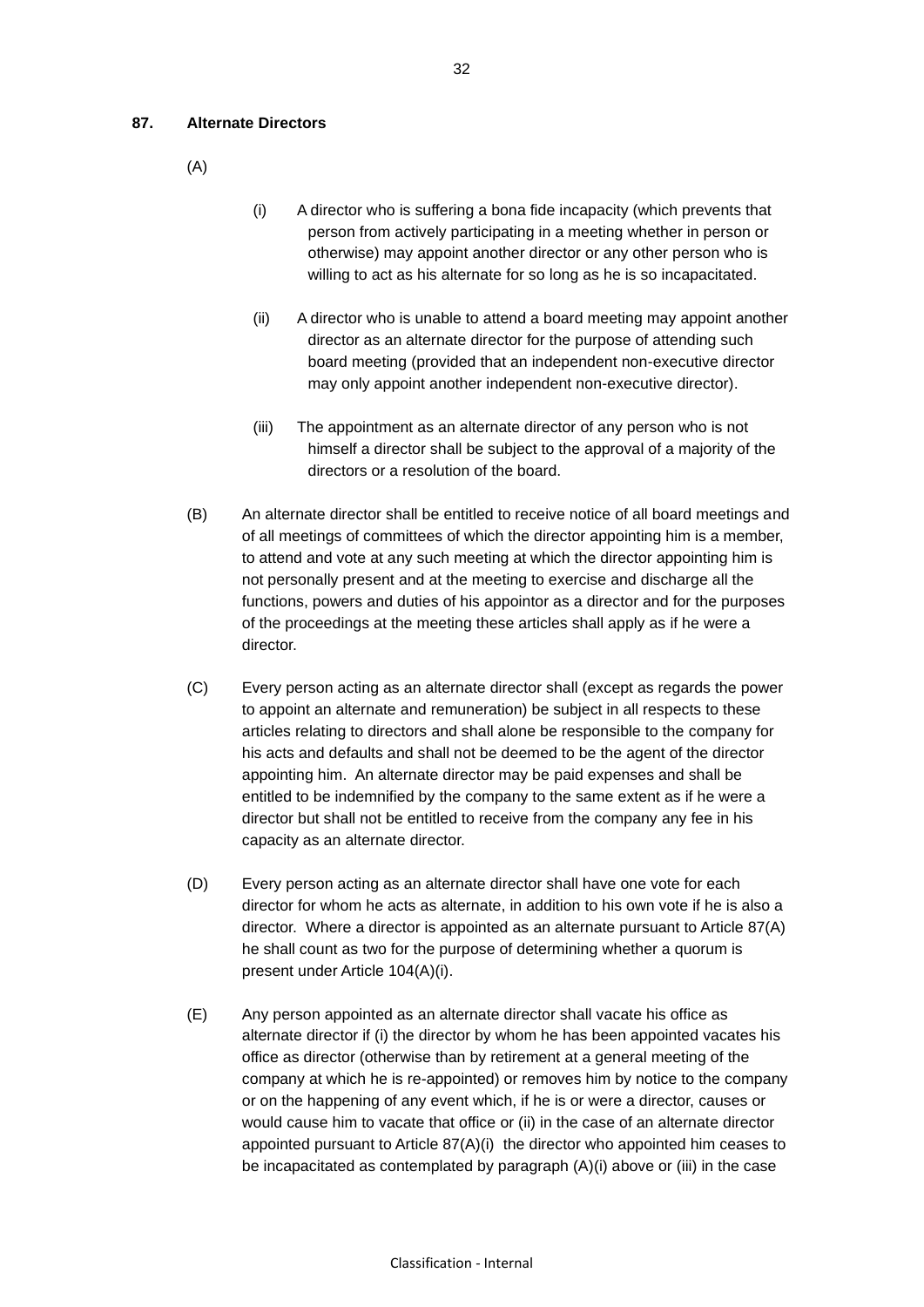of an alternate director appointed pursuant to Article 87(A)(ii), immediately after the relevant board meeting has closed.

(F) Every appointment or removal of an alternate director shall be made by notice and shall be effective (subject to paragraph [\(A\) above\)](#page-38-0) on receipt by the secretary of the notice.

### **Fees, Remuneration, Expenses and Pensions**

### **88. Directors' Fees**

Each of the directors shall be paid a fee at such rate as may from time to time be determined by the board provided that the aggregate of all fees so paid to directors (excluding amounts payable under any other provision of these articles) shall not exceed £3,000,000 per annum or such higher amount as may from time to time be decided by ordinary resolution of the company.

### **89. Additional Remuneration**

Any director who performs services which in the opinion of the board or any committee authorised by the board go beyond the ordinary duties of a director may be paid such extra remuneration (whether by way of salary, commission, participation in profits or otherwise) as the board or any committee authorised by the board may in its discretion decide in addition to any remuneration provided for by or pursuant to any other article.

### **90. Expenses**

Each director may be paid his reasonable travelling, hotel and incidental expenses of attending and returning from meetings of the board or committees of the board or general meetings of the company or any other meeting which as a director he is entitled to attend and shall be paid all other costs and expenses properly and reasonably incurred by him in the conduct of the company's business or in the discharge of his duties as a director. The company may also fund a director's or former director's expenditure and that of a director or former director of any holding company of the company for the purposes permitted under the Companies Acts and may do anything to enable a director or former director or a director or former director of any holding company of the company to avoid incurring such expenditure as provided in the Companies Acts.

## **91. Pensions and Gratuities for Directors**

The board or any committee authorised by the board may exercise all the powers of the company to provide benefits, either by the payment of gratuities or pensions or by insurance or in any other manner whether similar to the foregoing or not, for any director or former director or the relations, or dependants of, or persons connected to, any director or former director provided that no benefits (except such as may be provided for by any other article) may be granted to or in respect of a director or former director who has not been employed by, or held an executive office or place of profit under, the company or any body corporate which is or has been its subsidiary undertaking or any predecessor in business of the company or any such body corporate without the approval of an ordinary resolution of the company. No director or former director shall be accountable to the company or the members for any benefit provided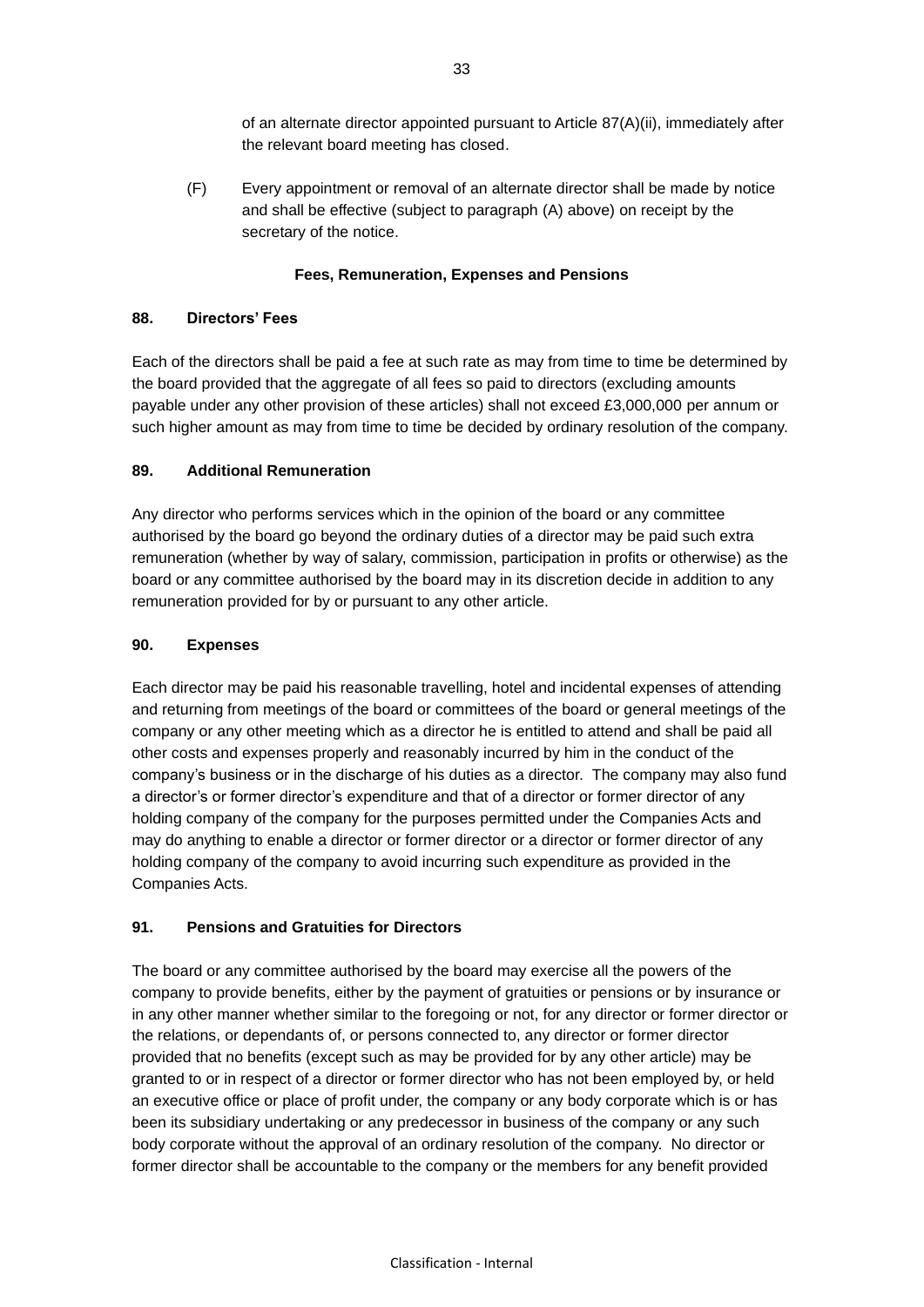pursuant to this article and the receipt of any such benefit shall not disqualify any person from being or becoming a director of the company.

#### **Directors' Interests**

#### <span id="page-40-0"></span>**92. Conflicts of Interest Requiring Board Authorisation**

- (A) The board may, subject to the quorum and voting requirements set out in this article, authorise any matter which would otherwise involve a director breaching his duty under the Companies Acts to avoid conflicts of interest ("Conflict").
- (B) A director seeking authorisation in respect of a Conflict shall declare to the board the nature and extent of his interest in a Conflict as soon as is reasonably practicable. The director shall provide the board with such details of the relevant matter as are necessary for the board to decide how to address the Conflict together with such additional information as may be requested by the board.
- (C) Any director (including the relevant director) may propose that the relevant director be authorised in relation to any matter the subject of a Conflict. Such proposal and any authority given by the board shall be effected in the same way that any other matter may be proposed to and resolved upon by the board under the provisions of these articles save that:
	- (i) the relevant director and any other director with a similar interest shall not count towards the quorum nor vote on any resolution giving such authority (and any requirement in article [104](#page-46-0) for the relevant director or any other director with a similar interest to be present for a quorum to be formed shall be disregarded and deemed not to apply to such resolution); and
	- (ii) the relevant director and any other director with a similar interest may, if the other members of the board so decide, be excluded from any board meeting while the Conflict is under consideration.
- (D) Where the board gives authority in relation to a Conflict, or where any of the situations described in article [93\(B\)](#page-41-0) apply in relation to a director ("Relevant Situation"):
	- $(i)$  the board may (whether at the relevant time or subsequently) (a) require that the relevant director is excluded from the receipt of information, the participation in discussion and/or the making of decisions (whether at meetings of the board or otherwise) related to the Conflict or Relevant Situation; and (b) impose upon the relevant director such other terms for the purpose of dealing with the Conflict or Relevant Situation as it may determine;
	- (ii) the relevant director will be obliged to conduct himself in accordance with any terms imposed by the board in relation to the Conflict or Relevant Situation;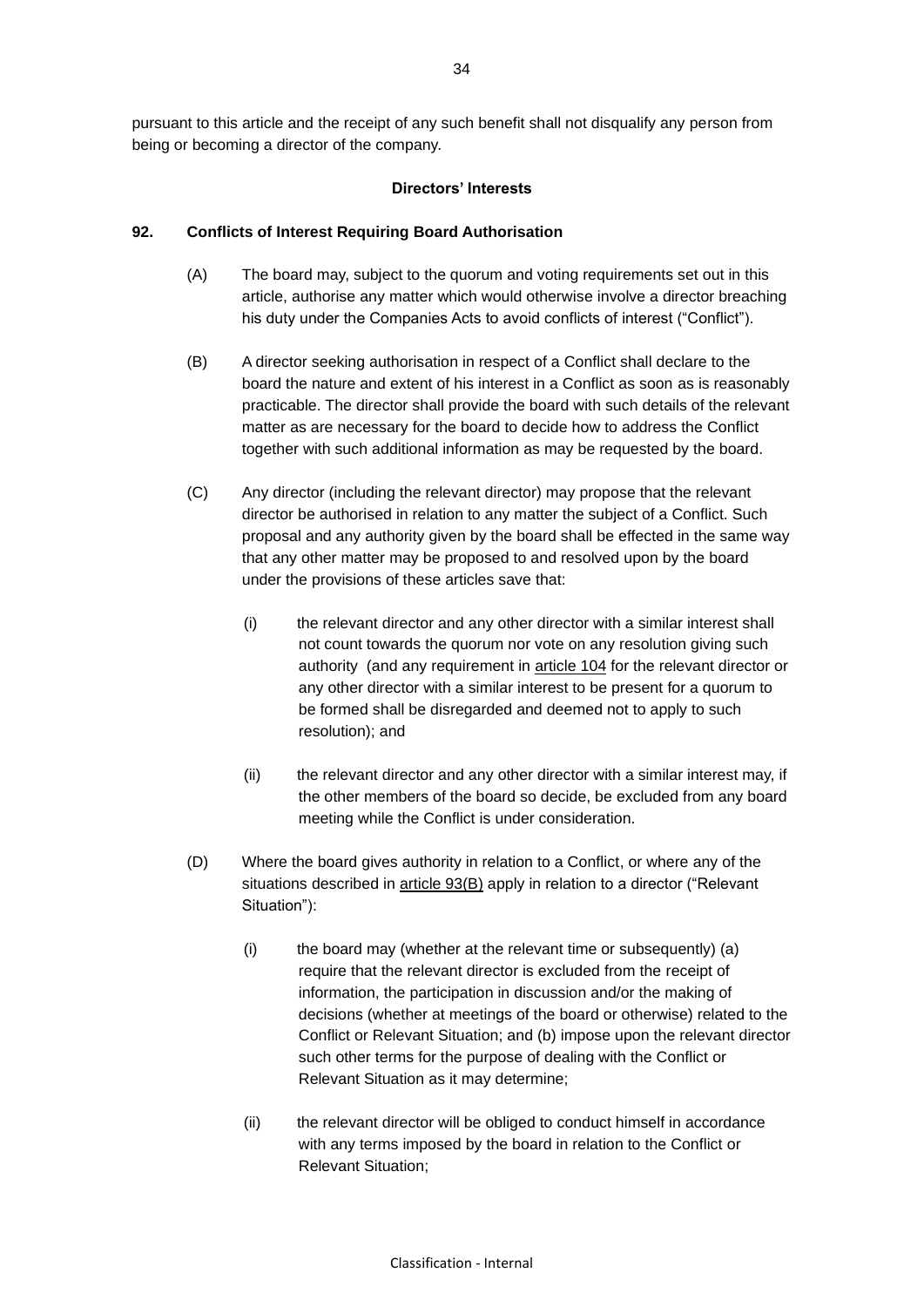- (iii) the board may provide that where the relevant director obtains (otherwise than through his position as a director of the company) information that is confidential to a third party, the director will not be obliged to disclose that information to the company, or to use or apply the information in relation to the company's affairs, where to do so would amount to a breach of that confidence;
- (iv) the terms of the authority shall be recorded in writing (but the authority shall be effective whether or not the terms are so recorded); and
- (v) the board may revoke or vary such authority at any time but this will not affect anything done by the relevant director prior to such revocation or variation in accordance with the terms of such authority.

### <span id="page-41-1"></span>**93. Other Conflicts of Interest**

- (A) If a director is in any way directly or indirectly interested in a proposed contract with the company or a contract that has been entered into by the company, he must declare the nature and extent of that interest to the directors in accordance with the Companies Acts.
- <span id="page-41-0"></span>(B) Provided he has declared his interest in accordance with paragraph (A), a director may:
	- (i) be party to, or otherwise interested in, any contract with the company or in which the company has a direct or indirect interest;
	- (ii) hold any other office or place of profit with the company (except that of auditor) in conjunction with his office of director for such period and upon such terms, including as to remuneration, as the board may decide;
	- (iii) act by himself or through a firm with which he is associated in a professional capacity for the company or any other company in which the company may be interested (otherwise than as auditor);
	- (iv) be or become a director or other officer of, or employed by or a party to a transaction or arrangement with, or otherwise be interested in any holding company or subsidiary company of the company or any other company in which the company may be interested; and
	- (v) be or become a director of any other company in which the company does not have an interest and which cannot reasonably be regarded as giving rise to a conflict of interest at the time of his appointment as a director of that other company.

# **94. Benefits**

A director shall not, by reason of his office or of the fiduciary relationship thereby established, be liable to account to the company or the members for any remuneration, profit or other benefit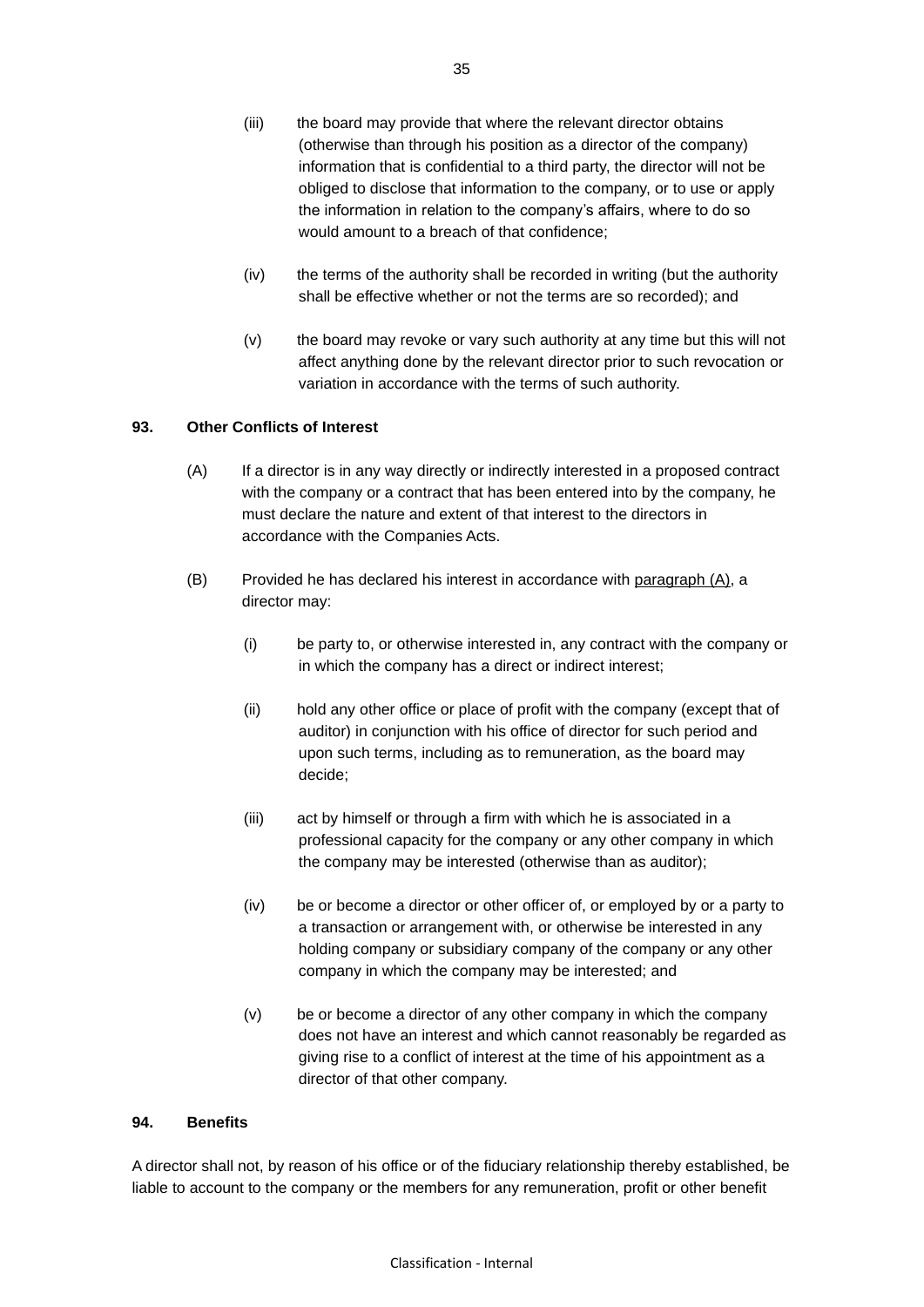realised by reason of his having any type of interest authorised under article [92\(](#page-40-0)A) or permitted under article [93\(](#page-41-1)B) and no contract shall be liable to be avoided on the grounds of a director having any type of interest authorised under article [92\(](#page-40-0)A) or permitted under article [93\(](#page-41-1)B).

### <span id="page-42-0"></span>**95. Quorum and Voting Requirements**

- (A) A director shall not vote on or be counted in the quorum in relation to any resolution of the board concerning his own appointment, or the settlement or variation of the terms or the termination of his own appointment, as the holder of any office or place of profit with the company or any other company in which the company is interested.
- (B) Where proposals are under consideration concerning the appointment, or the settlement or variation of the terms or the termination of the appointment, of two or more directors to offices or places of profit with the company or any other company in which the company is interested, a separate resolution may be put in relation to each director and in that case each of the directors concerned shall be entitled to vote and be counted in the quorum in respect of each resolution unless it concerns his own appointment or the settlement or variation of the terms or the termination of his own appointment or the appointment of another director to an office or place of profit with a company in which the company is interested and the director seeking to vote or be counted in the quorum has a Relevant Interest in it.
- (C) A director shall not vote on, or be counted in the quorum in relation to, any resolution of the board in respect of any contract in which he has an interest and, if he shall do so, his vote shall not be counted, but this prohibition shall not apply to any resolution where that interest cannot reasonably be regarded as likely to give rise to a conflict of interest or where that interest arises only from one or more of the following matters:-
	- (i) the giving to him of any guarantee, indemnity or security in respect of money lent or obligations undertaken by him or by any other person at the request of or for the benefit of the company or any of its subsidiary undertakings;
	- (ii) the giving to a third party of any guarantee, indemnity or security in respect of a debt or obligation of the company or any of its subsidiary undertakings for which he himself has assumed responsibility in whole or in part under a guarantee or indemnity or by the giving of security;
	- (iii) the giving to him of any other indemnity where all other directors are also being offered indemnities on substantially the same terms;
	- (iv) the funding by the company of his expenditure on defending proceedings or the doing by the company of anything to enable him to avoid incurring such expenditure where all other directors are being offered substantially the same arrangements;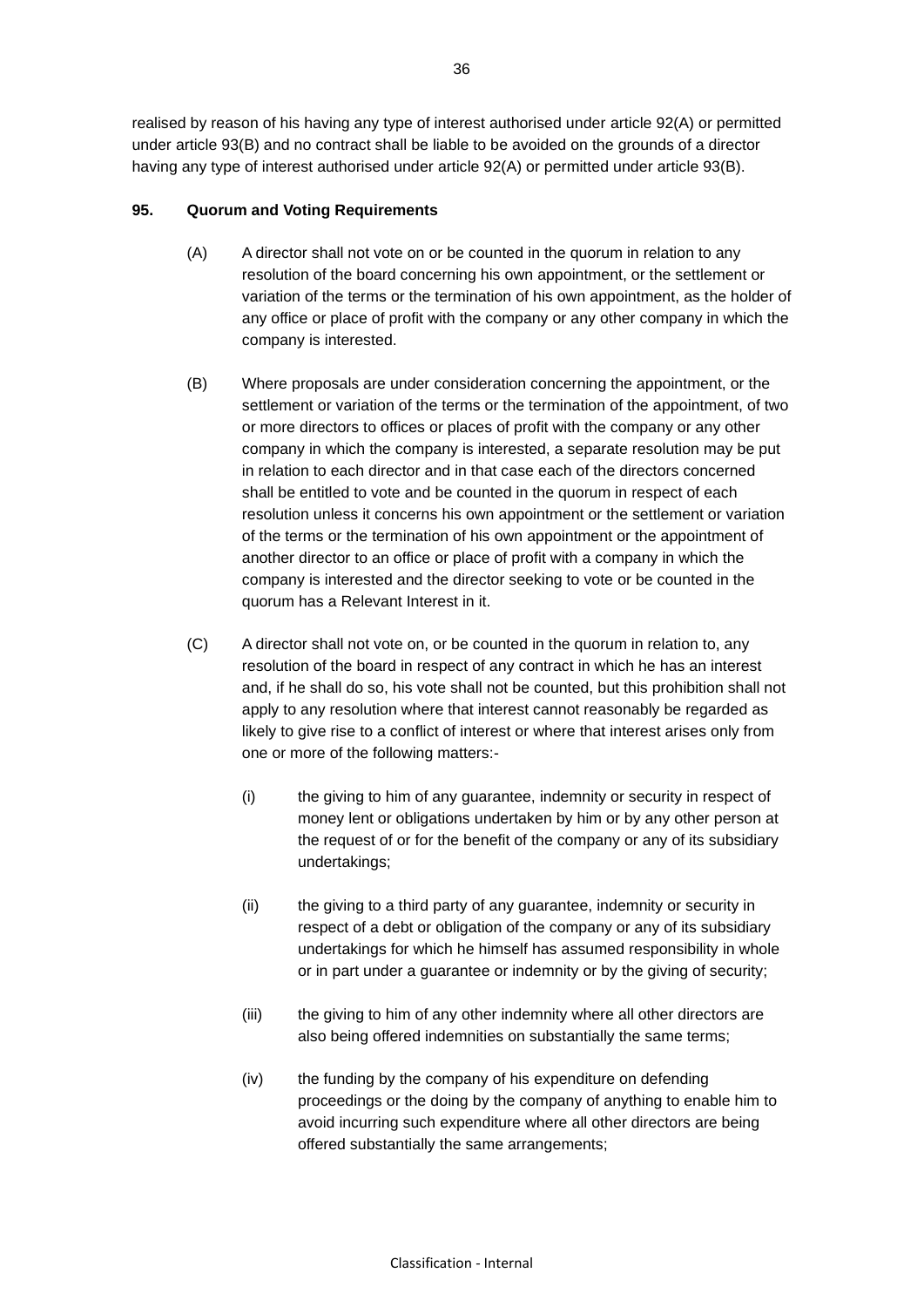- (v) where the company or any of its subsidiary undertakings is offering securities in which offer the director is or may be entitled to participate as a holder of securities or in the underwriting or sub-underwriting of which the director is to participate;
- (vi) any contract in which he is interested by virtue of his interest in shares or debentures or other securities of the company or by reason of any other interest in or through the company;
- (vii) any contract concerning any other company (not being a company in which the director has a Relevant Interest) in which he is interested directly or indirectly whether as an officer, shareholder, creditor or otherwise howsoever;
- (viii) any contract concerning the adoption, modification or operation of a pension fund, superannuation or similar scheme or retirement, death or disability benefits scheme or employees' share scheme which relates both to directors and employees of the company or of any of its subsidiary undertakings and does not provide in respect of any director as such any privilege or advantage not accorded to the employees to which the fund or scheme relates;
- (ix) any contract for the benefit of employees of the company or of any of its subsidiary undertakings under which he benefits in a similar manner to the employees and which does not accord to any director as such any privilege or advantage not accorded to the employees to whom the contract relates; and
- (x) any contract for the purchase or maintenance of insurance against any liability for, or for the benefit of, any director or directors or for, or for the benefit of, persons who include directors.
- (D) A company shall be deemed to be one in which a director has a Relevant Interest if and so long as (but only if and so long as) he is to his knowledge (either directly or indirectly) the holder of or beneficially interested in one per cent. or more of any class of the equity share capital of that company (calculated exclusive of any shares of that class in that company held as treasury shares) or of the voting rights available to members of that company. In relation to an alternate director, an interest of his appointor shall be treated as an interest of the alternate director without prejudice to any interest which the alternate director has otherwise.
- (E) Where a company in which a director has a Relevant Interest is interested in a contract, he also shall be deemed interested in that contract.
- (F) If any question shall arise at any meeting of the board as to the interest of a director (other than the chairman of the meeting) in a contract and whether it is likely to give rise to a conflict of interest or as to the entitlement of any director (other than the chairman of the meeting) to vote or be counted in the quorum and the question is not resolved by his voluntarily agreeing to abstain from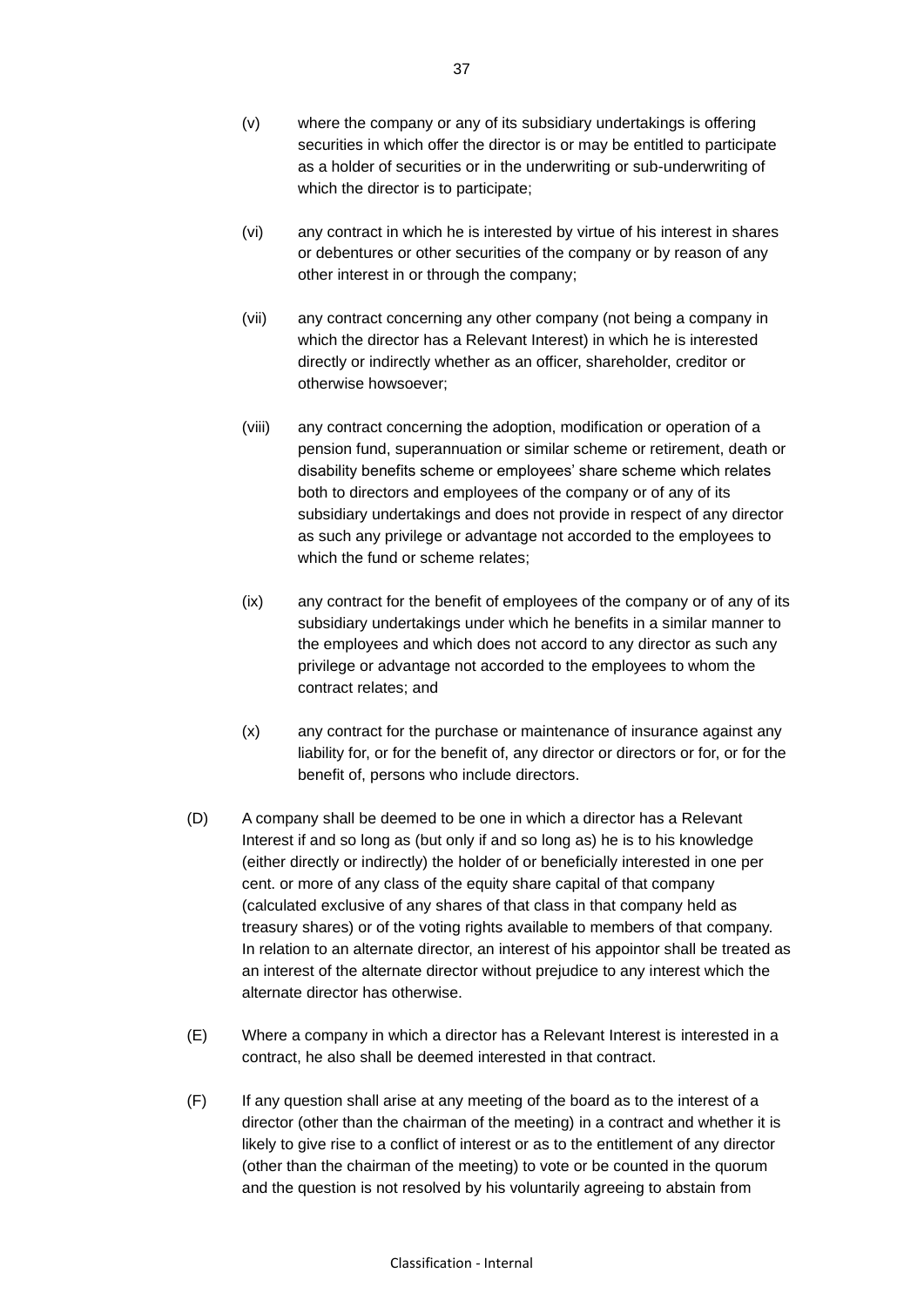voting or not to be counted in the quorum, the question shall be referred to the chairman of the meeting and his ruling in relation to the director concerned shall be conclusive except in a case where the nature or extent of the director's interest (so far as it is known to him) has not been fairly disclosed to the board. If any question shall arise in respect of the chairman of the meeting, the question shall be decided by a resolution of the board (for which purpose the chairman of the meeting shall be counted in the quorum but shall not vote on the matter) and the resolution shall be conclusive except in a case where the nature or extent of the interest of the chairman of the meeting (so far as it is known to him) has not been fairly disclosed to the board.

(G) Subject to these articles, the board may cause any voting power conferred by the shares in any other company held or owned by the company or any power of appointment to be exercised in such manner in all respects as it thinks fit, including the exercise of the voting power or power of appointment in favour of the appointment of the directors or any of them as directors or officers of the other company, or in favour of the payment of remuneration to the directors or officers of the other company. Subject to these articles, a director may also vote on and be counted in the quorum in relation to any of such matters.

#### **96. General**

- (A) References in articles [92](#page-40-0) to [95](#page-42-0) and in this article to
	- (i) a contract include references to any proposed contract and to any transaction or arrangement or proposed transaction or arrangement whether or not constituting a contract; and
	- (ii) a conflict of interest include a conflict of interest and duty and a conflict of duties.
- (B) The company may by ordinary resolution suspend or relax the provisions of articles [92](#page-40-0) to [95](#page-42-0) to any extent or ratify any contract not properly authorised by reason of a contravention of any of the provisions of articles [92](#page-40-0) to [95.](#page-42-0)

#### **Powers and Duties of the Board**

#### **97. General Powers of Company Vested in Board**

- (A) Subject to these articles and to any directions given by the company in general meeting by special resolution, the business of the company shall be managed by the board which may exercise all the powers of the company whether relating to the management of the business of the company or not. No alteration of these articles and no special resolution shall invalidate any prior act of the board which would have been valid if that alteration had not been made or that resolution had not been passed. The powers given by this article shall not be limited by any special power given to the board by any other article.
- <span id="page-44-0"></span>(B) Notwithstanding any other article, the company shall not and shall procure that no member of the group shall take any action or pass any resolution in relation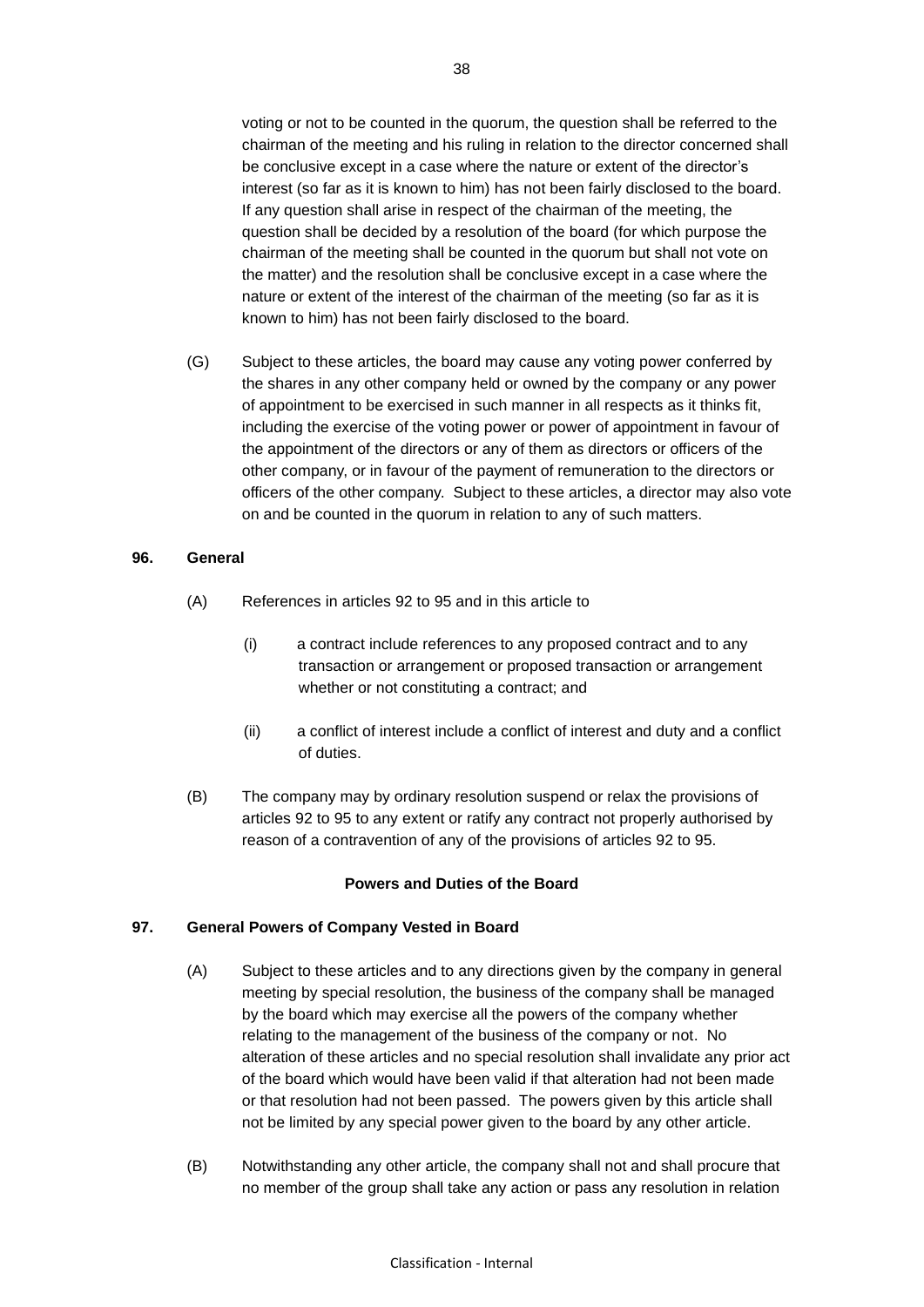to any matter in relation to which the approval of Olive HoldCo and/or Red or an Olive HoldCo nominated director and/or a Red nominated director is required, in each case without the prior approval of the board, including approval by (1) if Olive HoldCo's equity proportion is at least 15 per cent., one Olive HoldCo nominated director; and (2) if Red's equity proportion is at least 10 per cent., one Red nominated director.

### <span id="page-45-0"></span>**98. Agents**

- (A) The board can appoint anyone as the company's attorney by granting a power of attorney or by authorising them in some other way. Attorneys can either be appointed directly by the board or the board can give someone else the power to select attorneys. The board or the persons who are authorised by it to select attorneys can decide on the purposes, powers, authorities and discretions of attorneys. But they cannot give an attorney any power, authority or discretion which the board does not have under these articles.
- (B) The board can decide how long a power of attorney will last for and attach any conditions to it. The power of attorney can include any provisions which the board decides on for the protection and convenience of anybody dealing with the attorney. The power of attorney can allow the attorney to grant any or all of his power, authority or discretion to any other person.
- (C) The board can:-
	- (i) delegate any of its authority, powers or discretions to any manager or agent of the company;
	- (ii) allow managers or agents to delegate to another person;
	- (iii) remove any people it has appointed in any of these ways; and
	- (iv) cancel or change anything that it has delegated, although this will not affect anybody who acts in good faith who has not had any notice of any cancellation or change.

Any appointment or delegation by the board which is referred to in this article can be on any conditions decided on by the board.

- (D) The ability of the board to delegate under this article applies to all its powers and is not limited because certain articles refer to powers being exercised by the board or by a committee authorised by the board while other articles do not.
- (E) This article [98](#page-45-0) is subject to the restrictions set out in article [109\(A\).](#page-49-0)

### **99. Delegation to Individual Directors**

The board may entrust to and confer upon any director any of its powers, authorities and discretions (with power to sub-delegate) upon such terms and conditions and with such restrictions as it thinks fit, and either collaterally with, or to the exclusion of, its own powers,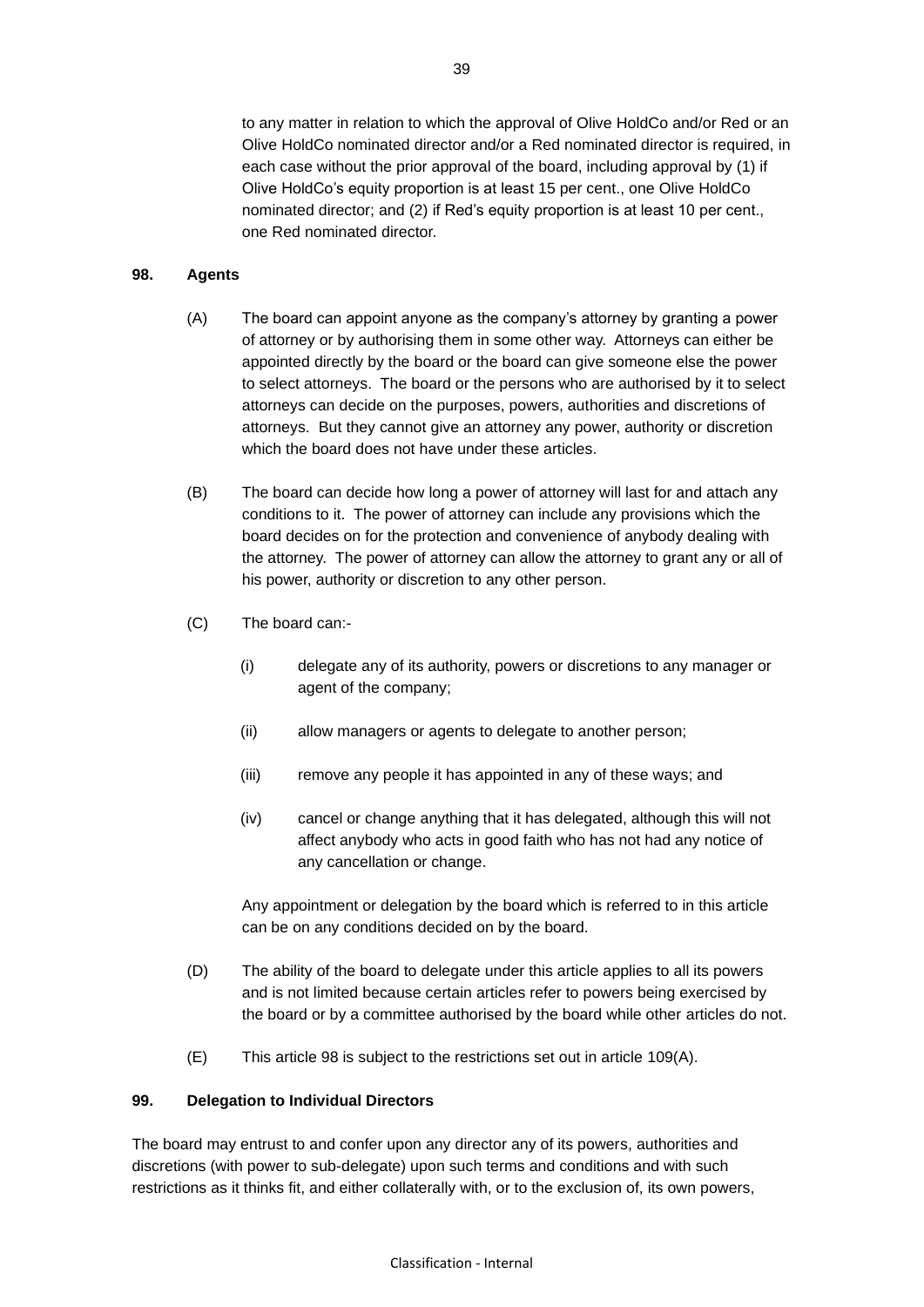authorities and discretions and may from time to time revoke or vary all or any of them but no person dealing in good faith and without notice of the revocation or variation shall be affected by it. The power to delegate contained in this article shall be effective in relation to the powers, authorities and discretions of the board generally and shall not be limited by the fact that in certain articles, but not in others, express reference is made to particular powers, authorities or discretions being exercised by the board or by a committee authorised by the board.

### **100. Registers**

The company may keep an overseas or local or other register in any place and the board may make and vary such regulations as it may think fit respecting the keeping of the register.

### **101. Provision for Employees**

The board may exercise any power conferred by the Companies Acts to make provision for the benefit of persons employed or formerly employed by the company or any of its subsidiaries in connection with the cessation or the transfer to any person of the whole or part of the undertaking of the company or that subsidiary.

### **Proceedings of the Board**

### **102. Board Meetings**

A director at any time may, and the secretary on the requisition of a director at any time shall, summon a board meeting, provided that the board shall meet a maximum of six times per calendar year for scheduled routine meetings but shall meet additionally for the despatch of extraordinary business as necessary for the fulfilment by the directors of their duties. The board shall decide where board meetings take place. The chairman shall chair all meetings of the board at which s/he is present.

## <span id="page-46-1"></span>**103. Notice of Board Meetings**

Notice of a board meeting shall be deemed to be properly given to a director if it is given to him personally or sent in writing to him at his last known address or any other address given by him to the company for this purpose. A director may waive his entitlement to notice of any meeting either prospectively or retrospectively and any retrospective waiver shall not affect the validity of the meeting or of any business conducted at the meeting. A board meeting shall be properly convened on notice properly given no fewer than 21 days before the date of the meeting or such shorter period as shall be consented to by a majority of the board (including if Olive HoldCo's equity proportion is at least 15 per cent., one Olive HoldCo nominated director and, if Red's equity proportion is at least 10 per cent., one Red nominated director) or as shall be reasonably necessary for the discharge by the directors of their duties in an emergency.

### <span id="page-46-2"></span><span id="page-46-0"></span>**104. Quorum**

- (A) The quorum for a meeting of the directors is:
	- (i) a sufficient number of independent directors currently serving as directors to constitute a majority of the directors present at the meeting;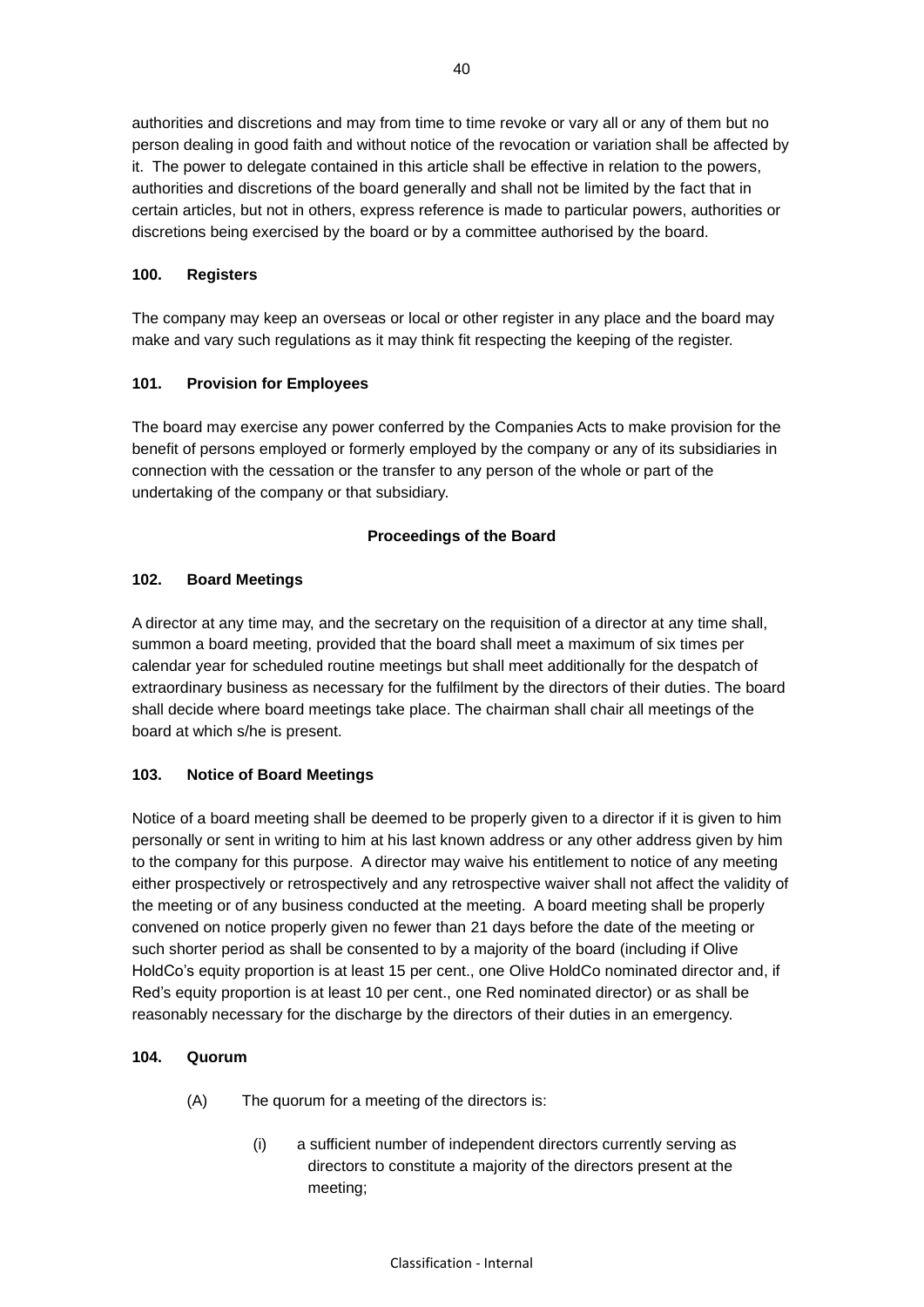- (ii) if Olive HoldCo's equity proportion is 15 per cent. or more, at least one Olive HoldCo nominated director; and
- (iii) if Red's equity proportion is 10 per cent. or more, at least one Red nominated director.
- (B) If a quorum is not present at a board meeting within 60 minutes of the time appointed for the start of the meeting, the meeting will be adjourned to the same time and place on the next working day in the United Kingdom. Notice of any such adjourned meeting shall be given to all directors. The quorum for any such reconvened meeting shall be a majority of the directors.
- (C) Subject to the provisions of these articles, any director who ceases to be a director at a board meeting may continue to be present and to act as a director and be counted in the quorum until the termination of the board meeting if no other director objects and if otherwise a quorum of directors would not be present.

### **105. Directors below Minimum through Vacancies**

The continuing directors or a sole continuing director may act notwithstanding any vacancy in their number. If the number of directors is reduced below the minimum number fixed by or in accordance with these articles or is below the number fixed by or in accordance with these articles as the quorum or there is only one continuing director, the continuing directors or director may fill vacancies and summon general meetings for the purpose of appointing further directors. If there are no directors or director able or willing to act, then any two members (excluding any member holding shares as treasury shares) may summon a general meeting for the purpose of appointing directors.

### <span id="page-47-2"></span><span id="page-47-1"></span>**106. Appointment of Chairman**

- (A) If Olive HoldCo's equity proportion is less than 25 per cent., the board, following nomination of a candidate by the Nomination Committee, may approve the appointment of such nominee to be the chairman of the board for a three year term, such approval to include the approval by (1) a simple majority of independent directors present and eligible to vote on the decision, (2) if Olive HoldCo's equity proportion is at least 15 per cent., one Olive HoldCo nominated director; and (3) if Red's equity proportion is at least 10 per cent., one Red nominated director, and may at any time remove him from that office.
- <span id="page-47-0"></span>(B) If the initial chairman is a director:
	- (i) she shall serve as chairman of the board until the annual general meeting of the company in 2019; and
	- (ii) following such term, she shall continue to serve as chairman of the board for up to two further three-year terms if the directors (other than directors nominated by Olive HoldCo) have not unanimously resolved otherwise and (1) at the end of either her initial term or (as the case may be) second term of office, Olive HoldCo's equity proportion is at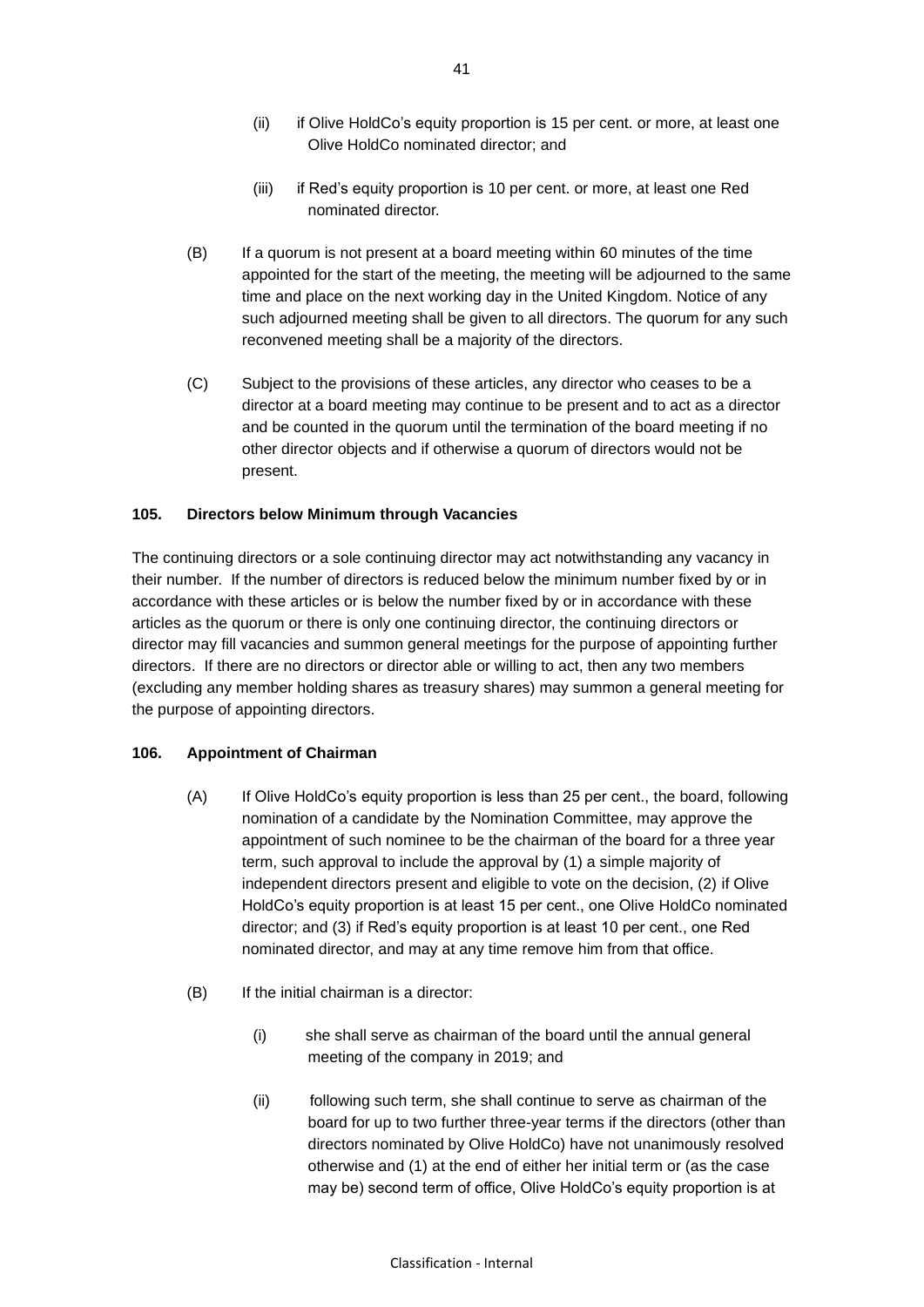least 25 per cent. or (2) she has been elected as chairman in accordance with article 106(A)

- <span id="page-48-0"></span>(C) If Olive Holdco's equity proportion is at least 25 per cent.:
	- (i) Olive HoldCo shall have the right to nominate an Olive HoldCo nominated director to act as chairman of the board for a three-year term. The appointment of any such nominee must be approved by the Board, which approval must, if Red's equity proportion is at least 10 per cent., include the approval of at least one Red nominated director;
	- (ii) if any such nominee is not so approved, Olive HoldCo shall have the right to nominate an alternative Olive HoldCo nominated director as chairman of the board for a three-year term. The appointment of any such nominee must be approved by the Board, which approval must, if Red's equity proportion is at least 10 per cent., include the approval of at least one Red nominated director; and
	- (iii) if such alternative candidate is not so approved, the Nomination Committee shall nominate a candidate to the board for appointment as chairman of the board for a three-year term. The appointment of any proposed nominee of the Nomination Committee must be approved by the board including approval by (1) if Olive HoldCo's equity proportion is at least 15 per cent., one Olive HoldCo nominated director; (2) if Red's equity proportion is at least 10 per cent., one Red nominated director; and (3) a simple majority of all independent directors present and eligible to vote on the decision.
- <span id="page-48-3"></span><span id="page-48-1"></span>(D) The term of any such chairman appointed in accordance with article [106\(A\)](#page-47-1) or [106\(C\)](#page-48-0) may be extended for further periods of three years with the approval of the board including:
	- (a) a simple majority of independent directors present and eligible to vote on the decision;
	- (b) if Olive HoldCo's equity proportion is 15 per cent. or more, at least one Olive HoldCo nominated director; and
	- (c) if Red's equity proportion is 10 per cent. or more, at least one Red nominated director.
- <span id="page-48-2"></span>(E) If a chairman of the board nominated by Olive HoldCo in accordance with article [106\(](#page-47-2)C)(i) or (ii) is a director, that person may only be removed as chairman of the board prior to the end of his or her three year term by the unanimous approval of the board (for these purposes, such approval shall not require the approval of the Olive HoldCo nominated directors).
- (F) A chairman of the board who is appointed in accordance with article [106\(A\)](#page-47-1) or article [106\(C\)\(iii\)m](#page-48-1)ay at any time be removed from that office by the board.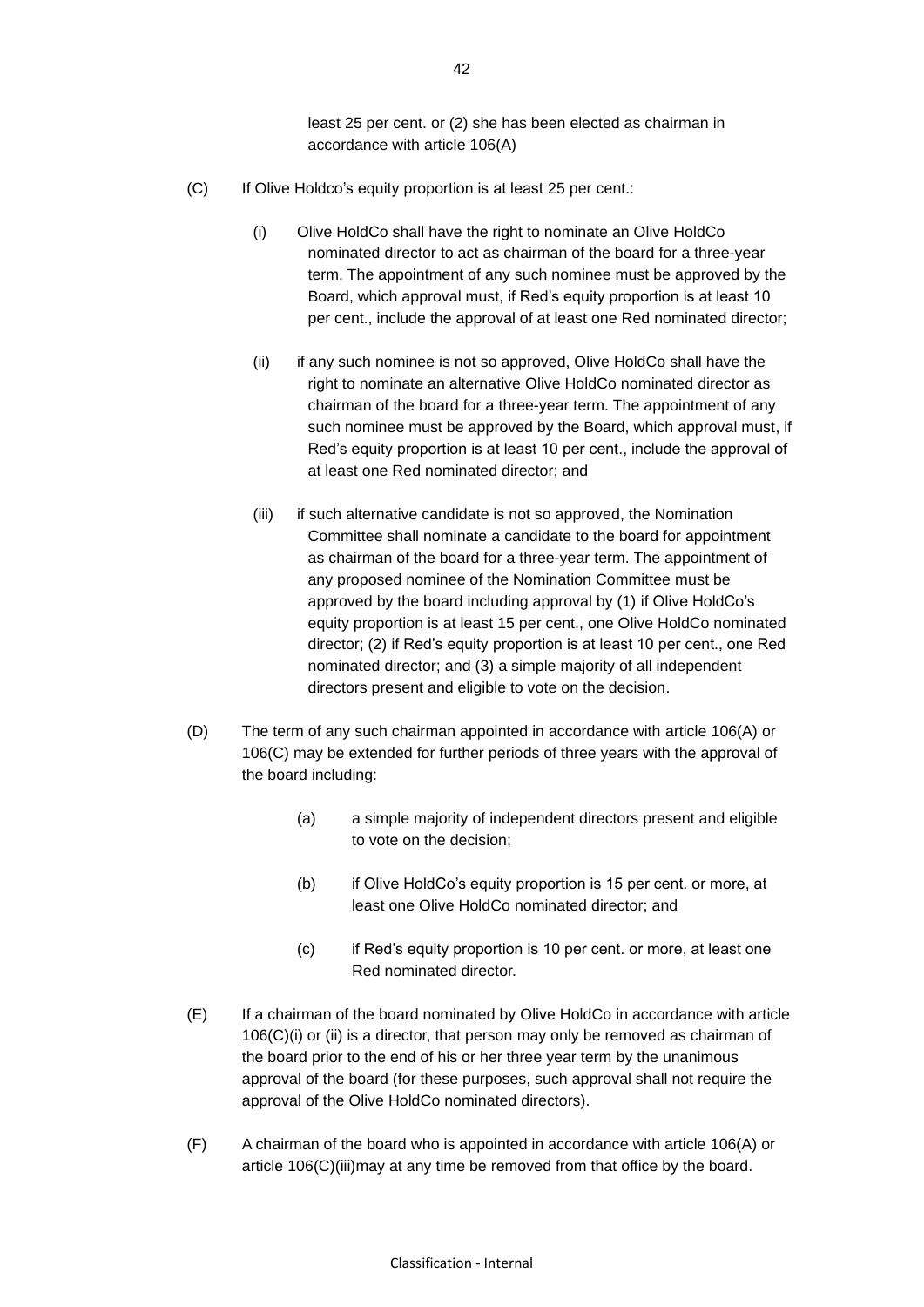<span id="page-49-2"></span>(G) The chairman of the board shall act as chairman at every meeting of the board. But if no chairman of the board is appointed, or if at any meeting the chairman is not present within thirty minutes after the time appointed for holding the meeting, if Olive HoldCo's equity proportion is at least 25 per cent., Olive HoldCo may choose another Olive HoldCo nominated director to be chairman of the meeting and at all other times the directors present may choose one of their number to be chairman of the meeting.

### **107. Competence of Meetings**

A meeting of the board at which a quorum is present shall be competent to exercise all the powers, authorities and discretions vested in or exercisable by the board.

### **108. Voting**

Questions arising at any meeting shall be determined by a majority of votes cast. Each director is entitled to one vote on a board resolution. In the case of an equality of votes, the chairman will not have a second or casting vote.

### <span id="page-49-1"></span><span id="page-49-0"></span>**109. Delegation to Committees**

- (A) Notwithstanding any other article, the board may delegate any of its powers, authorities and discretions (with power to sub-delegate) to any committee, consisting of such person or persons (whether a member or members of its body or not) as it thinks fit, provided that the majority of persons on any committee or sub-committee must be directors and provided that the board may not delegate any of its powers, authorities or discretions which would have the effect of giving the committee the power to take any action which abrogates or has the effect of abrogating the authority of the board to make any decision affecting the company, without the consent of (1) if Olive HoldCo's equity proportion is at least 15 per cent., one Olive HoldCo nominated director and (2) if Red's equity proportion is at least 10 per cent, one Red nominated director. References in these articles to committees include sub-committees permitted under this article.
- <span id="page-49-3"></span>(B) From the effective date, there shall be:
	- (i) an Audit Committee consisting of independent directors;
	- (ii) a Nomination Committee consisting of a majority of independent directors and (1) if Olive HoldCo's equity proportion is at least 15 per cent., one Olive HoldCo nominated director; and (2) if Red's equity proportion is at least 10 per cent., one Red nominated director;
	- (iii) a Remuneration Committee consisting of a majority of independent directors and (1) if Olive HoldCo's equity proportion is at least 15 per cent., one Olive HoldCo nominated director; and (2) if Red's equity proportion is at least 10 per cent., one Red nominated director;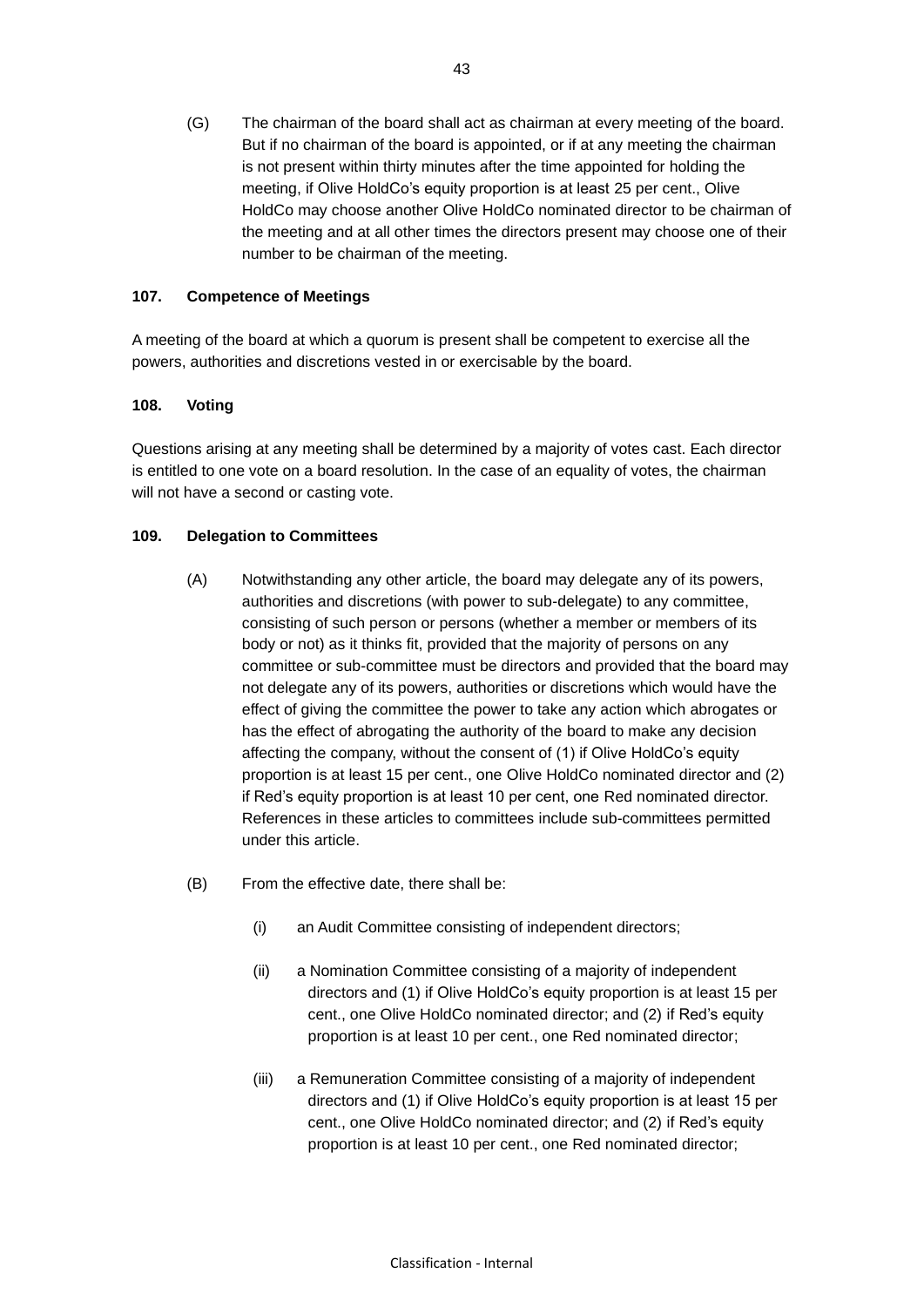- (iv) an Affiliated Transaction Committee consisting of a majority of independent directors and if Olive HoldCo's equity proportion is at least 15 per cent., one Olive HoldCo nominated director. No Red nominated director may be a member of the Affiliated Transaction Committee; and
- <span id="page-50-4"></span>(v) a Corporate Social Responsibility Committee consisting of a majority of independent directors and (1) if Olive HoldCo's equity proportion is at least 15 per cent., one Olive HoldCo nominated director; and (2) if Red's equity proportion is at least 10 per cent., one Red nominated director.
- (C) Subject to article [109\(A\)](#page-49-0) and [109\(F\),](#page-50-0) any committee so formed shall, in the exercise of the powers, authorities and discretions so delegated, conform to any regulations which may be imposed on it by the board, and subject to this shall be governed by such of these articles as regulate the proceedings of the board as are capable of applying.
- (D) The power to delegate contained in this article shall be effective in relation to the powers, authorities and discretions of the board generally and shall not be limited by the fact that in certain articles, but not in others, express reference is made to particular powers, authorities or discretions being exercised by the board or by a committee authorised by the board.
- <span id="page-50-3"></span><span id="page-50-2"></span><span id="page-50-1"></span>(E) Any director shall be entitled to attend a meeting of a board committee as an observer subject to the following:
	- (i) a director must provide prior written notice to the company of its intention to observe such meeting;
	- (ii) a director who is interested in the business to be conducted at the relevant meeting shall not be entitled to attend such meeting insofar as it concerns such business; and
	- $(iii)$  a director who gives notice pursuant to article [109](#page-49-1)( $E$ )[\(i\)](#page-50-2) and who is not precluded by article [109](#page-49-1)[\(E\)](#page-50-1)[\(ii\)](#page-50-3) from attending the relevant meeting, will be given, and is entitled to access to, the same documents and information as a member of the relevant committee of the board and is entitled to receive notice of and attend and speak at, but not to vote at, meetings of the relevant committee.
- <span id="page-50-0"></span>(F) Committees of the board are formed to provide recommendations to the board on certain matters. No committee of the Board shall be entitled to take any action on behalf of the board save as expressly set out in the relevant committee's Terms of Reference or in the company's Chart of Authority.

### <span id="page-50-5"></span>**110. Participation in Meetings**

The board may conduct meetings by telephone or by any other means which will enable each director (a) to hear (or otherwise receive real-time communications made by) each of the other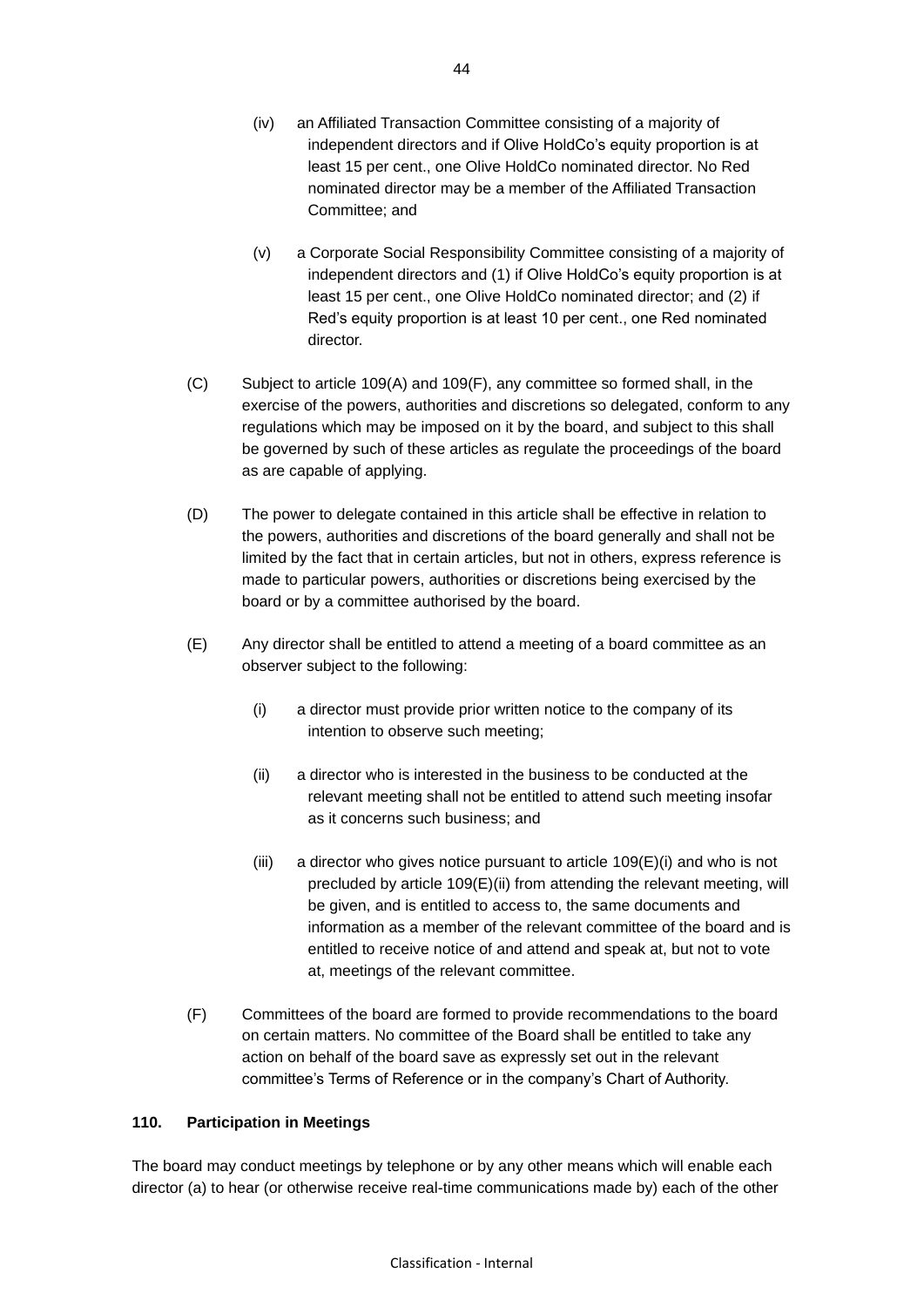directors participating in the meeting and (b) to address (or otherwise communicate in real time with) all of the other directors participating in the meeting simultaneously, even if all the directors are not physically present in the same place. A person so participating shall be deemed to be present in person at the meeting and shall be entitled to vote and be counted in a quorum accordingly. If a technological link fails, the board meeting will be adjourned until the failure is rectified but, notwithstanding any other provision in these articles, the quorum for any such adjourned meeting shall be the quorum necessary for the initial board meeting.

# **111. Resolution in Writing**

A resolution in writing signed by all the directors who are at the relevant time entitled to receive notice of a meeting of the board and who would be entitled to vote on the resolution at a meeting of the board (if that number is sufficient to constitute a quorum) shall be as valid and effectual as a resolution passed at a meeting of the board properly called and constituted. The resolution may be contained in one document or in several documents in like form each signed by one or more of the directors concerned.

# **112. Validity of Acts of Board or Committee**

All acts done by the board or by any committee or by any person acting as a director or member of a committee shall, notwithstanding that it is afterwards discovered that there was some defect in the appointment of any member of the board or committee or person so acting or that they or any of them were disqualified from holding office or had vacated office or were not entitled to vote, be as valid as if each such member or person had been properly appointed and was qualified and had continued to be a director or member of the committee and had been entitled to vote.

### **Seals**

## **113. Use of Seals**

The board shall provide for the custody of every seal of the company. A seal shall only be used by the authority of the board or of a committee of the board authorised by the board in that behalf. Subject as otherwise provided in these articles, and to any resolution of the board or committee of the board dispensing with the requirement for any counter-signature on any occasion, any instrument to which the common seal is applied shall be signed by at least one director and the secretary, or by at least two directors or by one director in the presence of a witness who attests the signature or by such other person or persons as the board may approve. Any instrument to which an official seal is applied need not, unless the board otherwise decides or the law otherwise requires, be signed by any person.

## **Dividends and Other Payments**

# **114. Declaration of Dividends by Company**

The company may by ordinary resolution from time to time declare dividends in accordance with the respective rights of the members, but no dividend shall exceed the amount recommended by the board.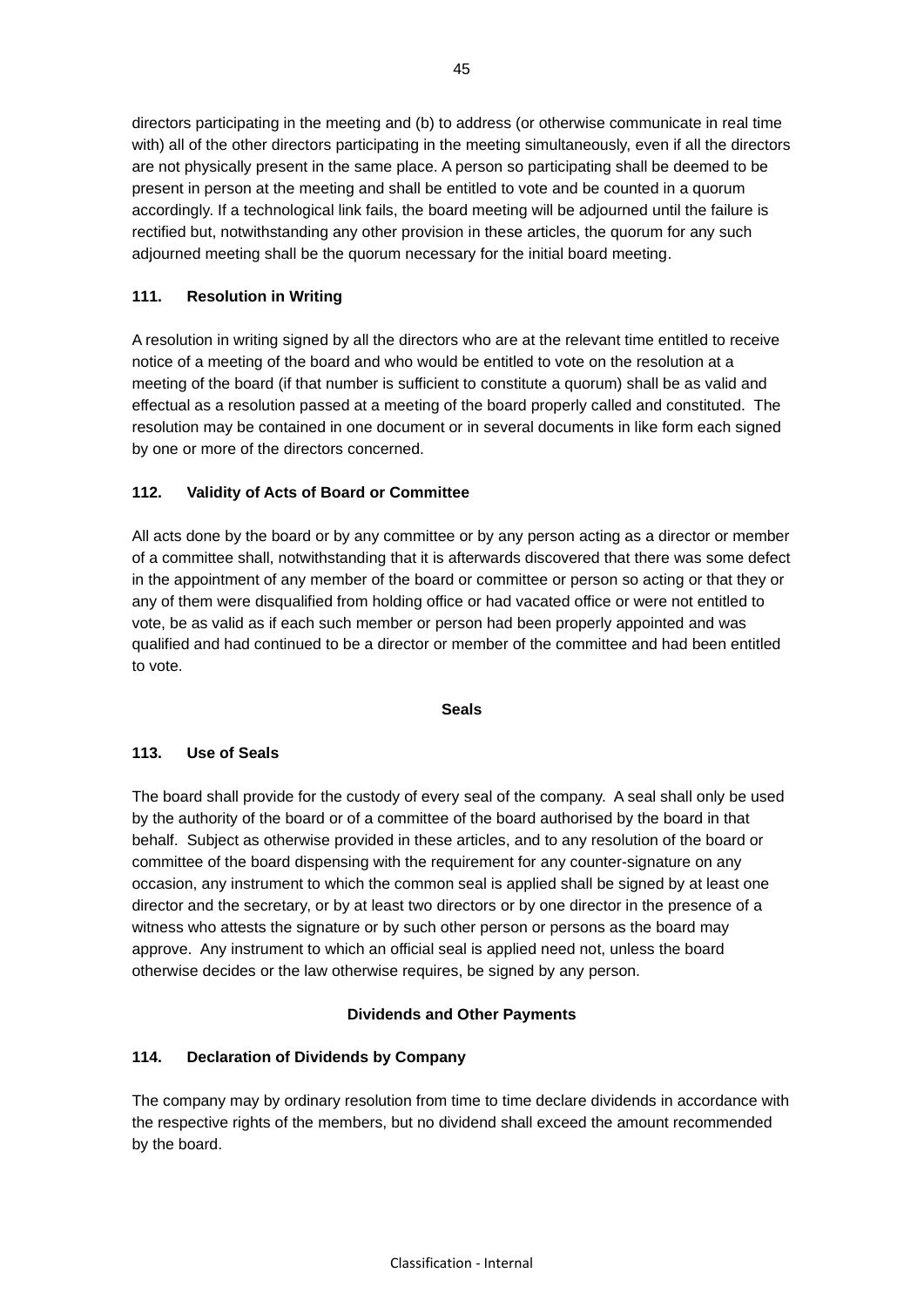### **115. Payment of Interim and Fixed Dividends by Board**

The board may pay such interim dividends as appear to the board to be justified by the financial position of the company and may also pay any dividend payable at a fixed rate at intervals settled by the board whenever the financial position of the company, in the opinion of the board, justifies its payment. If the board acts in good faith, it shall not incur any liability to the holders of any shares for any loss they may suffer in consequence of the payment of an interim or fixed dividend on any other class of shares ranking pari passu with or after those shares.

### **116. Calculation and Currency of Dividends**

Except in so far as the rights attaching to, or the terms of issue of, any share otherwise provide:-

- (A) all dividends shall be declared and paid according to the amounts paid up on the share in respect of which the dividend is paid, but no amount paid up on a share in advance of calls shall be treated for the purposes of this article as paid up on the share;
- (B) all dividends shall be apportioned and paid pro rata according to the amounts paid up on the share during any portion or portions of the period in respect of which the dividend is paid; and
- (C) dividends may be declared or paid in any currency.

The board may decide the basis of conversion for any currency conversions that may be required and how any costs involved are to be met.

### **117. Amounts Due on Shares may be Deducted from Dividends**

The board may deduct from any dividend or other moneys payable to a member by the company on or in respect of any shares all sums of money (if any) presently payable by him to the company on account of calls or otherwise in respect of those shares. Sums so deducted can be used to pay amounts owing to the company in respect of the shares.

### **118. No Interest on Dividends**

Subject to the rights attaching to, or the terms of issue of, any shares, no dividend or other moneys payable by the company on or in respect of any share shall bear interest against the company.

### **119. Payment Procedure**

(A) Any dividend or other sum payable in cash by the company in respect of a share may be paid by any bank or other funds transfer or payment system or by such other means including, in respect of uncertificated shares, by means of the facilities and requirements of a relevant system, as the holder (or joint holders) may in writing direct and the company may agree. Such payment may be made to or through such person as the holder (or joint holders) may direct in writing. The company shall have no responsibility for any sums lost or delayed in the course of payment by any such system or other means or where it has acted on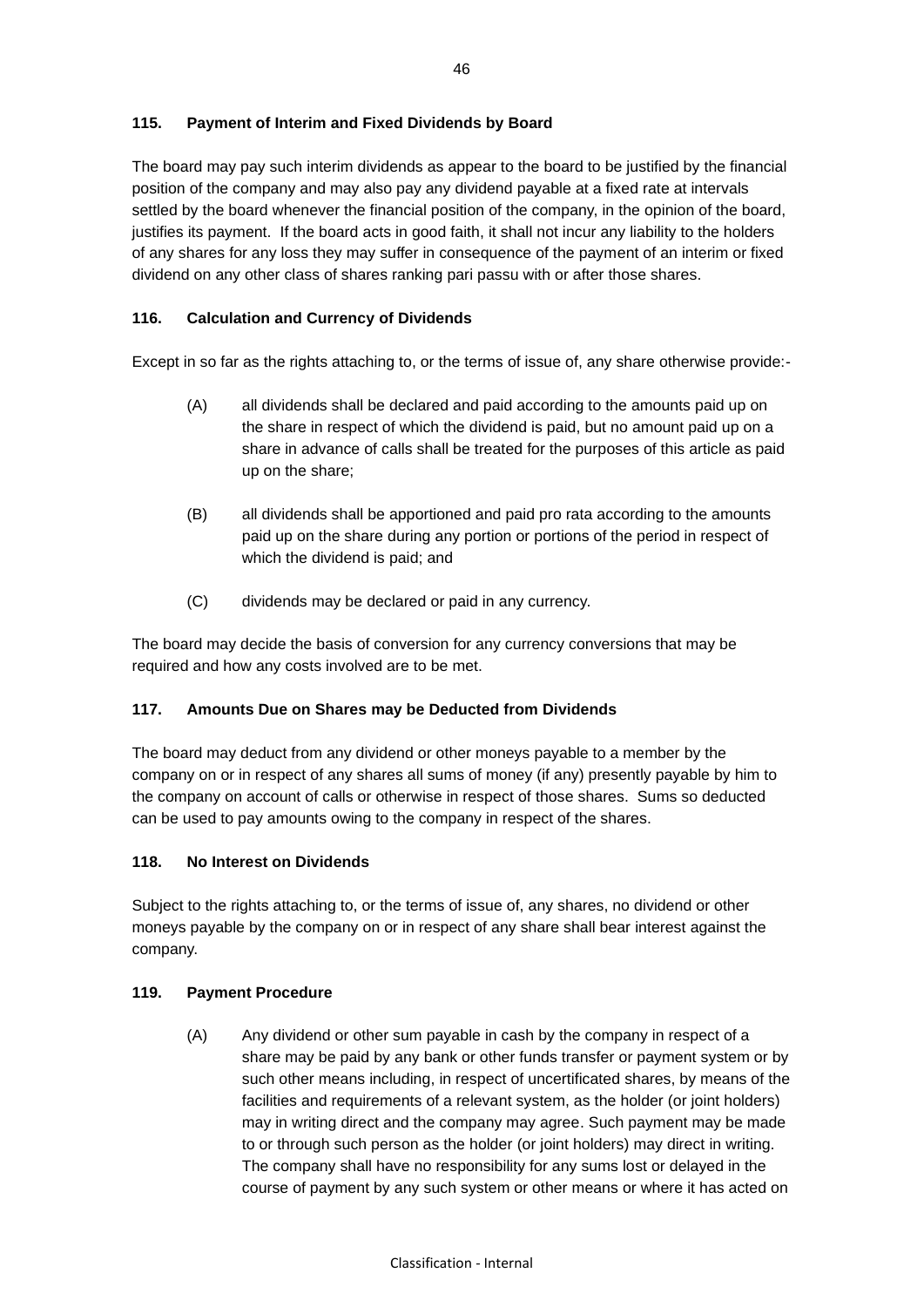any such directions and the making of payment by any such system or other means shall constitute a good discharge to the company.

- (B) In addition, any dividend or other sum may be paid by cheque, warrant or similar financial instrument sent by post addressed to the holder at his registered address or, in the case of joint holders, addressed to the holder whose name stands first in the register in respect of the shares at his address as appearing in the register or addressed to such person and at such address as the holder (or joint holders) may in writing direct. Every cheque, warrant or similar financial instrument shall, unless the holder (or joint holders) otherwise directs, be made payable to the holder or, in the case of joint holders, to the holder whose name stands first on the register in respect of the shares, and shall be sent at his or their risk and payment of the cheque, warrant or similar financial instrument by the financial institution on which it is drawn shall constitute a good discharge to the company.
- (C) In respect of the payment of any dividend or other sum, the board may decide, and notify the holder (or joint holders), that:
	- (i) one or more of the means of payment described in paragraphs (A) and (B) above will be used for payment and, where more than one means will be used, a holder (or joint holders) may elect to receive the payment by one of the means so notified in the manner prescribed by the board;
	- (ii) one or more such means will be used for the payment unless a holder (or joint holders) elects for another means of payment in the manner prescribed by the board; or
	- (iii) one or more of such means will be used for the payment and that holders will not be able to elect to receive the payment by any other means.

The board may for this purpose decide that different methods of payment may apply to different holders or groups thereof.

- (D) If:
	- (i) a holder (or joint holders) does not specify an address, or does not specify an account of a type prescribed by the board, or does not specify other details, and in each case that information is necessary in order to make a payment of a dividend or other sum by the means by which in accordance with this article the board has decided that a payment is to be made, or by which the holder (or joint holders) has validly elected to receive payment; or
	- (ii) payment cannot be made by the company using the details provided by the holder (or joint holders),

the dividend or other sum shall be treated as unclaimed for the purposes of these articles.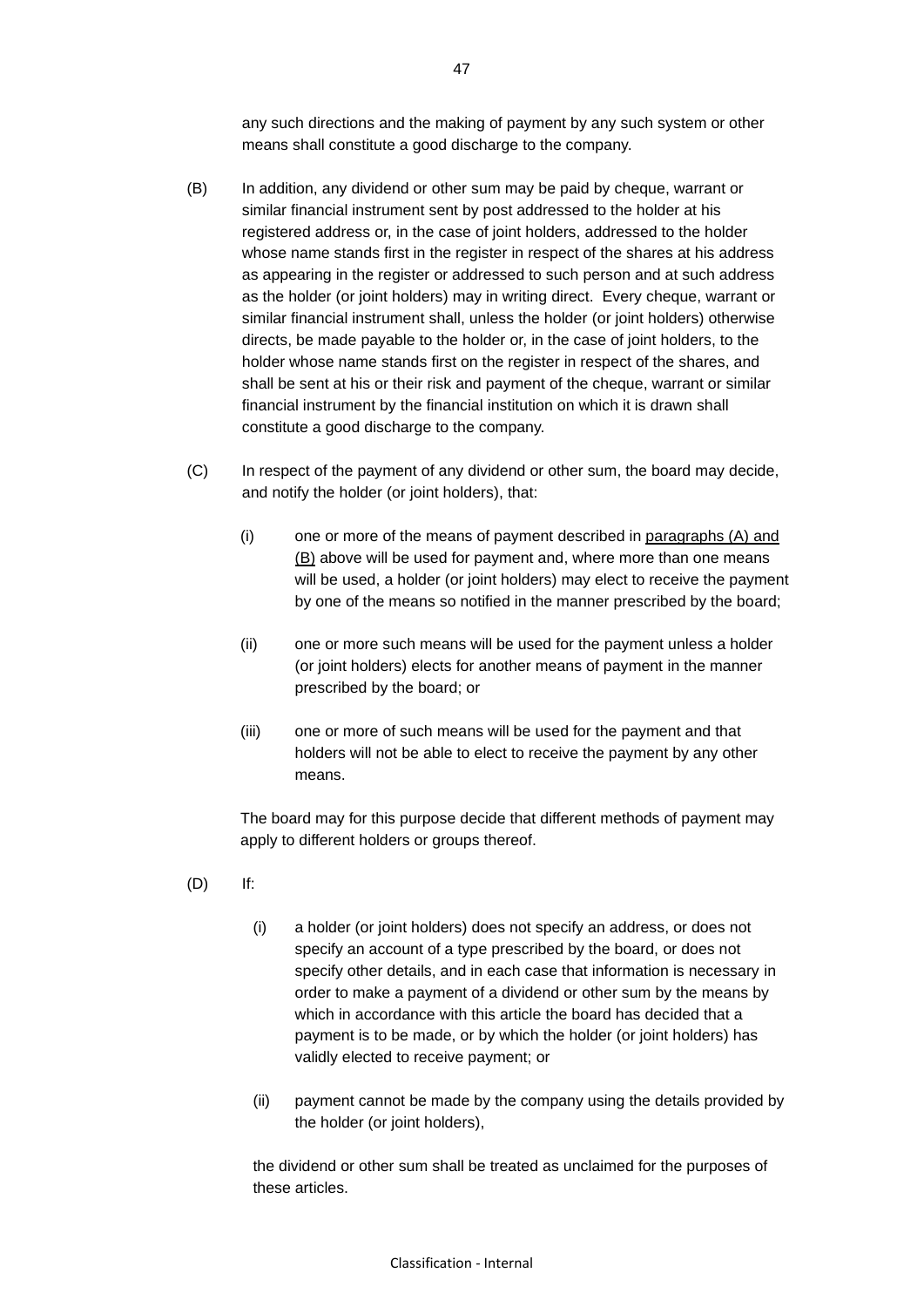- (E) Any one of two or more joint holders may give effectual receipts for any dividends or other moneys payable or property distributable on or in respect of the shares held by them.
- (F) Where a person is entitled by transmission to a share, any dividend or other sum payable by the company in respect of the share may be paid as if he were a holder of the share and his address noted in the register were his registered address and where two or more persons are so entitled, any one of them may give effectual receipts for any dividends or other moneys payable or property distributable on or in respect of the shares.

### **120. Uncashed Dividends**

The company may cease to send any cheque, warrant or similar financial instrument through the post or to employ any other means of payment, including payment by means of a relevant system, for any dividend payable on any shares in the company which is normally paid in that manner on those shares if in respect of at least two consecutive dividends payable on those shares the cheques, warrants or similar financial instruments have been returned undelivered or remain uncashed during or at the end of the period for which the same are valid or that means of payment has failed. In addition, the company may cease to send any cheque, warrant or similar financial instrument through the post or may cease to employ any other means of payment if, in respect of one dividend payable on those shares, the cheque, warrant or similar financial instrument has been returned undelivered or remains uncashed during or at the end of the period for which the same is valid or that means of payment has failed and reasonable enquiries have failed to establish any new postal address or account of the holder. Subject to the provisions of these articles, the company must recommence sending cheques, warrants or similar financial instruments or employing such other means in respect of dividends payable on those shares if the holder or person entitled by transmission requests such recommencement in writing.

## **121. Forfeiture of Unclaimed Dividends**

All dividends or other sums payable on or in respect of any shares which remain unclaimed may be invested or otherwise made use of by the board for the benefit of the company until claimed. Any dividend or other sum unclaimed after a period of 12 years from the date when it was declared or became due for payment shall be forfeited and shall revert to the company unless the board decides otherwise and the payment by the board of any unclaimed dividend or other sum payable on or in respect of a share into a separate account shall not constitute the company a trustee in respect of it.

## **122. Dividends Not in Cash**

Any general meeting declaring a dividend may, upon the recommendation of the board, by ordinary resolution direct, and the board may in relation to any interim dividend direct, that it shall be satisfied wholly or partly by the distribution of assets, and in particular of paid up shares or debentures of any other company, and where any difficulty arises in regard to the distribution the board may settle it as it thinks expedient, and in particular may authorise any person to sell and transfer any fractions or may ignore fractions altogether, and may fix the value for distribution purposes of any assets or any part thereof to be distributed and may determine that cash shall be paid to any members upon the footing of the value so fixed in order to secure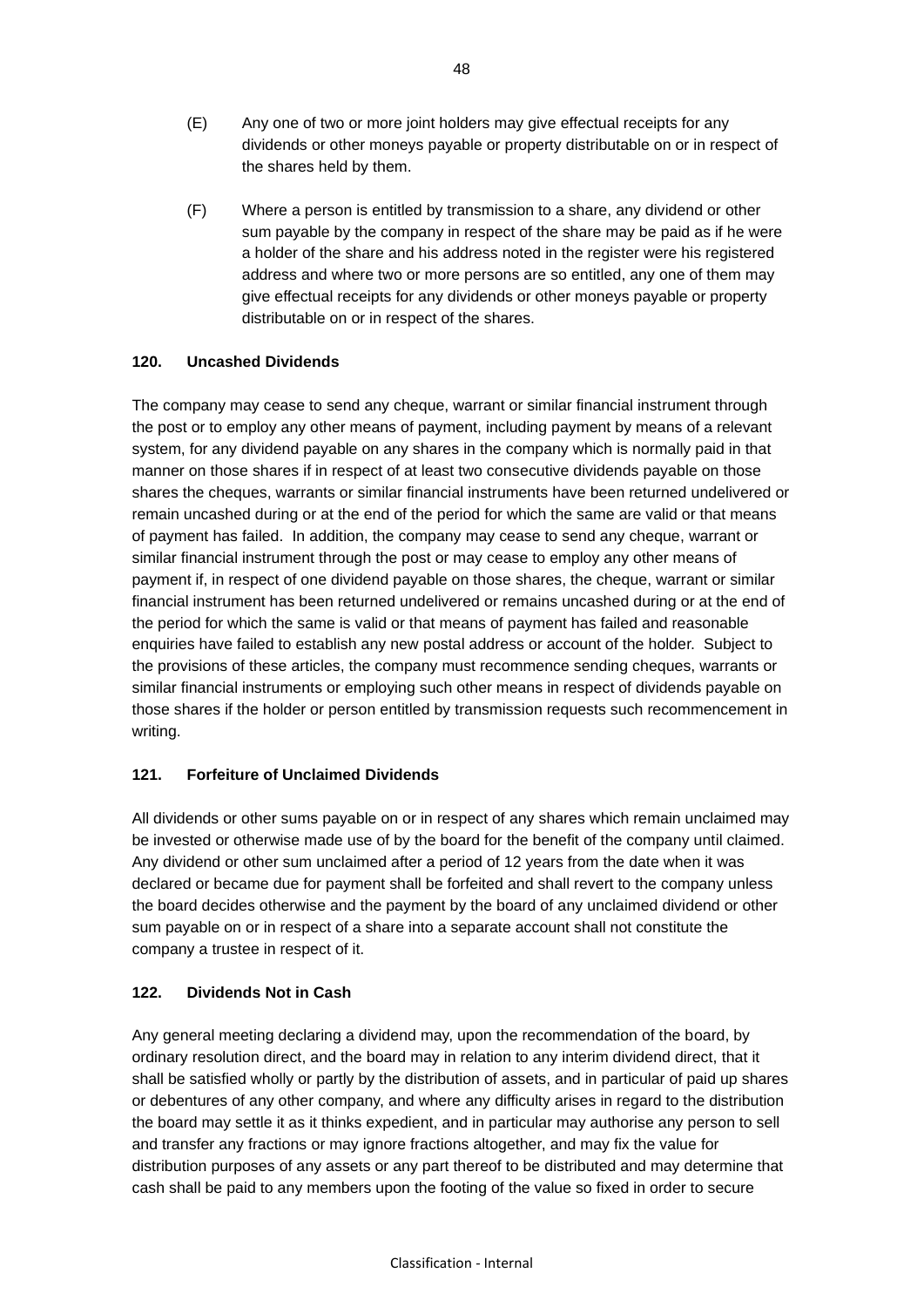equality of distribution and may vest any assets to be distributed in trustees as may seem expedient to the board.

### **123. Scrip Dividends**

The board may, if authorised by an ordinary resolution of the company, offer any holders of ordinary shares (excluding any member holding shares as treasury shares) the right to elect to receive ordinary shares, credited as fully paid, instead of cash in respect of the whole (or some part, to be determined by the board) of any dividend specified by the ordinary resolution. The following provisions shall apply:-

- (A) an ordinary resolution may specify some or all of a particular dividend (whether or not already declared) or may specify some or all of any dividends declared or paid within a specified period, but such period may not end later than the third anniversary of the date of the meeting at which the ordinary resolution is passed;
- (B) the entitlement of each holder of ordinary shares to new ordinary shares shall be such that the relevant value of the entitlement shall be as nearly as possible equal to (but not greater than) the cash amount (disregarding any tax credit) of the dividend that such holder elects to forgo. For this purpose "**relevant value**" shall be calculated by reference to the average of the middle market quotations for the company's ordinary shares on the London Stock Exchange as derived from the Daily Official List (or any other publication of a recognised investment exchange showing quotations for the company's ordinary shares) on such five consecutive dealing days as the board shall determine provided that the first of such days shall be on or after the day on which the ordinary shares are first quoted "ex" the relevant dividend or in such other manner as may be determined by or in accordance with the ordinary resolution. A certificate or report by the auditors as to the amount of the relevant value in respect of any dividend shall be conclusive evidence of that amount and in giving such a certificate or report the auditors may rely on advice or information from brokers or other sources of information as they think fit;
- (C) no fraction of any ordinary share shall be allotted. The board may make such provisions as it thinks fit for any fractional entitlements including provisions whereby, in whole or in part, the benefit thereof accrues to the company and/or under which fractional entitlements are accrued and/or retained without interest and in each case accumulated on behalf of any holder of ordinary shares and such accruals or retentions are applied to the allotment by way of bonus to or cash subscription on behalf of such holder of fully paid ordinary shares and/or provisions whereby cash payments may be made to such holders in respect of their fractional entitlements;
- (D) the board, if it intends to offer an election in respect of any dividend, shall give notice to the holders of ordinary shares of the right of election offered to them, and specify the procedure to be followed which, for the avoidance of doubt, may include an election by means of a relevant system and the place at which, and the latest time by which, elections must be lodged in order for elections to be effective; no such notice need be given to holders of ordinary shares who have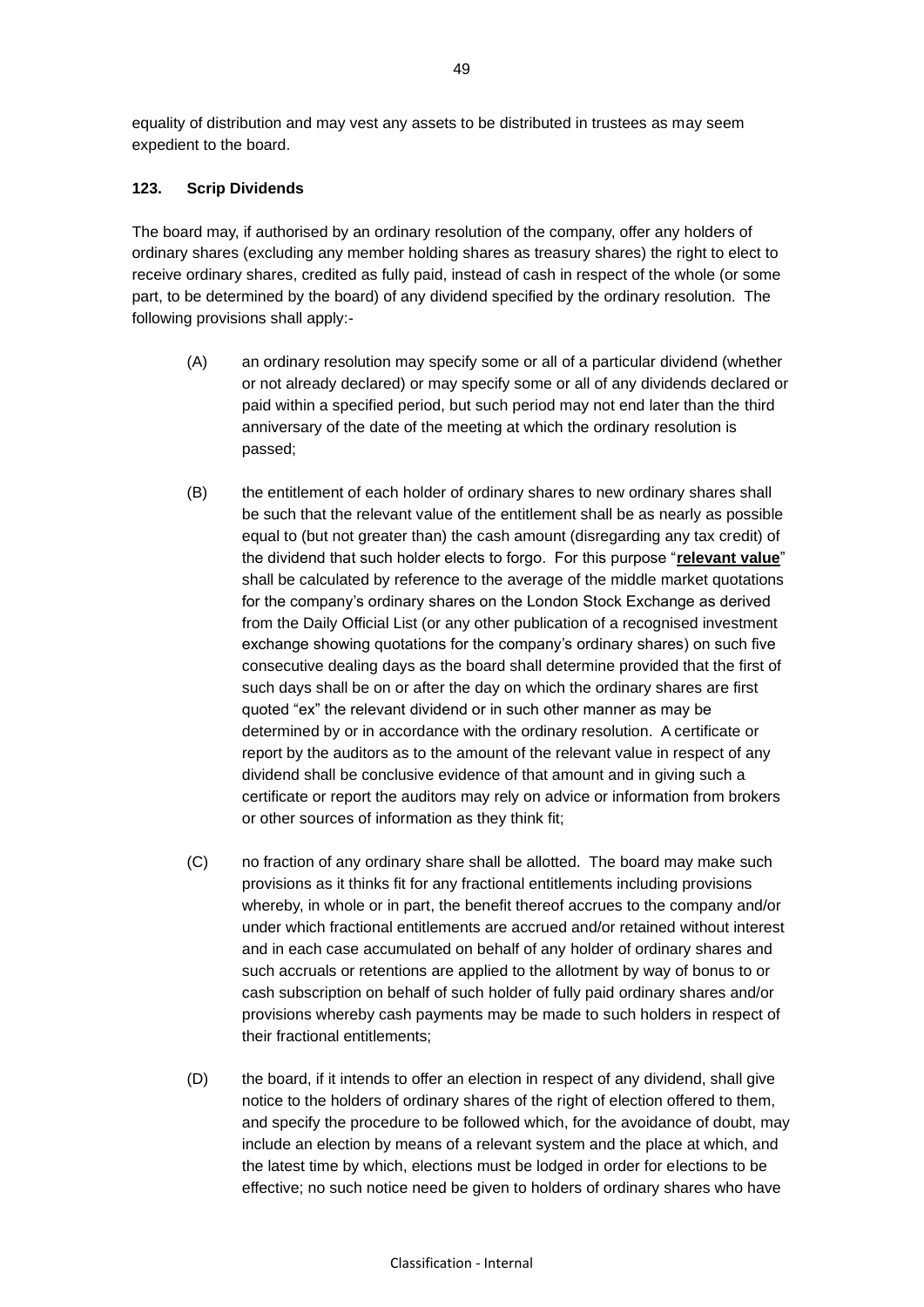previously given election mandates in accordance with this article and whose mandates have not been revoked; the accidental omission to send or supply notice of any right of election to, or the non receipt (even if the company becomes aware of such failure to send or supply or non-receipt) of any such notice by, any holder of ordinary shares entitled to the same shall neither invalidate any offer of an election nor give rise to any claim, suit or action;

- (E) the board shall not proceed with any election unless the company has sufficient reserves or funds that may be capitalised, and the board has authority to allot sufficient shares, to give effect to it after the basis of allotment is determined;
- (F) the board may exclude from any offer or make other arrangement in relation to any holders of ordinary shares where the board believes that such exclusion or arrangement is necessary or expedient in relation to legal or practical problems under the laws of, or the requirements of any recognised regulatory body or any stock exchange in, any territory, or the board believes that for any other reason the offer should not be made to them;
- (G) the dividend (or that part of the dividend in respect of which a right of election has been offered) shall not be payable on ordinary shares in respect of which an election has been made (for the purposes of this article "the elected ordinary shares") and instead additional ordinary shares shall be allotted to the holders of the elected ordinary shares on the basis of allotment calculated as stated. For such purpose the board shall capitalise, out of any amount standing to the credit of any reserve or fund (including retained earnings) at the relevant time whether or not the same is available for distribution as the board may determine, a sum equal to the aggregate nominal amount of the additional ordinary shares to be allotted on that basis and apply it in paying up in full the appropriate number of ordinary shares for allotment and distribution to the holders of the elected ordinary shares on that basis. The board may do all acts and things considered necessary or expedient to give effect to any such capitalisation;
- (H) the additional ordinary shares when allotted shall rank pari passu in all respects with the fully-paid ordinary shares then in issue except that they will not be entitled to participation in the relevant dividend;
- (I) unless the board otherwise determines, or unless the uncertificated securities rules otherwise require, the new ordinary share or shares which a member has elected to receive instead of cash in respect of the whole (or some part) of the specified dividend declared or paid in respect of his elected ordinary shares shall be in uncertificated form (in respect of the member's elected ordinary shares which were in uncertificated form on the date of the member's election) and in certificated form (in respect of the member's elected ordinary shares which were in certificated form on the date of the member's election);
- (J) the board may also from time to time establish or vary a procedure for election mandates, which, for the avoidance of doubt, may include an election by means of a relevant system, under which a holder of ordinary shares may elect in respect of future rights of election offered to that holder under this article until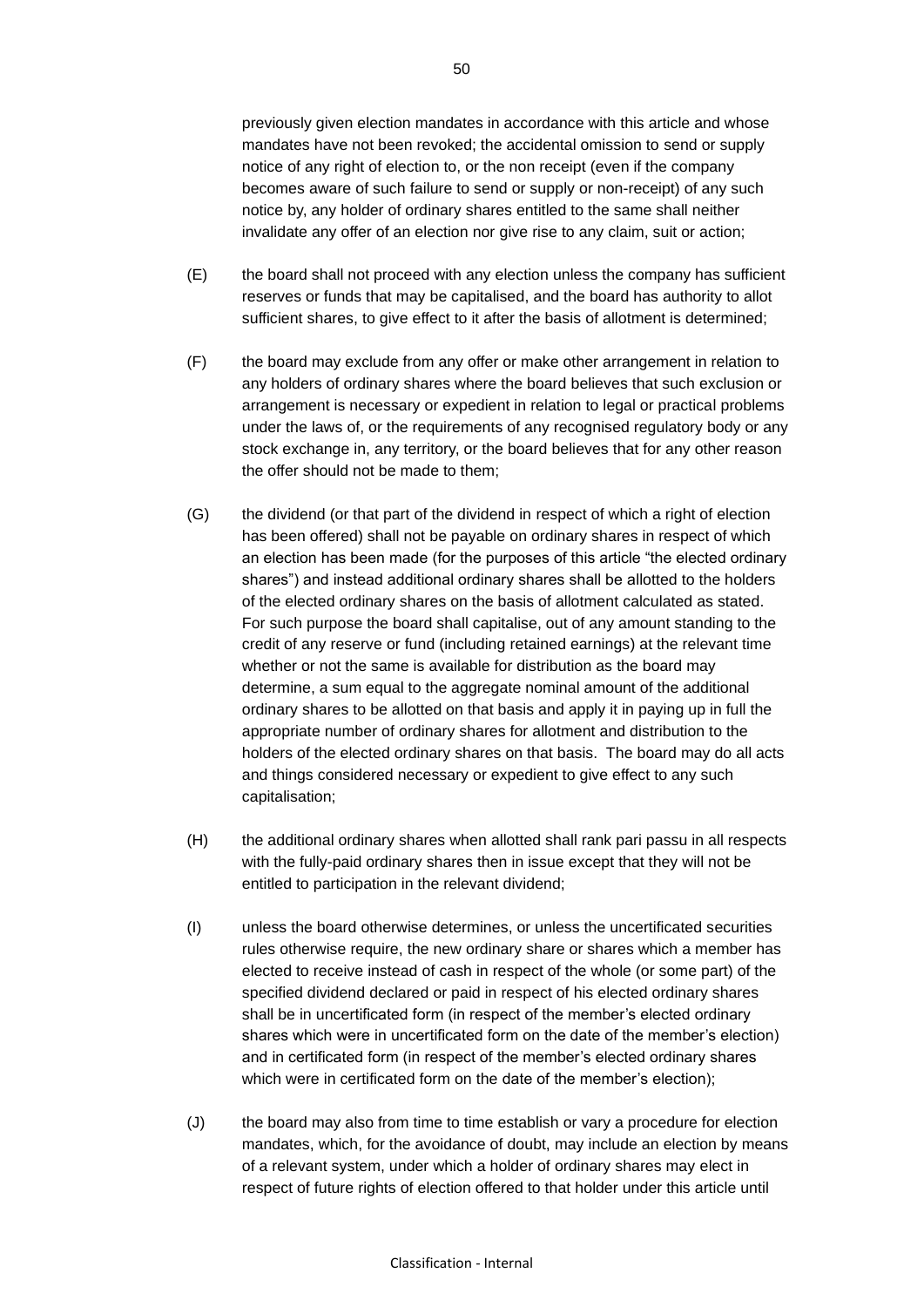the election mandate is revoked or deemed to be revoked in accordance with the procedure;

- (K) the board may decide how any costs relating to making new shares available in place of a cash dividend will be met, including deciding to deduct an amount from the entitlement of a shareholder under this article; and
- (L) at any time before new ordinary shares are allotted instead of cash in respect of any part of a dividend, the board may determine that such new ordinary shares will not be allotted. Any such determination may be made before or after any election has been made by holders of ordinary shares in respect of the relevant dividend.

#### **Capitalisation of Reserves**

#### **124. Power to Capitalise Reserves and Funds**

- (A) The company may, upon the recommendation of the board, at any time and from time to time pass an ordinary resolution to the effect that it is desirable to capitalise all or any part of any amount standing to the credit of any reserve or fund (including retained earnings) at the relevant time, whether or not the same is available for distribution, and accordingly that the amount to be capitalised be set free for distribution among the members or any class of members who would be entitled to it if it were distributed by way of dividend and in the same proportions on the footing that it is applied either in or towards paying up the amounts unpaid at the relevant time on any shares in the company held by those members respectively or in paying up in full shares, debentures or other obligations of the company to be allotted and distributed credited as fully paid up among those members or such of the members as may be referred to in such proposed resolution, or partly in one way and partly in the other;
- (B) The company may, upon the recommendation of the board and to the extent necessary to enable the company to comply with its obligations, at any time and from time to time pass an ordinary resolution to the effect that it is desirable to capitalise all or any part of any amount standing to the credit of any reserve or fund (including retained earnings), whether or not the same is available for distribution, and accordingly that the amount to be capitalised be set free for distribution to such members and in such proportions as is necessary to comply with the company's obligations, on the footing that it is applied in paying up in full shares of the company to be allotted and distributed credited as fully paid up among such members and in such proportions as is necessary to comply with the company's obligations; and
- (C) For the purposes of this article: (i) a share premium account and a capital redemption reserve, and any reserve or fund representing unrealised profits, may be applied only in paying up in full shares of the company that are to be allotted and distributed as fully paid up; and (ii) where the amount capitalised is applied in paying up in full shares that are to be allotted and distributed as fully paid up, the company will also (if the resolution so specifies) be entitled to participate in the relevant distribution in relation to any shares of the relevant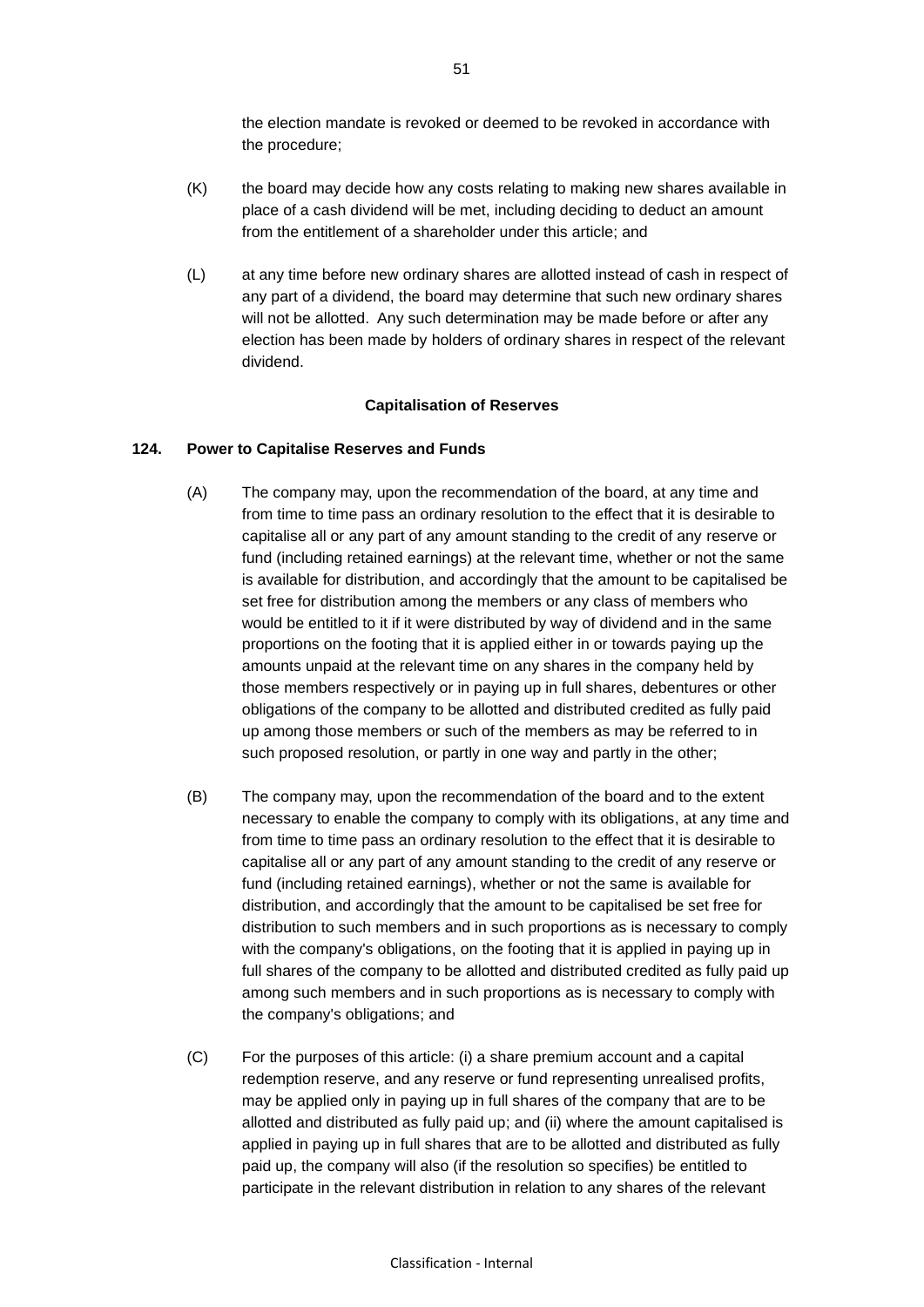class held by it as treasury shares and the proportionate entitlement of the relevant class of members to the distribution will be calculated accordingly. The board may authorise any person to enter into an agreement with the company on behalf of the persons entitled to participate in the distribution and the agreement shall be binding on those persons.

### **125. Settlement of Difficulties in Distribution**

Where any difficulty arises in regard to any distribution of any capitalised reserve or fund the board may settle the matter as it thinks expedient and in particular may authorise any person to sell and transfer any fractions or may resolve that the distribution should be as nearly as may be practicable in the correct proportion but not exactly so or may ignore fractions altogether, and may determine that cash payments shall be made to any members in order to adjust the rights of all parties, as may seem expedient to the board.

### **Record Dates**

### **126. Power to Choose Any Record Date**

Notwithstanding any other provision of these articles, the company or the board may fix any date as the record date for any dividend, distribution, allotment or issue and such record date may be on or at any time before or after any date on which the dividend, distribution, allotment or issue is declared, paid or made. The power to fix any such record date shall include the power to fix a time on the chosen date.

### **Records and Summary Financial Statements**

### **127. Inspection of Records**

No member in his capacity as such shall have any right of inspecting any accounting record or book or document of the company except as conferred by law, ordered by a court of competent jurisdiction or authorised by the board or by ordinary resolution of the company.

### **128. Strategic Reports with Supplementary Material**

The company may send or supply copies of its strategic reports with supplementary material to members of the company instead of copies of its full accounts and reports.

### **Service of Notices, Documents and Other Information**

### **129. Method of Service**

- (A) Any notice, document (including a share certificate) or other information may be served on or sent or supplied to any member by the company:-
	- (i) personally;
	- (ii) by sending it through the post addressed to the member at his registered address or by leaving it at that address addressed to the member;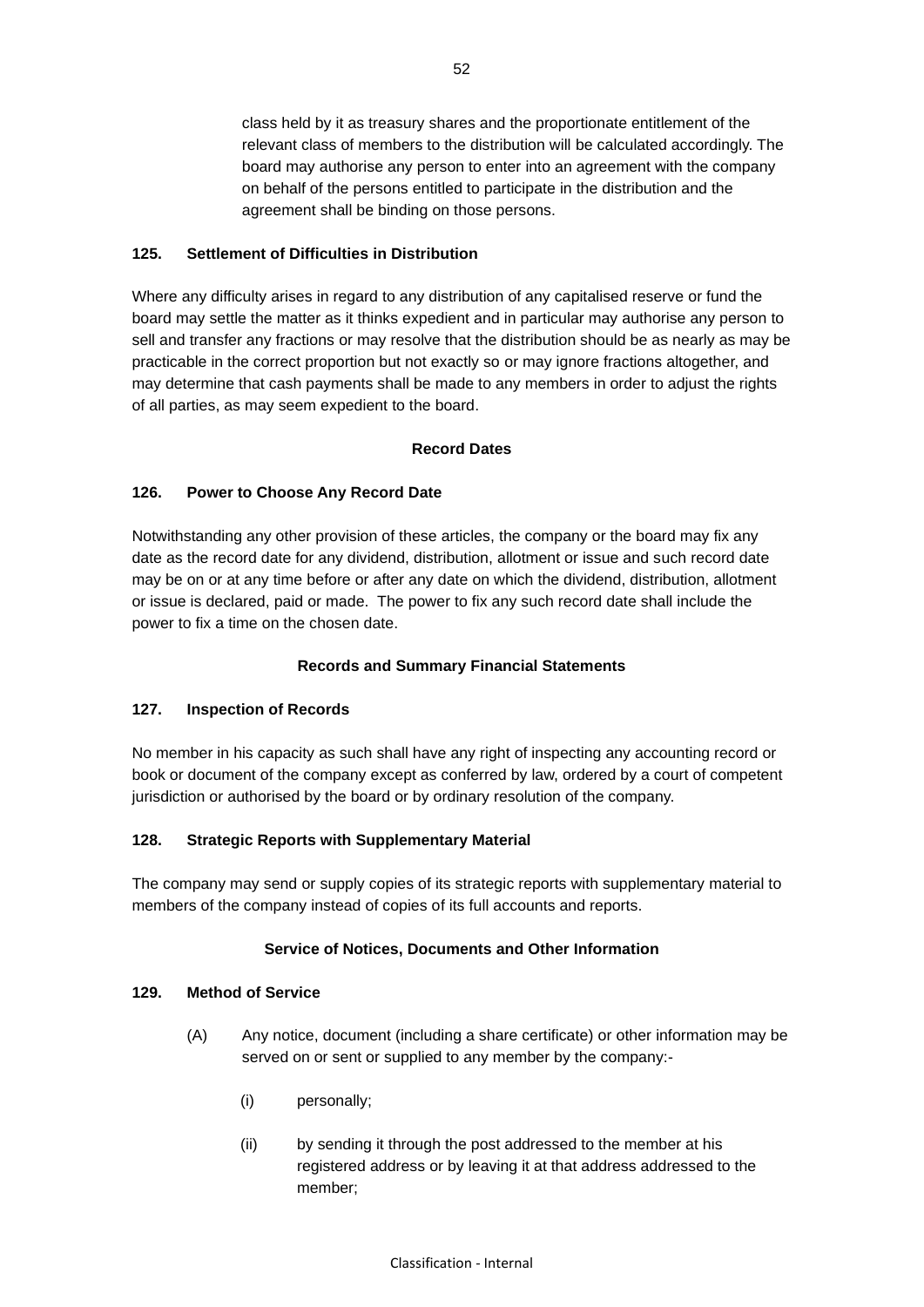- (iv) where appropriate, by sending or supplying it in electronic form to an address notified by the member to the company for that purpose;
- (v) where appropriate, by making it available on a website and notifying the member of its availability in accordance with this article; or
- (vi) by any other means authorised in writing by the member.

In the case of joint holders of a share, service, sending or supply of any notice, document or other information on or to one of the joint holders shall for all purposes be deemed a sufficient service on or sending or supplying to all the joint holders.

- (B) In the case of joint holders of a share, anything to be agreed or specified in relation to any notice, document or other information to be served on or sent or supplied to them may be agreed or specified by any one of the joint holders and the agreement or specification of the senior shall be accepted to the exclusion of that of the other joint holders and, for this purpose, seniority shall be determined by the order in which the names stand in the register in respect of the joint holding.
- (C) If on three consecutive occasions any notice, document or other information served on or sent or supplied to a member has been returned undelivered, such member shall not thereafter be entitled to receive notices, documents or other information from the company until he shall have communicated with the company and supplied to the company (or its agent) a new registered address, or a postal address for the service of notices and the despatch or supply of documents and other information, or shall have informed the company of an address for the service of notices and the despatch or supply of documents and other information in electronic form. For these purposes, any notice, document or other information sent by post shall be treated as returned undelivered if the notice, document or other information is served, sent or supplied back to the company (or its agents) and a notice, document or other information served, sent or supplied in electronic form shall be treated as returned undelivered if the company (or its agents) receives notification that the notice, document or other information was not delivered to the address to which it was sent.
- (D) The company may at any time and in its sole discretion choose (a) to serve, send or supply notices, documents or other information in hard copy form alone to some or all members and (b) not to serve, send or supply a notice, document or other information to a particular member where it considers this necessary or appropriate to deal with legal, regulatory or practical problems in, or under the laws of, any territory.

### **130. Record Date for Service**

Any notice, document or other information may be served, sent or supplied by the company by reference to the register as it stands at any time not more than 15 days before the date of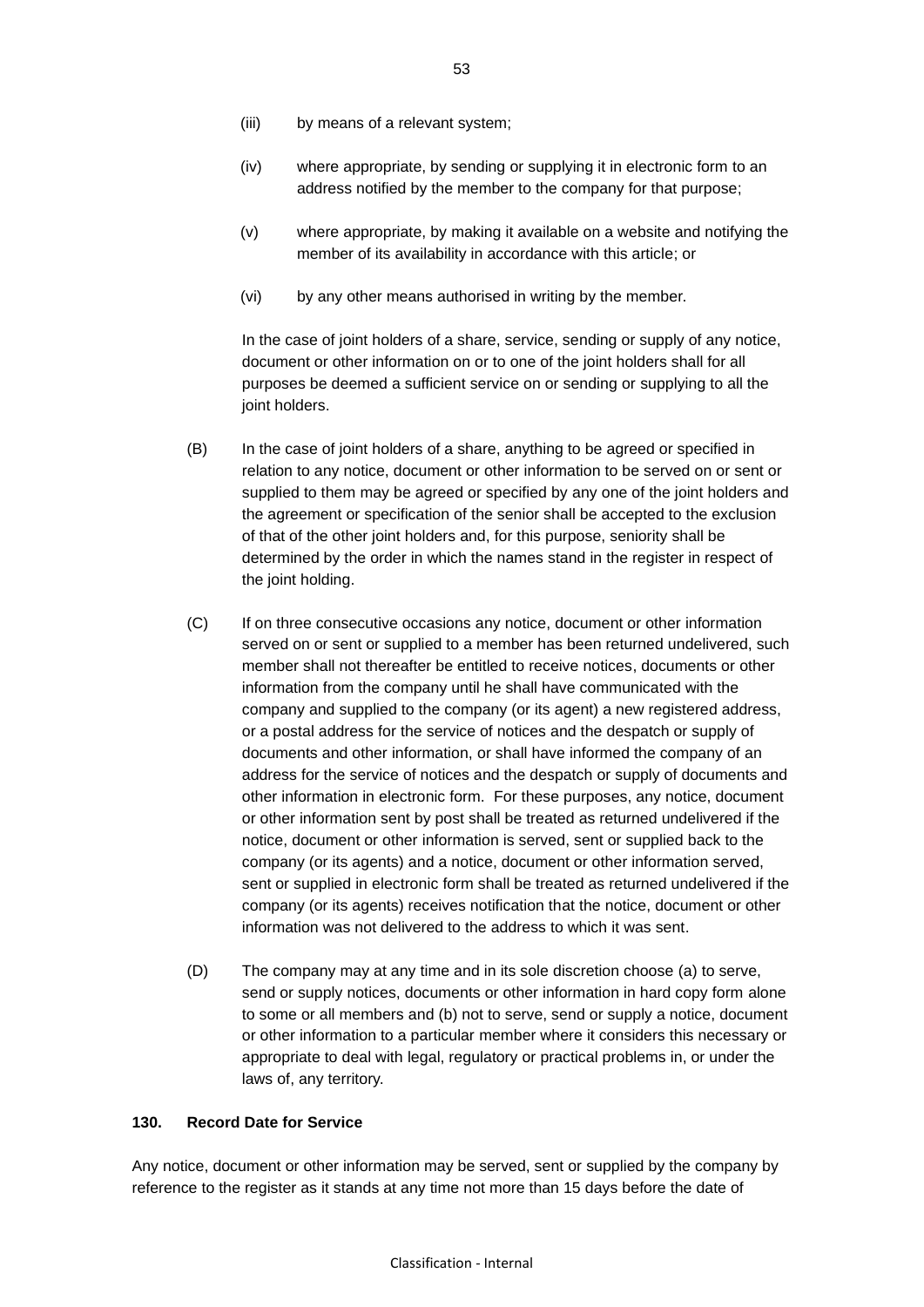service, sending or supply. No change in the register after that time shall invalidate that service, sending or supply. Where any notice, document or other information is served on or sent or supplied to any person in respect of a share in accordance with these articles, no person deriving any title or interest in that share shall be entitled to any further service, sending or supply of that notice, document or other information.

### **131. Members on Branch Registers**

For a member registered on a branch register, notices, documents or other information can be posted or despatched in the United Kingdom or in the country where the branch register is kept.

### **132. Service of Notice on Person Entitled by Transmission**

- (A) A person who is entitled by transmission to a share, upon supplying the company with a postal address for the service of notices and the despatch or supply of documents and other information and/or an address for the purposes of communications by electronic means shall be entitled to have served upon or sent or supplied to him at such address any notice, document or other information to which he would have been entitled if he were the holder of that share or, where applicable, to be notified at that address of the availability of the notice, document or other information on a website.
- (B) In either case, such service, sending or supply shall for all purposes be deemed a sufficient service, sending or supply of such notice, document or other information on all persons interested (whether jointly with or as claimants through or under him) in the share.
- (C) Otherwise, any notice, document or other information served on or sent or supplied to any member pursuant to these articles shall, notwithstanding that the member is then dead or bankrupt or that any other event giving rise to the transmission of the share by operation of law has occurred and whether or not the company has notice of the death, bankruptcy or other event, be deemed to have been properly served, sent or supplied in respect of any share registered in the name of that member as sole or joint holder.
- (D) The company may at any time and in its sole discretion choose to serve, send or supply notices, documents or other information in hard copy form alone to some or all persons who are entitled to a member's shares by transmission and may also in its sole discretion, where it considers necessary or appropriate to deal with legal, regulatory or practical problems in, or under the laws of, any territory, determine not to serve, send or supply a particular notice, document or other information to any particular such person.

## **133. Deemed Delivery**

(A) Any notice, document or other information, if served, sent or supplied by the company by post, shall be deemed to have been received on the day following that on which it was posted if first class post was used or 48 hours after it was posted if first class post was not used and, in proving that a notice, document or other information was served, sent or supplied, it shall be sufficient to prove that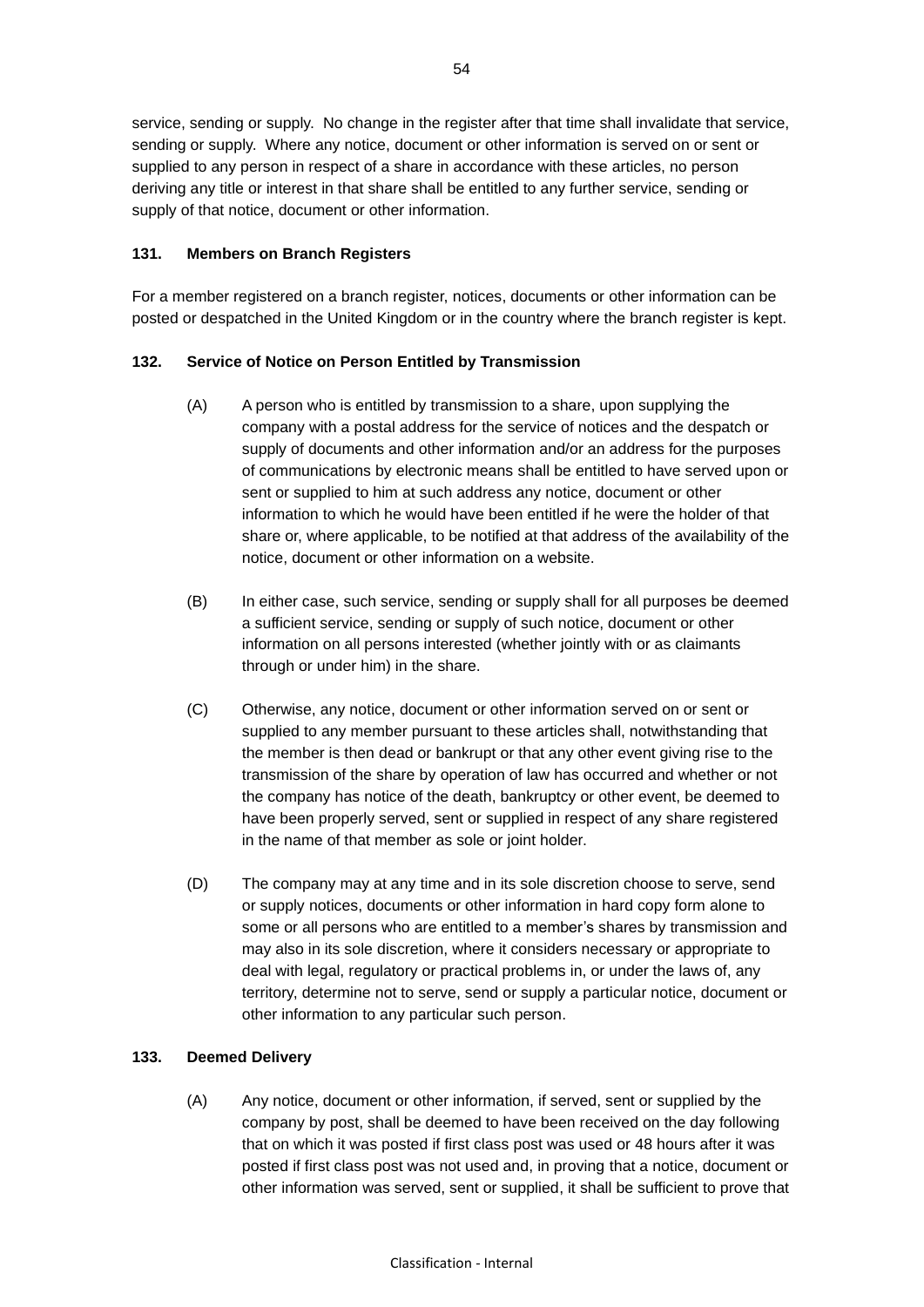the notice, document or other information was properly addressed, prepaid and put in the post.

- (B) Any notice, document or other information not served, sent or supplied by post but left by the company at a registered address or at an address (other than an address for the purposes of communications by electronic means) notified to the company in accordance with these articles by a person who is entitled by transmission to a share shall be deemed to have been received on the day it was so left.
- (C) Any notice, document or other information served, sent or supplied by the company by means of a relevant system shall be deemed to have been received when the company or any sponsoring system-participant acting on its behalf sends the issuer-instruction relating to the notice, document or other information.
- (D) Any notice, document or other information served, sent or supplied by the company using electronic means shall be deemed to have been received on the day on which it was sent notwithstanding that the company subsequently sends a hard copy of such notice, document or information by post. Any notice, document or other information made available on a website shall be deemed to have been received on the day on which the notice, document or other information was first made available on the website or, if later, when a notice of availability is received or deemed to have been received pursuant to this article. In proving that a notice, document or other information served, sent or supplied by electronic means was served, sent or supplied, it shall be sufficient to prove that it was properly addressed.
- (E) Any notice, document or other information served, sent or supplied by the company by any other means authorised in writing by the member concerned shall be deemed to have been received when the company has carried out the action it has been authorised to take for that purpose.

### **134. Notice When Post Not Available**

If there is a suspension or curtailment of postal services within the United Kingdom or some part of the United Kingdom, the company need only give notice of a general meeting to those members with whom the company can communicate by electronic means and who have provided the company with an address for this purpose. The company shall also advertise the notice in at least one newspaper with a national circulation and make it available on its website from the date of such advertisement until the conclusion of the meeting or any adjournment thereof. If at least six clear days prior to the meeting the sending or supply of notices by post in hard copy form has again become generally possible, the company shall send or supply confirmatory copies of the notice by post to those members who would otherwise receive the notice in hard copy form.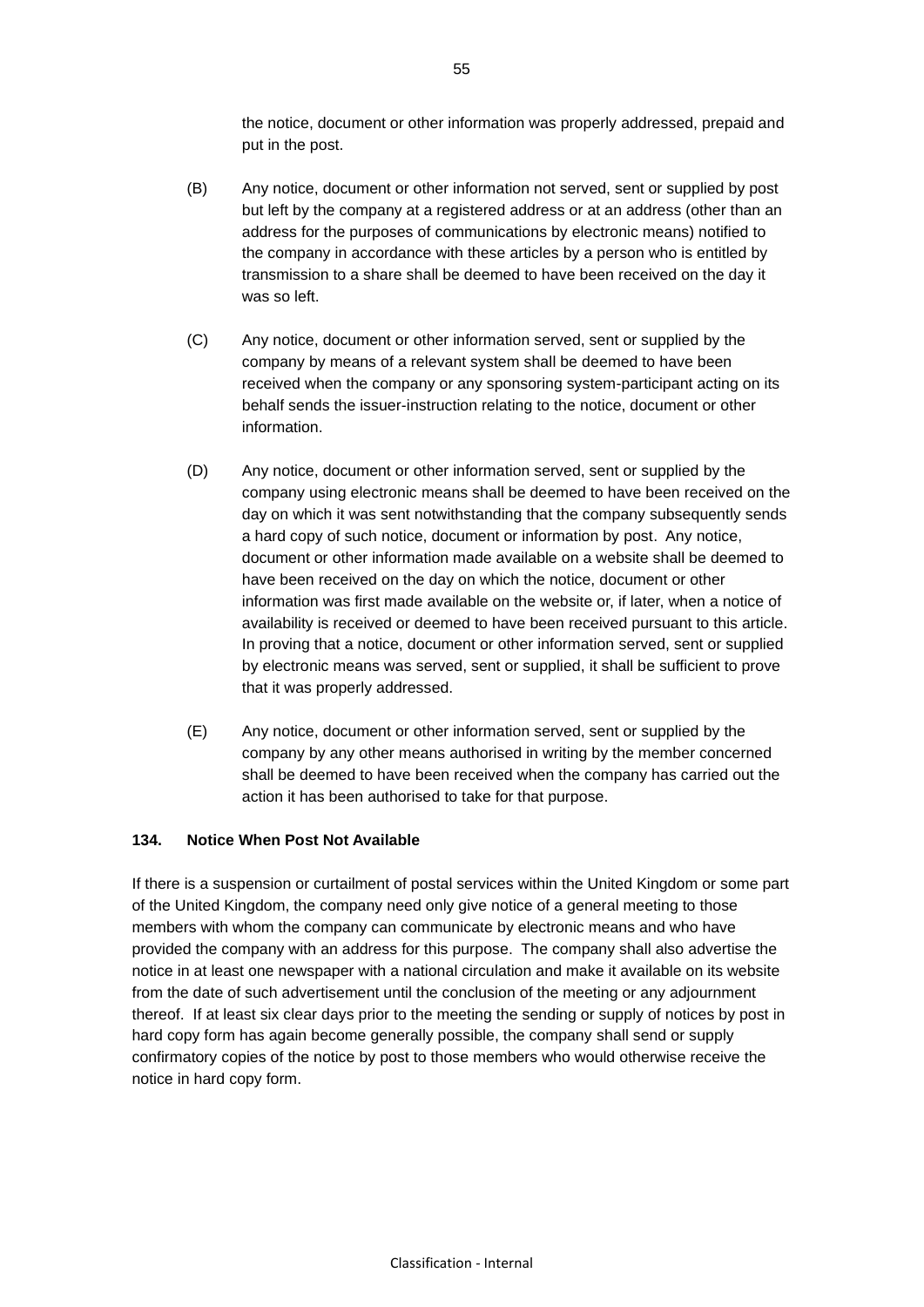#### **Destruction of Documents**

#### **135. Presumptions Where Documents Destroyed**

If the company destroys or deletes:-

- (A) any share certificate which has been cancelled at any time after a period of one year has elapsed from the date of cancellation, or
- (B) any instruction concerning the payment of dividends or other moneys in respect of any share or any notification of change of name or address at any time after a period of two years has elapsed from the date the instruction or notification was recorded by the company, or
- (C) any instrument of transfer of shares or Operator-instruction for the transfer of shares which has been registered by the company at any time after a period of six years has elapsed from the date of registration, or
- (D) any instrument of proxy which has been used for the purpose of a poll at any time after a period of one year has elapsed from the date of use, or
- (E) any instrument of proxy which has not been used for the purpose of a poll at any time after a period of one month has elapsed from the end of the meeting to which the instrument of proxy relates, or
- (F) any other document on the basis of which any entry is made in the register at any time after a period of six years has elapsed from the date the entry was first made in the register in respect of it

and the company destroys or deletes the document or instruction in good faith and without express notice that its preservation was relevant to a claim, it shall be presumed irrebuttably in favour of the company that every share certificate so destroyed was a valid certificate and was properly cancelled, that every instrument of transfer or Operator-instruction so destroyed or deleted was a valid and effective instrument of transfer or instruction and was properly registered and that every other document so destroyed or deleted was a valid and effective document and that any particulars of it which are recorded in the books or records of the company were correctly recorded. If the documents relate to uncertificated shares, the company must comply with any requirements of the uncertificated securities rules which limit its ability to destroy or delete these documents. Nothing contained in this article shall be construed as imposing upon the company any liability which, but for this article, would not exist or by reason only of the destruction or deletion of any document of the kind mentioned above before the relevant period mentioned in this article has elapsed or of the fact that any other condition precedent to its destruction mentioned above has not been fulfilled. References in this article to the destruction or deletion of any document include references to its disposal in any manner.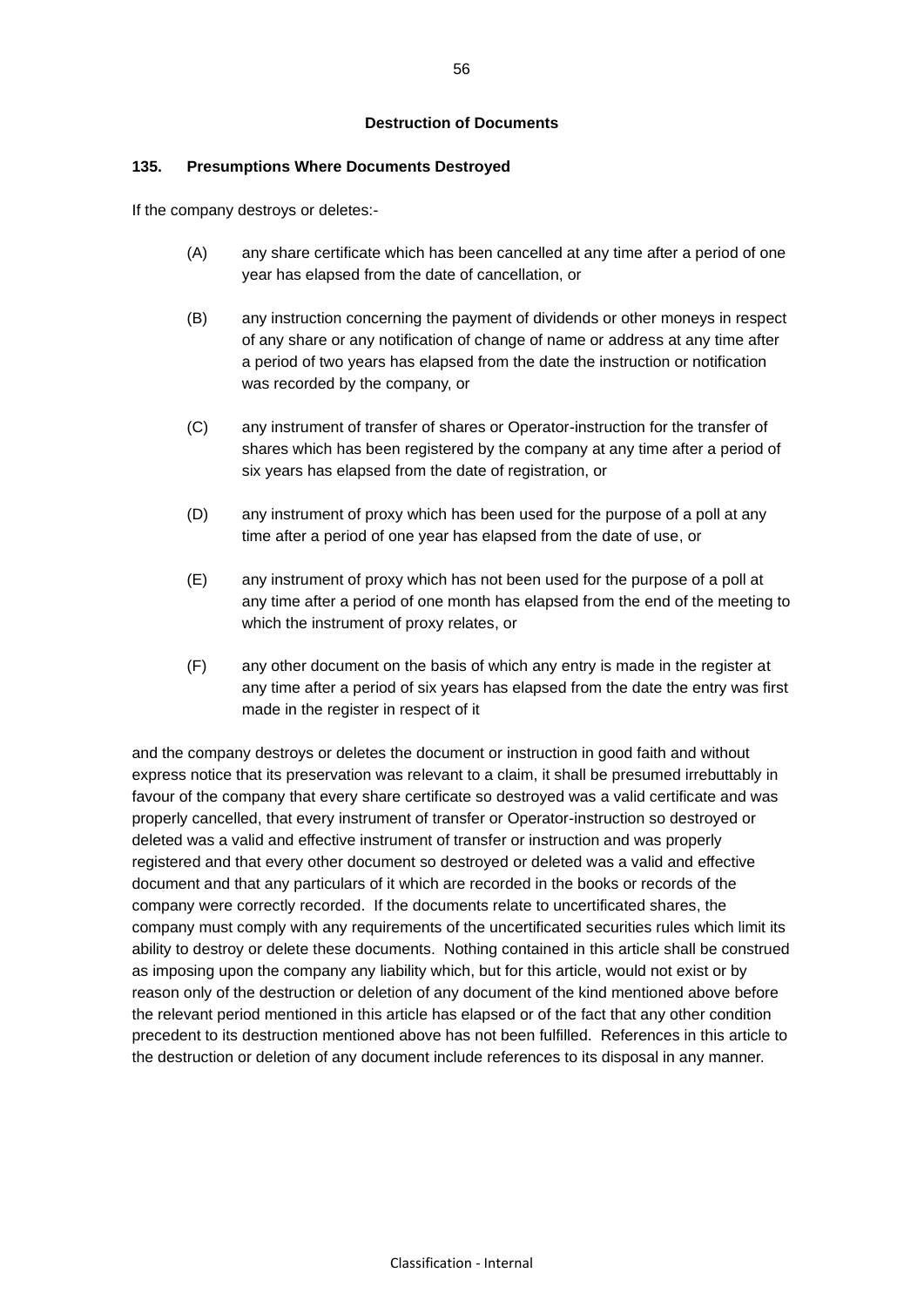#### **Indemnity**

### **136. Indemnity of Directors**

To the extent permitted by the Companies Acts, the company may indemnify any director or former director of the company or of any associated company against any liability and may purchase and maintain for any director or former director of the company or of any associated company insurance against any liability. No director or former director of the company or of any associated company shall be accountable to the company or the members for any benefit provided pursuant to this article and the receipt of any such benefit shall not disqualify any person from being or becoming a director of the company.

## <span id="page-63-0"></span>**137. Entrenchment**

- (A) articles [73,](#page-32-0) [78\(B\),](#page-33-1) [78\(C\),](#page-33-2) [78\(D\),](#page-34-5) [78\(E\),](#page-34-6) [82\(A\),](#page-35-1) [84\(F\),](#page-36-0) [86\(D\),](#page-37-1) [86\(E\),](#page-37-2) [97\(B\),](#page-44-0) [103,](#page-46-1) [104\(A\),](#page-46-2) [106\(A\)](#page-47-1) to [106\(E\),](#page-48-2) [106\(G\),](#page-49-2) the second proviso in [109\(A\),](#page-49-0) [109\(B\),](#page-49-3) [109\(B\)\(v\),](#page-50-4) [137\(A\)](#page-63-0) and [138](#page-63-1) (together with any definitions referred to therein) may be amended or repealed only with the prior consent of (1) to the extent affecting rights exercisable by Red and/or a Red nominated director and if Red's equity proportion is at least 10 per cent., Red and (2) to the extent affecting rights exercisable by Olive Holdco and/or an Olive HoldCo nominated director and if Olive HoldCo's equity proportion is at least 15 per cent., Olive HoldCo.
- (B) the requirement in article 75(B) that a majority of directors must be independent directors, articles [79\(A\),](#page-34-4) [106\(A\),](#page-47-1) [106\(C\)\(iii\),](#page-48-1) [106\(D\)\(a\)](#page-48-3)[,109\(B\)](#page-49-3)[,109\(B\)\(v\),](#page-50-4) this article 137(B) and [138](#page-63-1) may only be amended or repealed with the prior consent of a majority of the independent directors.

## <span id="page-63-1"></span>**138. Provisions Ceasing to Have Effect**

Notwithstanding any other provision of these articles:

- (A) If circumstances arise that allow the company to so require, it shall certify that such is the case and thereupon, the "**Entrenched Provisions**" (being the articles referred to in articles 137(A) and/or (B) other than for the avoidance of doubt this article 138) shall cease to have effect. On the date that such circumstances arise, article [104\(A\)](#page-46-2) shall be replaced by the following: "The quorum for a meeting of the directors is the presence (including participation in accordance with article [110\)](#page-50-5) of a majority of directors" and articles [106\(A\)](#page-47-1) to [106\(E\)](#page-48-2) shall be replaced by the following: "The board may appoint a director to be chairman of the board and may at any time remove such person from that office".
- (B) On the date on which Red's equity proportion is less than 5%, Red shall cease to have any rights and obligations under the Entrenched Provisions.
- (C) On the date on which Olive HoldCo's equity proportion is less than 5%, Olive HoldCo shall cease to have any rights and obligations under the Entrenched Provisions and articles [106\(A\)](#page-47-1) to [106\(E\)](#page-48-2) shall be replaced by the following: "The board (with the approval of at least one Red nominated director if Red's equity